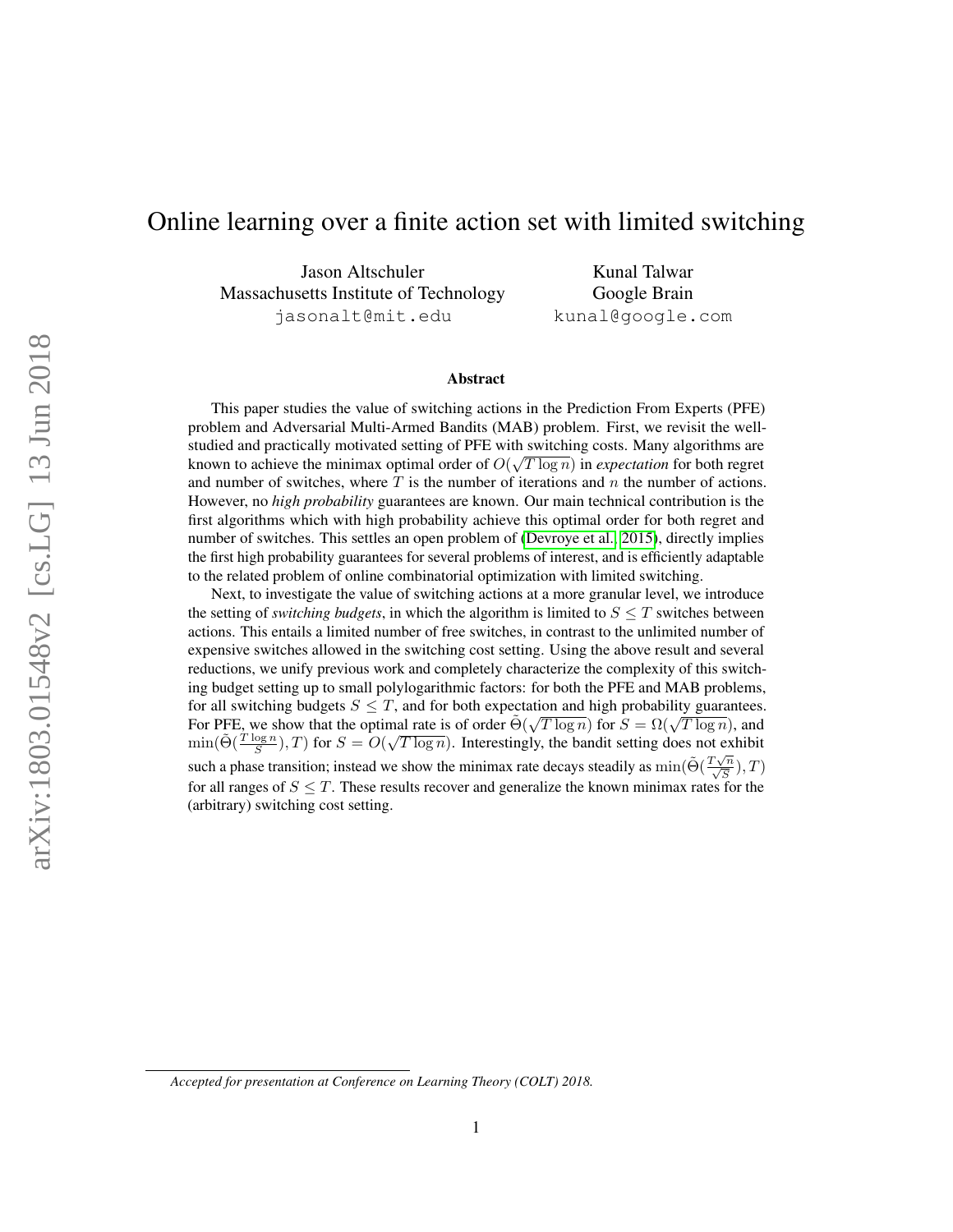# **Contents**

| $\mathbf{1}$            | Introduction                                              | 3                                                                                         |                |  |
|-------------------------|-----------------------------------------------------------|-------------------------------------------------------------------------------------------|----------------|--|
|                         | 1.1                                                       |                                                                                           | 5              |  |
|                         | 1.2                                                       |                                                                                           | $\tau$         |  |
|                         | 1.3                                                       |                                                                                           | $\overline{7}$ |  |
| $\overline{2}$          | Switching-cost PFE: the first high probability algorithms |                                                                                           |                |  |
|                         | 2.1                                                       | Framework for converting FPL-based algorithms with expectation guarantees into            |                |  |
|                         | 2.2                                                       |                                                                                           | 9<br>10        |  |
|                         | 2.3                                                       |                                                                                           | 12             |  |
|                         | 2.4                                                       | High probability version of (Kalai and Vempala, 2005)'s Multiplicative Follow the         |                |  |
|                         |                                                           |                                                                                           | 13             |  |
|                         | 2.5                                                       | High probability version of (Devroye et al., 2015)'s Prediction By Random Walk            |                |  |
|                         |                                                           |                                                                                           | 14             |  |
|                         | 2.6                                                       | High probability algorithm for online combinatorial optimization                          | 16             |  |
| 3                       |                                                           | <b>Switching-budget PFE</b>                                                               | 17             |  |
| $\overline{\mathbf{4}}$ |                                                           | <b>Switching-budget MAB</b>                                                               | 19             |  |
|                         | 4.1                                                       | Proof 1 of lower bound in Theorem 14: via reduction to switching-cost MAB                 | 20             |  |
| 5                       |                                                           | Duality between switching-cost and switching-budget settings<br>21                        |                |  |
| 6                       |                                                           | <b>Conclusions</b>                                                                        | 21             |  |
|                         | <b>References</b>                                         |                                                                                           | 23             |  |
|                         |                                                           | A Adaptive adversaries in the switching-budget setting                                    | 26             |  |
| B                       | Our framework needs more than just expectation bounds     |                                                                                           |                |  |
| $\mathbf C$             |                                                           | Proof of standard lemma in analysis of FPL-type algorithms: Lemma 5                       | 27             |  |
| D                       |                                                           | Proof of concentration inequalities for FPL regularization: Lemma 9                       | 28             |  |
| E                       |                                                           | High probability algorithm for online combinatorial optimization                          | 29             |  |
| F                       |                                                           | Lower bounds on regret                                                                    | 32             |  |
|                         | F <sub>1</sub>                                            |                                                                                           | 32             |  |
|                         | F <sub>12</sub>                                           | Lower bounds on regret in low-switching regime $\ldots \ldots \ldots \ldots \ldots$       | 34             |  |
|                         |                                                           | G Proof 2 of lower bound in Theorem 14: via direct modification of (Dekel et al., 2014)'s |                |  |
|                         |                                                           | multi-scale random walk                                                                   | 36             |  |
|                         | G.1                                                       | Motivation via adaptation of the construction in (Cesa-Bianchi et al., 2013).             | 36             |  |
|                         | G.2                                                       | Adversarial construction via adaptation of the construction in (Dekel et al., 2014).      | 36             |  |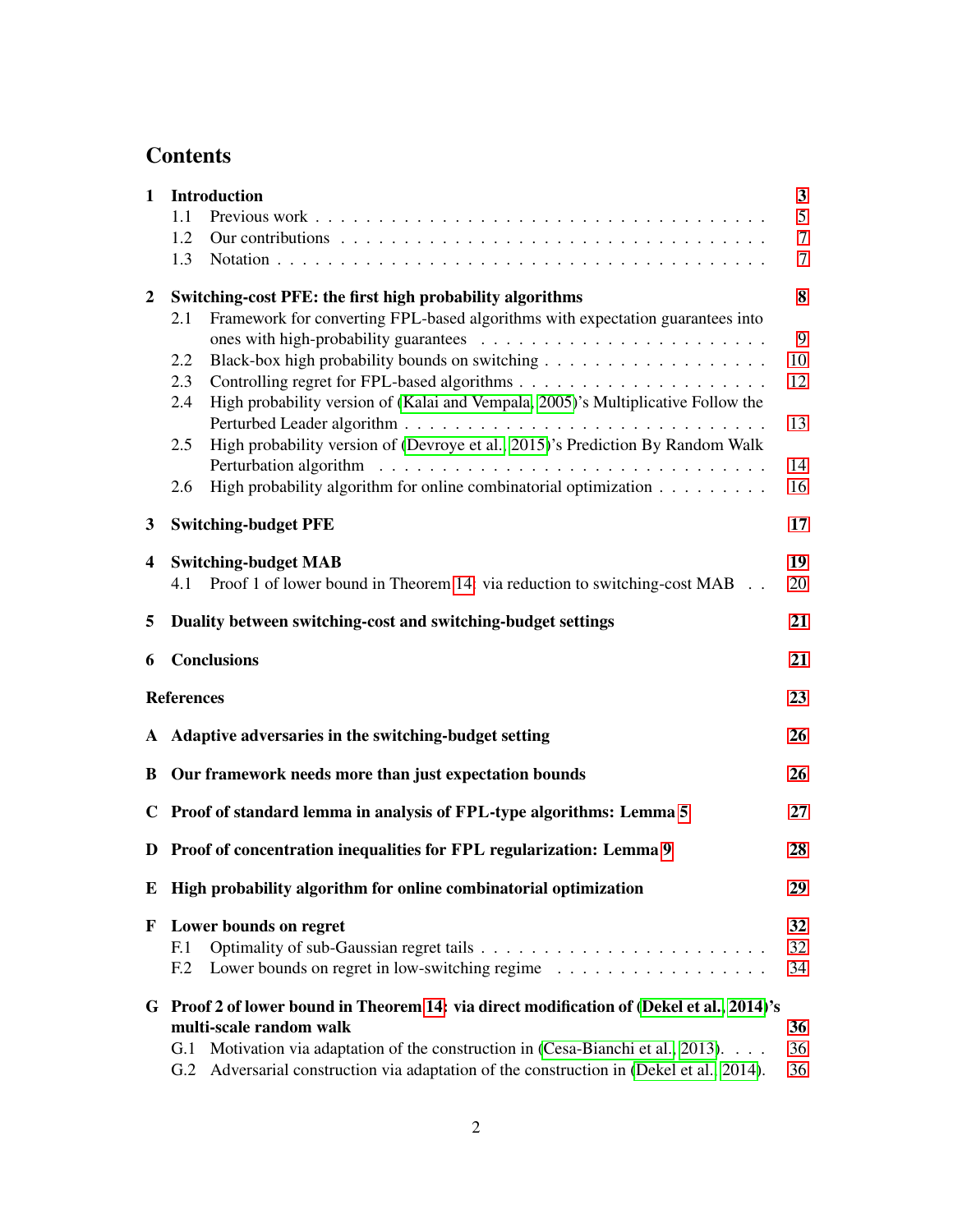| H On the upper tails of standard algorithms |  | 41                                                                                           |  |
|---------------------------------------------|--|----------------------------------------------------------------------------------------------|--|
|                                             |  | H.1 FPL <sup>*</sup> achieves h.p. bounds neither for switches nor for regret 42             |  |
|                                             |  | H.2 SD achieves h.p. bounds for switches, but cannot achieve sub-Gaussian regret tails 43    |  |
|                                             |  | H.3 On FLL for online combinatorial optimization $\dots \dots \dots \dots \dots \dots \dots$ |  |

# <span id="page-2-0"></span>1 Introduction

Two fundamental problems in online learning are the *Prediction From Experts (PFE)* problem [\(Cesa-Bianchi et al., 1997,](#page-22-2) [Cesa-Bianchi and Lugosi, 2006\)](#page-22-3) and the Adversarial *Multi-Armed Bandit (MAB)* problem [\(Auer et al., 2002,](#page-22-4) [Bubeck et al., 2012\)](#page-22-5). Over the past few decades, these problems have received substantial attention due to their ability to model a variety of problems in machine learning, sequential decision making, online combinatorial optimization, online linear optimization, mathematical finance, and many more.

PFE and MAB are typically introduced as T-iteration repeated games between an algorithm (often called player or forecaster) and an adversary (often called nature). In each iteration  $t \in$  $\{1, \ldots, T\}$ , the algorithm selects an action  $i_t$  out of n possible actions, while the adversary simultaneously chooses a loss function over the actions  $\ell_t : \{1, \ldots, n\} \to [0, 1]$ . The algorithm then suffers the loss  $\ell_t(i_t)$  for its action.

For concreteness, consider the following classic example: at the beginning of each day (the iterations) we choose one of n financial experts (the actions), and invest based on her advice about how the stock market will move that day. At the end of the day, we lose (or gain) money based on how good her advice was. Here, the adversary can be thought of as the stock market, since it determines the losses.

The goal of the algorithm is to minimize its cumulative loss  $\sum_{t=1}^{T} \ell_t(i_t)$  over the course of the game. In our running example, this corresponds to the total amount of money we lose throughout the investment period. Of course, this cumulative loss can be arbitrarily and hopelessly bad since the choice of losses are at the adversary's disposal. As such, one measures the cumulative loss of the algorithm against a more meaningful baseline: the cumulative loss of the *best action in hindsight*. The algorithm's *regret* is defined as the difference between these two quantities:

Regret := 
$$
\sum_{t=1}^{T} \ell_t(i_t) - \min_{i^* \in [n]} \sum_{t=1}^{T} \ell_t(i^*)
$$

Indeed in most applications, we typically have reason to believe that at least one action will be decent throughout the game; otherwise there is nothing to learn. Informally, regret measures the algorithm's ability to learn this best action from adversarially noisy observations. Note that if an algorithm achieves sublinear regret (Regret  $= o(T)$ ) as a function of the horizon T, then its average performance converges to that of the best action in hindsight.

The PFE and MAB problems differ in the feedback that the algorithm receives. In PFE, the algorithm is given *full-information feedback*: after the tth iteration it can observe the entire loss function  $\ell_t$ . However in MAB, the algorithm is only granted *bandit feedback*: after the tth iteration, it can only observe the loss  $\ell_t(i_t)$  of the action  $i_t$  it played.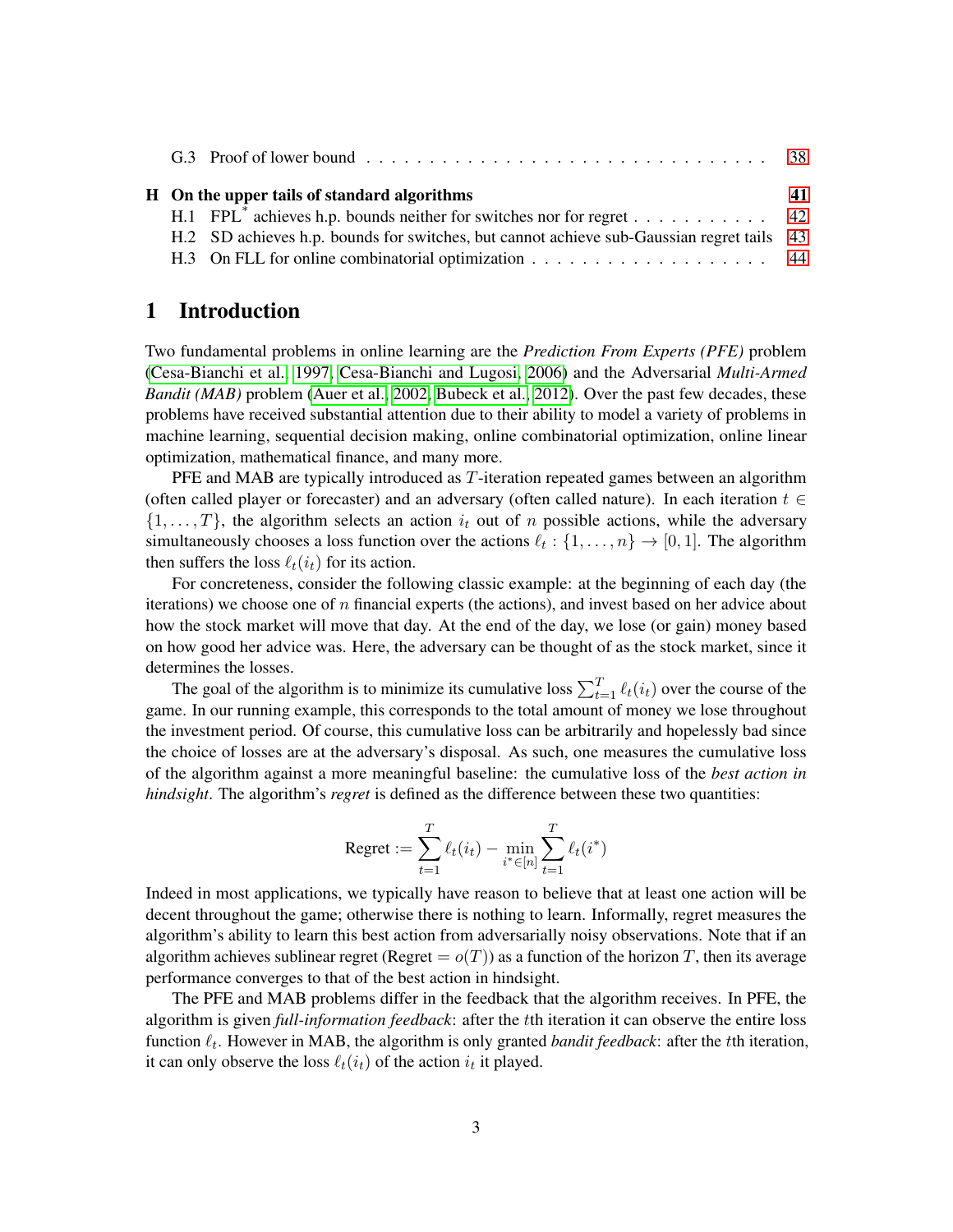In our running example, full-information feedback corresponds to observing how good each of the experts' advice was, whereas with bandit-feedback we observe only that for the expert whose advice we actually took. Both of these settings occur in real life: the former when the experts' advice are displayed publicly (e.g. stock predictions on TV or money.cnn.com); and the latter when we have to pay for each expert's advice (e.g. hedgefunds or private wealth management advisories).

**Switching as a resource.** Note that in the setup of PFE and MAB above, the algorithm is not penalized for switching between different actions in consecutive iterations. However, in many practical applications it is beneficial to switch infrequently. For instance, in our earlier example, switching financial advisors between consecutive days could incur many negative consequences [\(Dekel et al.,](#page-22-0) [2014\)](#page-22-0), such as the cost of cancelling a contract with the last advisor, the cost of signing a contract with the new advisor, the cost of re-investing according to the new advisor's suggestions, or acquiring a bad reputation that makes advisors reluctant to negotiate with you in the future.

Infrequent switching is desirable in many other real-world problems. One example is the online shortest paths problem, which has been studied intensely in both the full-information [\(Takimoto](#page-24-0) [and Warmuth, 2003,](#page-24-0) [Kalai and Vempala, 2005,](#page-23-1) [Awerbuch and Kleinberg, 2008,](#page-22-6) [Koolen et al., 2010\)](#page-23-2) and bandit settings [\(Abernethy et al., 2009,](#page-22-7) [Cesa-Bianchi and Lugosi, 2012\)](#page-22-8). In this problem, there is a static underlying graph and designated source and sink nodes  $s$  and  $t$ ; however, edge weights change adversarially each iteration. The algorithm chooses at each iteration a path from s to  $t$ , and incurs as loss the weight of that path. A common application of this problem is to select the fastest routes for packets to traverse over the internet. Switching actions thus corresponds to changing routes for packets, which can lead to notoriously difficult problems in networking such as out-of-order delivery of packets and decoding errors on the receiving end [\(Feamster et al., 2013,](#page-23-3) [Devroye et al., 2015\)](#page-23-0). A related problem is that of learning spanning trees due to its connection to the Internet Spanning Tree Protocol (IEEE 802.1D) [\(Koolen et al., 2010,](#page-23-2) [Cesa-Bianchi and Lugosi,](#page-22-8) [2012\)](#page-22-8). Consider also the online learning of permutations [\(Helmbold and Warmuth, 2009,](#page-23-4) [Koolen](#page-23-2) [et al., 2010\)](#page-23-2) which can model online job scheduling in factories; there, a switch could correspond to the laborious and expensive task of modifying the assembly line.

Other applications known to benefit from infrequent switching include: the tree-update and list-update problems [\(Sleator and Tarjan, 1985a](#page-23-5)[,b,](#page-24-1) [Kalai and Vempala, 2005\)](#page-23-1); online pruning of decision trees and decision graphs [\(Helmbold and Schapire, 1997,](#page-23-6) [Takimoto and Warmuth, 2002,](#page-24-2) [Kalai and Vempala, 2005\)](#page-23-1); learning rankings and online advertisement placement [\(Shalev-Shwartz](#page-23-7) [et al., 2012,](#page-23-7) [Audibert et al., 2013\)](#page-22-9); the Adaptive Huffman Coding problem [\(Knuth, 1985,](#page-23-8) [Kalai and](#page-23-1) [Vempala, 2005\)](#page-23-1); learning adversarial Markov Decision Processes [\(Yu et al., 2009,](#page-24-3) [Even-Dar et al.,](#page-23-9) [2009,](#page-23-9) [Neu et al., 2010\)](#page-23-10); the online buffering problem and economical caching [\(Geulen et al., 2010\)](#page-23-11); and the limited-delay universal lossy source coding problem [\(Gyorgy and Neu, 2014\)](#page-23-12).

These myriad applications motivate the idea of switching as a resource. This notion has attracted significant research interest in the past few years. The popular way to formalize this idea is the *c*-switching-cost setting, in which the algorithm incurs an additional loss<sup>[1](#page-3-0)</sup> of  $c \geq 1$  each time it switches actions in consecutive iterations. In this paper, we introduce the S-*switching-budget* setting, in which the algorithm can switch at most  $S \in \{1, \ldots, T\}$  times in the T iterations. In words, the *switching-cost setting corresponds to expensive but unlimited switches*; whereas the *switching-budget setting corresponds to free but limited switches*.

<span id="page-3-0"></span><sup>&</sup>lt;sup>1</sup>For simplicity, we assume  $c \geq 1$ ; all upper bounds throughout the paper hold with c replaced by  $\max(c, 1)$ .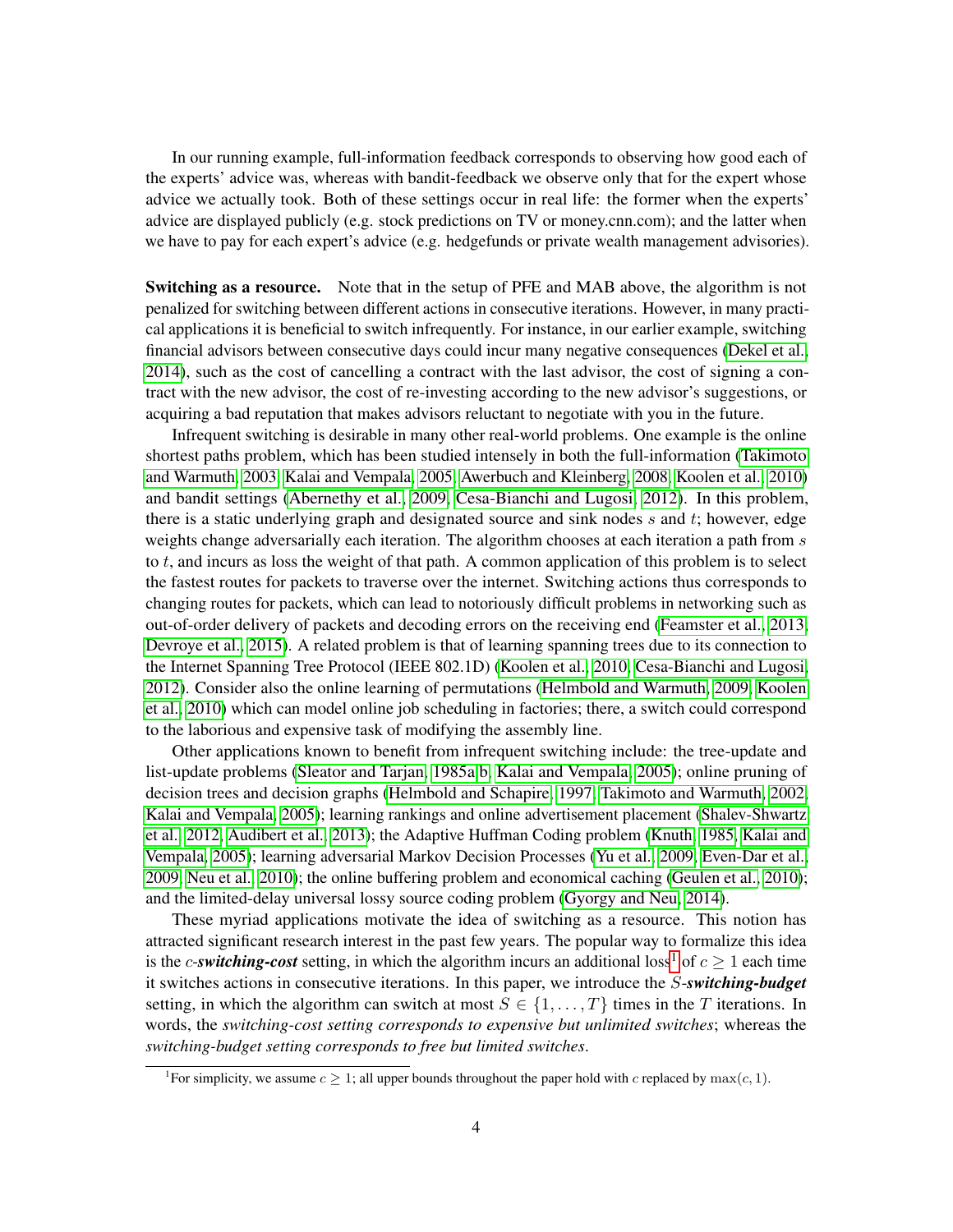**Remark about the power of the adversary.** It is important to clarify whether the adversary is allowed to select its loss function  $\ell_t$  on the tth iteration as a function of the player's previous actions  ${i_s}_{s=1}^{t-1}$ . If yes, then the adversary is said to be *adaptive*; if no, then the adversary is said to be *oblivious* (to the player's actions). Note that without loss of generality, we may assume an oblivious adversary selects all loss functions before the game begins.

In the classical unconstrained-switching setting, one can learn well against both adaptive and oblivious adversaries, in both MAB and PFE. However, once we penalize switching (with either switching costs or switching budgets), adaptive adversaries are too powerful and can force any algorithm to incur linear regret (details in Appendix [A\)](#page-25-0). As such, the rest of the paper focuses only on the oblivious adversarial model.

### <span id="page-4-0"></span>1.1 Previous work

The inherent complexity of an online learning problem is typically characterized in terms of the optimal order of growth of regret. This is formalized by the *minimax rate*, which is defined as the infimum over (possibly randomized) algorithms, of the supremum over (possibly randomized) adversaries, of expected regret.

Previous work on Prediction from Experts (details in Figure [1\)](#page-5-0). In the classical (uncon-**EXECUTE: STRAIN IN THE MOVE OF THE MINIMARY SETTING** STRAIN (THE UPS STRAIN INCONSTRAINED SETTING) setting, the minimax rate  $\Theta(\sqrt{T \log n})$  is well understood [\(Littlestone and Warmuth,](#page-23-13) [1994,](#page-23-13) [Freund and Schapire, 1997,](#page-23-14) [Cesa-Bianchi et al., 1997\)](#page-22-2). Moreover, this optimal regret rate is also achievable with high probability [\(Cesa-Bianchi and Lugosi, 2006\)](#page-22-3).

The minimax rate is also well-understood in the c-switching cost setting. Recall that here the objective is "switching-cost-regret", which is defined as Regret  $+c \cdot (H)$  switches). The minimax bojective is switching-cost-regret, which is defined as Regret +  $c \cdot$  (+ switches). The imminax rate for expected switching-cost-regret is  $\Theta(\sqrt{cT \log n})$  for PFE [\(Kalai and Vempala, 2005,](#page-23-1) [Geulen](#page-23-11) [et al., 2010,](#page-23-11) [Devroye et al., 2015\)](#page-23-0). In particular, these results give algorithms which achieve the optimal minimax order in *expectation* for both regret and number of switches.

Surprisingly, however, *no high-probability guarantees are known for switching-cost PFE*; this is raised as an open question by [\(Devroye et al., 2015\)](#page-23-0). Indeed, all algorithms that work well in expectation have upper tails that are either too large or unknown how to analyze. In the first category is the Multiplicative Follow the Perturbed Leader (FPL<sup>\*</sup>) algorithm of [\(Kalai and](#page-23-1) [Vempala, 2005\)](#page-23-1): the large upper tails of this algorithm are folklore but we are not aware of an explicit reference; for completeness, we give a proof in Appendix [H.](#page-40-0) In the second category are the Prediction by Random-Walk Perturbation (PRW) algorithm of [\(Devroye et al., 2015\)](#page-23-0) and the Shrinking Dartboard (SD) algorithm of [\(Geulen et al., 2010\)](#page-23-11). Analyzing the upper tails of these algorithms seem difficult and was left as an open question for PRW in [Devroye et al.](#page-23-0) [\(2015\)](#page-23-0). For SD, we show in Appendix [H](#page-40-0) that the tails are at best sub-exponential, and are thus strictly worse than sub-Gaussian (which our algorithms achieve, and which we show is optimal via a matching lower bound).

For the S-switching-budget setting, even less is known. The only relevant lower bound seems For the S-switching-budget setting, even less is known. The only relevant lower bound seems<br>to be the trivial one that expected regret is  $\Omega(\sqrt{T \log n})$  for all S, which is the lower bound for the unconstrained setting [\(Cesa-Bianchi et al., 1997\)](#page-22-2) and applies since constraining switching obviously can only make the problem harder. The only relevant upper bound is due to the Lazy Label Efficient Forecaster (combined with a simple reduction). However, although this elegant algorithm yields tight bounds for the (very different) setting of Label Efficient Prediction it was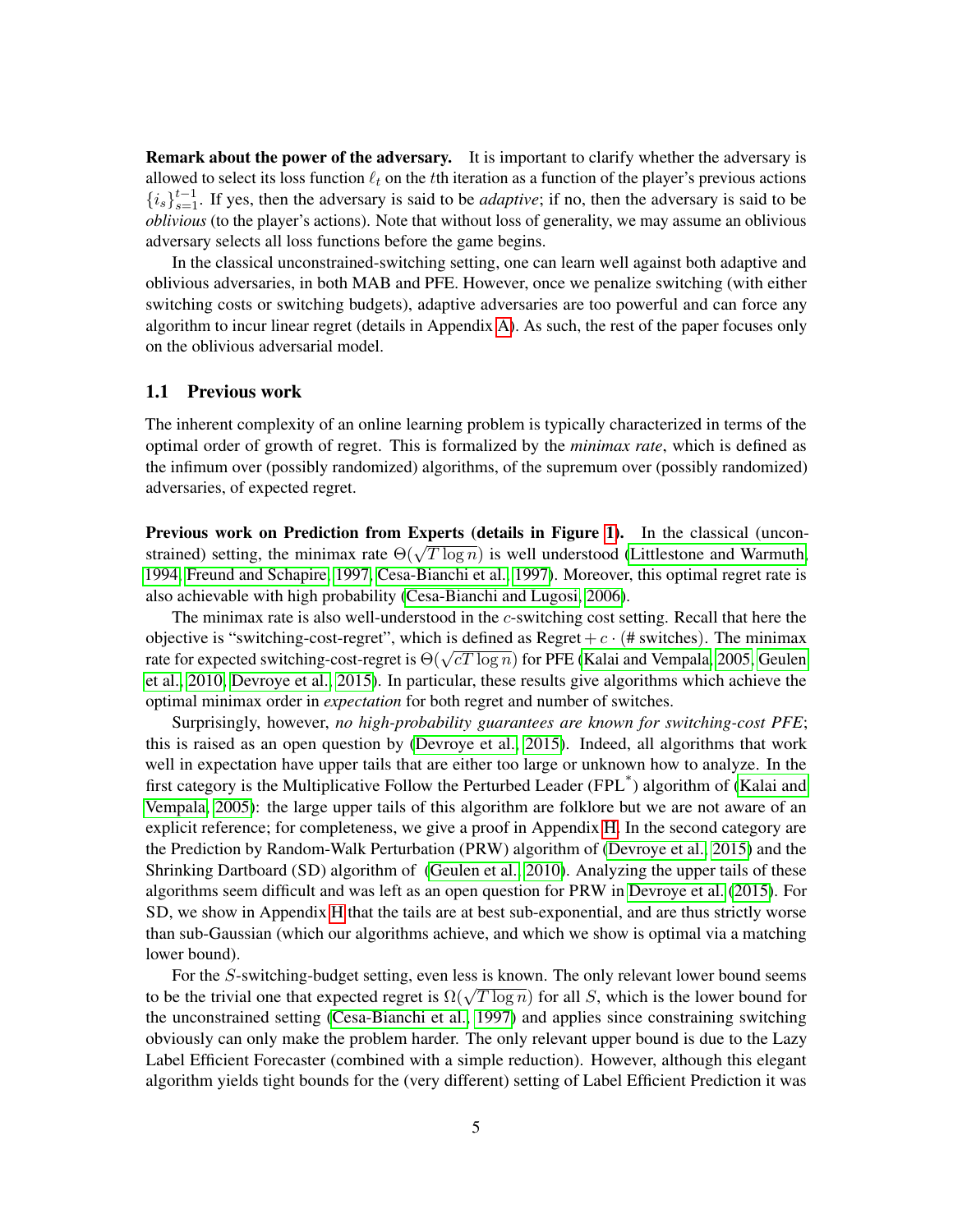designed for [\(Cesa-Bianchi et al., 2005\)](#page-22-10), it achieves only  $O(\frac{T}{\sqrt{2}})$  $\frac{1}{\sqrt{S}}$ ) regret for our setting, which is very far from the  $\Theta(\frac{T}{\min(S,\sqrt{T})})$  minimax rate we prove in this paper.

Note also that the existing minimax-optimal switching-cost algorithms FPL<sup>\*</sup>, SD, and PRW do not apply to the switching-budget setting (even in expectation), since the number of times they switch is only bounded *in expectation*, whereas the switching budget setting requires a hard cap. Of course this could be fixed if the number of switches an algorithm makes has an exponentially small tail (see Section [3](#page-16-0) for details), but this fails for existing algorithms for the reasons stated in the above discussion about high-probability bounds for switching-cost PFE (see also Appendix [H\)](#page-40-0).

Previous work on Multi-Armed Bandits (details in Figure [2\)](#page-5-1). In the unconstrained setting, **EXECUTE:** Frevious Work on Multi-Armed Bandits (details in Figure 2). In the unconstrained setting, the minimax rate  $\Theta(\sqrt{Tn})$  is well understood [\(Auer et al., 2002,](#page-22-4) [Audibert and Bubeck, 2010\)](#page-22-11) and is achieveable with high probability [\(Audibert and Bubeck, 2010,](#page-22-11) [Bubeck et al., 2012\)](#page-22-5).

For the c-switching cost setting, the minimax rate is known (up to a logarithmic factor in  $T$ ) to be  $\tilde{\Theta}(c^{1/3}T^{2/3}n^{1/3})$  for MAB [\(Arora et al., 2012,](#page-22-12) [Dekel et al., 2014\)](#page-22-0). We note that high-probability guarantees are not explicitly written in the literature, but can be easily obtained by combining the high-probability guarantee of an algorithm designed for unconstrained MAB, with a standard mini-batching reduction (e.g. the one by [\(Arora et al., 2012\)](#page-22-12)). Using the best known bound for unconstrained MAB (achieved by the Implicitly Normalized Forecaster of [\(Audibert and Bubeck,](#page-22-11) [2010\)](#page-22-11)) yields the bound in Table [2.](#page-5-1) For completeness we give details in Section [4.](#page-18-0)

For the S-switching budget setting, a similar simple mini-batching reduction gives algorithms achieving the minimax rate in expectation and with high probability (details in Section [4\)](#page-18-0). The lower bound for this setting is significantly more involved. The relevant result is Theorem 4 of [\(Dekel et al., 2014\)](#page-22-0) who prove a lower bound of  $\tilde{\Omega}(\frac{T}{\sqrt{2}})$  $\frac{1}{\sqrt{S}}$ ) via a reduction to the switching-cost setting. However, their reduction does not get the correct dependence on the number of actions  $n$ and also loses track of polylogarithmic factors.

|                                                | LB on $\mathbb{E}[\text{Regret}]$ | <b>UB</b> on $\mathbb{E}[\text{Regret}]$ | <b>High probability UB</b>                  |
|------------------------------------------------|-----------------------------------|------------------------------------------|---------------------------------------------|
| <b>Unconstrained switching</b>                 | $T \log n$                        | $\Gamma \log n$                          | $\log \frac{n}{\delta}$                     |
| $c$ switching cost                             | $\sqrt{cT \log n}$                | $\sqrt{cT \log n}$                       | $\sqrt{cT \log n \log \frac{1}{\delta}}$    |
| $S = \Omega(\sqrt{T \log n})$ switching budget | $T \log n$                        | $\sqrt{T \log n} \log T$                 | $\sqrt{T\log n}\log\frac{1}{\delta}$        |
| $S = O(\sqrt{T \log n})$ switching budget      | $T \log n$                        | $\frac{T \log n}{S} \log T$              | $\frac{T \log n}{S} \log \frac{1}{\lambda}$ |

<span id="page-5-0"></span>Table 1: Upper and lower bounds on the complexity of PFE in the different switching settings. Our new bounds are bolded.

<span id="page-5-1"></span>Table 2: Upper and lower bounds on the complexity of MAB in the different switching settings. Our new bounds are bolded.

|                                | LB on $\mathbb{E}[\text{Regret}]$    | <b>UB</b> on $E[Regret]$ | <b>High probability UB</b>                                         |
|--------------------------------|--------------------------------------|--------------------------|--------------------------------------------------------------------|
| <b>Unconstrained switching</b> | Tn                                   | ''I`n                    | $\overline{Tn} \frac{\log \frac{n}{\delta}}{4}$<br>$\sqrt{\log n}$ |
| $c$ switching cost             | $c^{1/3}T^{2/3}n^{1/3}$<br>$\log T$  | $c^{1/3}T^{2/3}n^{1/3}$  | $c^{1/3}T^{2/3}n^{1/3}\frac{\log^{2/3}\frac{n}{\delta}}{1}$        |
| $S$ switching budget           | $T\sqrt{n}$<br>$\sqrt{S}\log^{3/2}T$ | $T\sqrt{n}$              | $T\sqrt{n}$ log.<br>$\log n$                                       |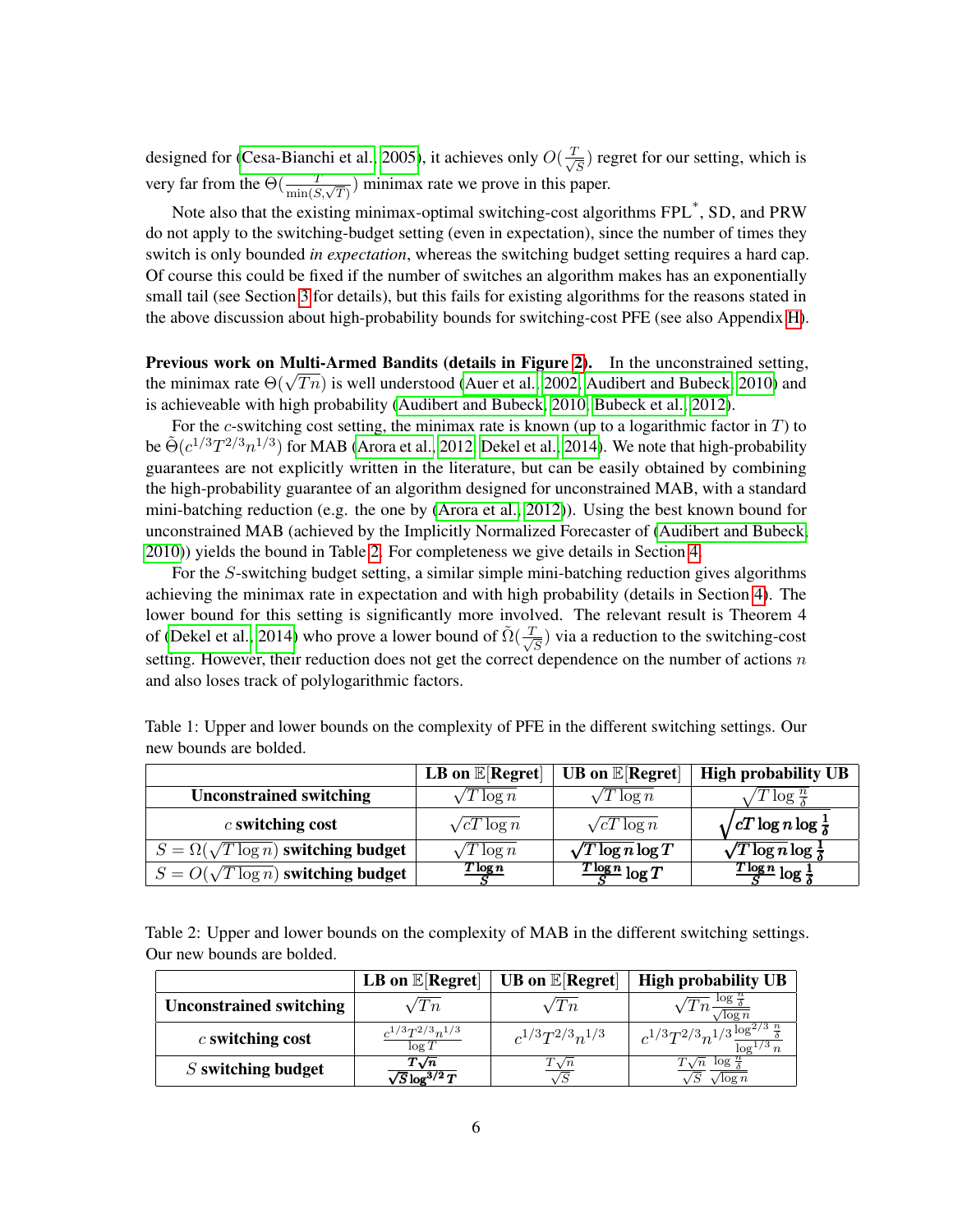<span id="page-6-5"></span>

<span id="page-6-6"></span><span id="page-6-4"></span>Figure 1: Complexity landscape of online learning over a finite action set with limited switching. Axes are plotted in log-log scale. Polylogarithmic factors in  $T$  are hidden for simplicity.

### <span id="page-6-0"></span>1.2 Our contributions

In Section [2,](#page-7-0) we present the first algorithms for switching-cost PFE that achieve the minimax optimal  $\frac{1}{2}$ rate  $O(\sqrt{cT \log n})$  with high probability, settling an open problem of [\(Devroye et al., 2015\)](#page-23-0). In fact, our results are more general: we give a framework to formulaically convert algorithms that work in expectation and fall under the Follow-the-Perturbed-Leader algorithmic umbrella, into algorithms that work with high probability. We then present our algorithms as examples of this framework. We also show how this framework extends to online combinatorial optimization<sup>[2](#page-6-2)</sup> with limited switching, and give the first high-probability algorithm for this problem.<sup>[3](#page-6-3)</sup>

Next, to investigate the value of switching actions at a more granular level, we study the new setting of *switching budgets* for the PFE and MAB problems, respectively in Sections [3](#page-16-0) and [4.](#page-18-0) The above result and standard reductions allow us to completely characterize the complexity of this switching budget setting up to small polylogarithmic factors: for both the PFE and MAB problems, for all switching budgets  $S \leq T$ , and for both expectation and high probability guarantees. For PFE, For an switching budgets  $S \leq T$ , and for both expectation and light probability guarantees. For FFE,<br>we show the optimal rate is of order  $\tilde{\Theta}(\sqrt{T \log n})$  for  $S = \Omega(\sqrt{T \log n})$ , and  $\min(\tilde{\Theta}(\frac{T \log n}{S}), T)$ for  $S = O(\sqrt{T \log n})$ . Interestingly, the bandit setting does not exhibit such a phase transition; instead we show the minimax rate decays steadily as  $\min(\tilde{\Theta}(\frac{T\sqrt{n}}{\sqrt{S}}), T)$  for all ranges of  $S \leq T$ .

### <span id="page-6-1"></span>1.3 Notation

We denote the set of integers  $\{1, \ldots, k\}$  by  $[k]$ . For shorthand, we abbreviate "almost surely" by a.s., "independently and identically distributed" by i.i.d., "with respect to" by w.r.t., "without loss of generality" by WLOG, "random variable" by r.v., "(with) high probability" by (w.)h.p., and

<span id="page-6-3"></span><span id="page-6-2"></span><sup>&</sup>lt;sup>2</sup> I.e. online linear optimization over a combinatorial polytope, where offline optimization can be done efficiently.

 $3$ Note that online combinatorial optimization can be recast naïvely as PFE where each vertex is modeled by an expert, but then the runtime of each iteration is linear in the number of vertices, which is typically exponential in the dimension (see e.g. [\(Koolen et al., 2010\)](#page-23-2)). Various approaches have been developed to overcome this; we show that our framework also applies to this setting without modification.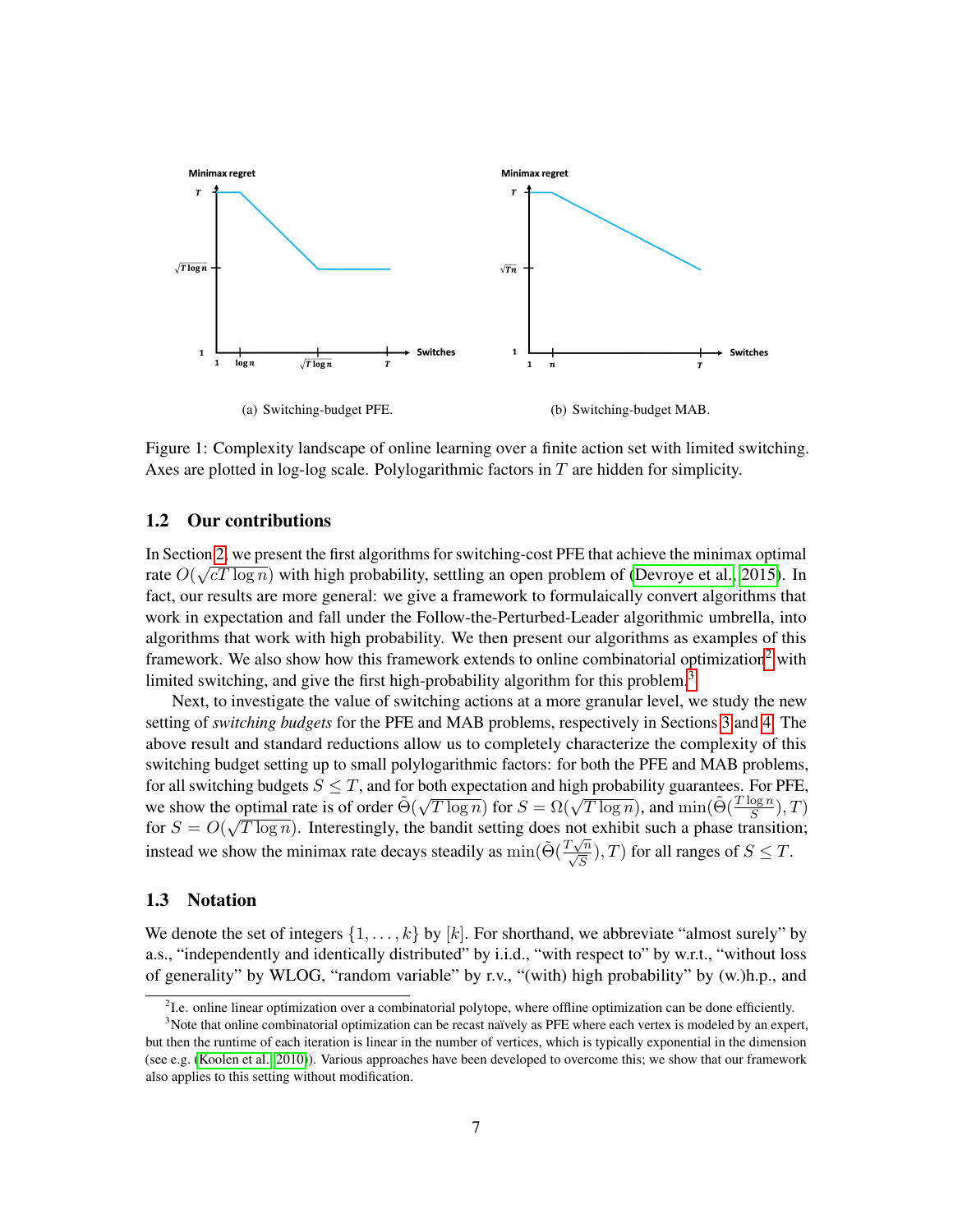"left (resp. right) hand side" by LHS (resp. RHS). We denote Bernoulli, binomial, and exponential distributions by Ber( $\cdot$ ), Bin( $\cdot$ , $\cdot$ ), and Exp( $\cdot$ ), respectively. We write  $X \sim D$  to denote that the r.v. X has distribution D, and we write  $\sigma(X_1, \ldots, X_k)$  to denote the sigma-algebra generated by the random variables  $X_1, \ldots, X_k$ . We denote the total variation distance between two probability measures P and Q w.r.t. a  $\sigma$ -algebra F by  $||P - Q||_{TV,\mathcal{F}} := \sup_{A \in \mathcal{F}} |P(A) - Q(A)|$ .

Throughout we reserve the variable  $T$  for the number of iterations in the game,  $n$  for the number of actions (i.e. "experts" in PFE or "arms" in MAB), and  $S$  for the switching budget. Losses of the actions are denoted by  $\{\ell_t(i)\}_{t\in[T],i\in[n]}$ . Often it is notationally convenient to add in a fake zero-th iteration; when we do this the losses are all zero  $\{\ell_0(i) := 0\}_{i \in [n]}$ . Next, we write  $\text{Regret}_t(\mathcal{A})$ and Switches<sub>t</sub>( $\mathcal{A}$ ) to denote the regret and number of switches, respectively, that an algorithm  $\mathcal{A}$ makes in the first t iterations. When there is no chance of confusion, we often write just  $Regret_t$ and Switches<sub>t</sub> for shorthand.

Remark on integrality. Since we are interested only in asymptotics and to avoid carrying ceilings and floors throughout, we ignore issues of integrality for notational simplicity.

# <span id="page-7-0"></span>2 Switching-cost PFE: the first high probability algorithms

The main result of this section is the following. A partial converse is presented in Appendix [F.1.](#page-31-1)

<span id="page-7-1"></span>**Theorem 1.** For each  $\delta \in (0, \frac{1}{2})$  $\frac{1}{2}$ ), there exists an algorithm for PFE satisfying the following against *any oblivious adversary*

$$
\mathbb{P}\left(\text{Regret}_T, \text{ Switches}_T \le O\left(\sqrt{T\log n \log \frac{1}{\delta}}\right)\right) \ge 1 - \delta
$$

Note that Theorem [1](#page-7-1) does not give an *uniform* algorithm; that is, for each failure probability  $\delta$ , there is a (possibly different) corresponding algorithm. Obtaining a uniform h.p. algorithm remains an important open question.

Combining Theorem [1](#page-7-1) with a standard mini-batching argument (see e.g. [\(Arora et al., 2012\)](#page-22-12)) immediately yields the first h.p. algorithm for the (arbitrary) switching-cost PFE problem.

**Corollary 2.** Let  $c \geq 1$ . For each  $\delta \in (0, \frac{1}{2})$  $\frac{1}{2}$ ), there exists an algorithm for PFE satisfying the *following against any oblivious adversary*

$$
\mathbb{P}\left(\text{Regret}_T + c \cdot \text{Switches}_T \le O\left(\sqrt{cT\log n \log \frac{1}{\delta}}\right)\right) \ge 1 - \delta
$$

*Proof.* Mini-batch the T iterations into  $\frac{T}{c}$  contiguous epochs of length c, and then apply the algorithm from Theorem [1.](#page-7-1)  $\Box$ 

The remainder of this section is organized as follows. Subsection [2.1](#page-8-0) describes a general framework for producing a h.p. algorithm given an algorithm satisfying certain properties. In Subsection [2.2,](#page-9-0) we show that the switching cost bound holds w.h.p. under our framework. Our analysis of the regret bounds is not blackbox; the rest of this section analyzes regret bounds for three algorithms in the FPL algorithmic umbrella.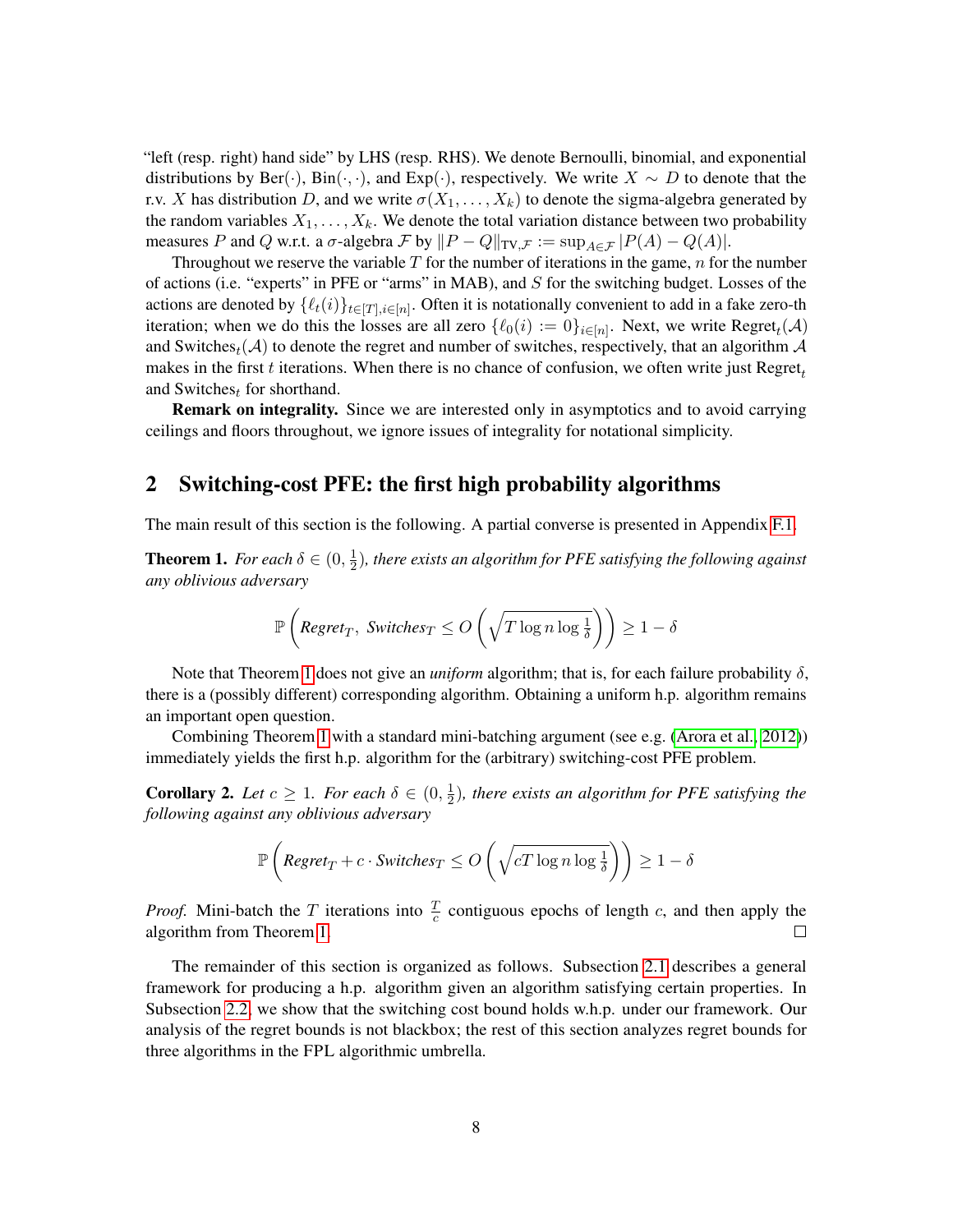Figure 2: Framework for obtaining algorithms achieving optimal switching and regret w.h.p.

<span id="page-8-1"></span>

# <span id="page-8-0"></span>2.1 Framework for converting FPL-based algorithms with expectation guarantees into ones with high-probability guarantees

We will shortly give several algorithms achieving the desired h.p. guarantees in Theorem [1.](#page-7-1) All of our algorithms use the same general idea, and so we first abstract slightly and describe a metaframework for constructing such h.p. algorithms. Informally, the idea for "boosting" our success probability is to repeatedly run an algorithm  $A$  which is optimal in expectation. This allows a user to easily and formulaically construct h.p. algorithms specially tailored to desired applications, since proving expectation bounds is significantly simpler than proving h.p. bounds.

Algorithm [1](#page-8-1) informally describes this simple meta framework. The idea is to split the  $T$ iterations into  $N = \log \frac{2}{\delta}$  variable-length epochs. In each epoch, we restart and run the subroutine A until it uses  $S' \asymp \sqrt{T \log n \log \frac{1}{\delta}}/N$  switches.

We emphasize two critical aspects of this meta-framework. First, the subroutine A is *restarted with fresh randomness in each new epoch*. This is clearly essential for concentration. Second, the epochs are of *variable length* (and are in fact random). This can be shown to be essential: if A has large upper tails on switching (see Appendix [H\)](#page-40-0), then simply running A roughly  $\approx \log \frac{1}{\delta}$  times in  $\approx T/\log \frac{1}{\delta}$  consecutive epochs of fixed uniform size does not imply the desired concentration in the total number of switches. Indeed, with a probability too large for our desired h.p. bounds,  $A$ uses far too many switches in one of the epochs, thereby ruining the total switching budget. Further details for this can be found in Appendix [B.](#page-25-1)

The analysis then consists of the following two parts (and then taking a union bound):

- 1. Show that w.h.p., we never run out of switches. This amounts to showing that the number of epochs is greater than N with probability at most  $e^{-N} = \frac{\delta}{2}$  $\frac{\delta}{2}$ .
- 2. Show that the cumulative regret over the epochs concentrates around  $N$  times the expected regret in a single epoch. We take a point at which the CDF has remaining upper tail  $\approx \frac{\delta}{2}$  $\frac{\delta}{2}$ .

The analysis of the second step requires specific properties of  $A$ . We will require the following for all  $\tau \leq T$ :

- (i)  $\mathbb{E}[\text{Switches}_{\tau}(\mathcal{A})] = O(\sqrt{\tau \log n})$
- (ii)  $\text{Regret}_{\tau}(\mathcal{A}) \leq O(\text{Switches}_{\tau}(\mathcal{A})) + Z_{\tau}(\mathcal{A})$ , where  $Z_{\tau}(\mathcal{A})$  is independent of the adversary
- (iii) (Informal)  $Z_{\tau}(A)$  has "exponentially small upper tails"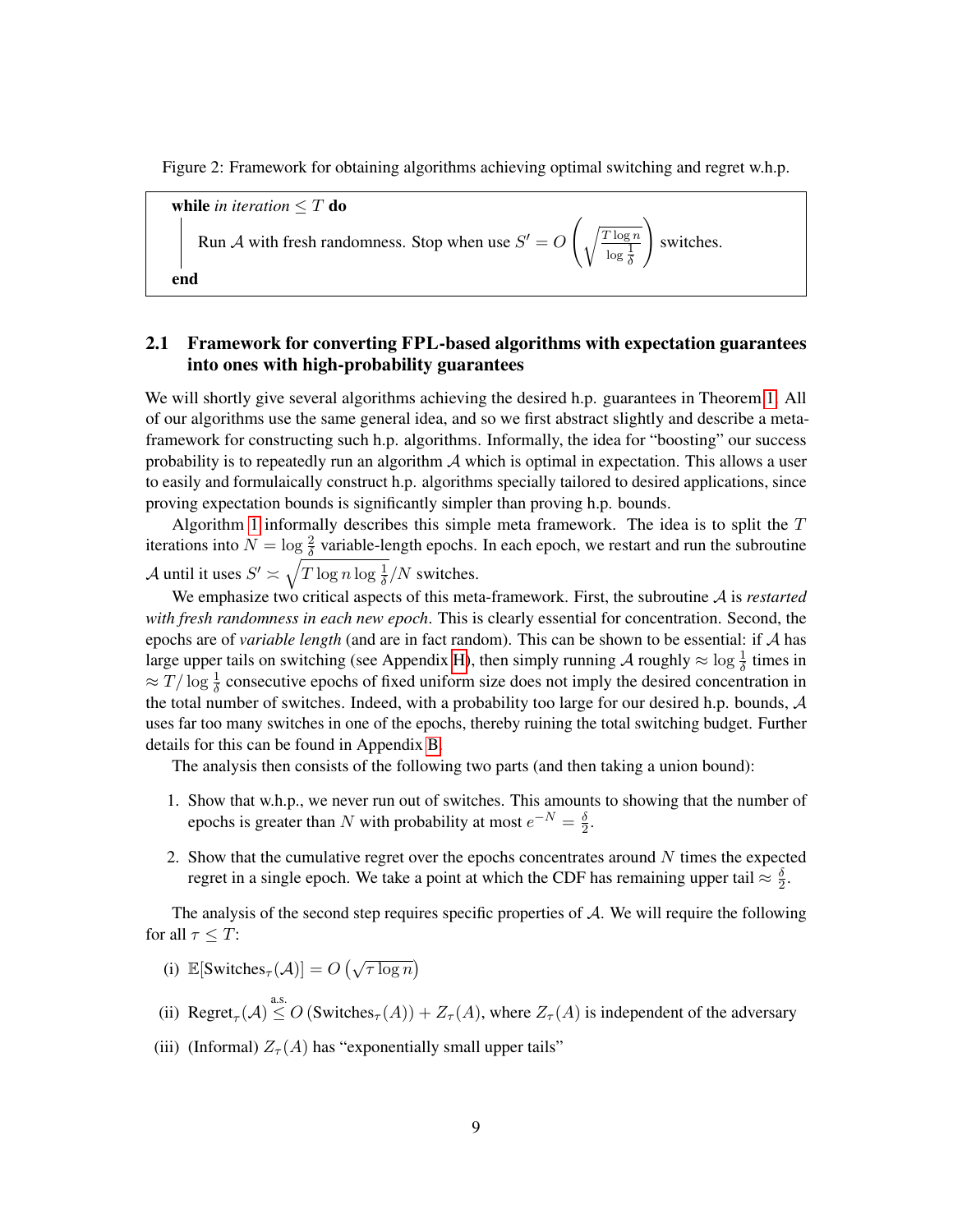Let us comment on these properties. Informally, using (i), we can bound the number of switches w.h.p., and then (ii) and (iii) together imply a h.p. bound on the regret. We will show the former can be proven in a blackbox manner just given (i); however, the latter requires analyzing  $Z_{\tau}(A)$ which is algorithm-specific.

Note that property (ii) enforces a certain dependence between the regret and number of switches. Upon first sight it may seem restrictive or slightly unusual; however, this is actually a natural property of FPL-based algorithms. In particular, we show in the following subsections how this applies to [\(Kalai and Vempala, 2005\)](#page-23-1)'s Multiplicative Follow the Perturbed Leader algorithm (FPL\* ) and [\(Devroye et al., 2015\)](#page-23-0)'s Prediction by Random Walk Perturbation algorithm (PRW).

### <span id="page-9-0"></span>2.2 Black-box high probability bounds on switching

In this subsection, we formalize the above discussion about how property (i) (upper bound on expected number of switches) is sufficient to prove in an entirely black-box manner that Framework [1](#page-8-1) produces an algorithm with h.p. bounds on switching. We also isolate in the statement of this lemma an upper tail bound on the number of epochs in the batched algorithm, since this will later be useful for proving h.p. regret bounds. We state the result in some generality, assuming that the algorithm A has expected switches at most  $c_A \sqrt{T}$ ; for example  $c_A = c \sqrt{\log n}$  for FPL<sup>\*</sup>.

<span id="page-9-2"></span>**Lemma 3.** Let A be an algorithm for PFE satisfying  $\mathbb{E}[Switches_{\tau}(\mathcal{A})] \leq c_{\mathcal{A}}\sqrt{\tau}$  for all  $\tau \leq T$  and *some parameter*  $c_A > 0$  *independent of*  $\tau$ *. Denote by*  $\beta$  *the algorithm produced by Framework* [1](#page-8-1) with  $S' := 23c_{\mathcal{A}_A} \sqrt{\frac{T}{T}}$  $\log \frac{2}{\delta}$ *. Then for any oblivious adversary, the number of epochs* E *in* B *satisfies*

$$
\mathbb{P}\left(E > \log \frac{2}{\delta}\right) \le \frac{\delta}{2}
$$

and so in particular (since each epoch uses at most S' switches),

$$
\mathbb{P}\left(\text{Switches}_{T}(\mathcal{B}) > 23c_{\mathcal{A}}\sqrt{T\log\frac{2}{\delta}}\right) \leq \frac{\delta}{2}
$$

**Proof sketch.** Note that  $E > N := \log \frac{2}{\delta}$  if and only if B has not yet reached iteration T by the end of the first  $N$  epochs. Thus it suffices to show

<span id="page-9-1"></span>
$$
\mathbb{P}\left(\sum_{e=1}^{N} L_e < T\right) \le e^{-N} \tag{1}
$$

where  $L_e$  denotes the length of epoch e, and we use the convention  $L_e = 0$  if  $e > E$ . We will prove [\(1\)](#page-9-1) by first using the expected switching bound on  $A$  and Markov's inequality to show that *each epoch* e *has large length* L<sup>e</sup> *with reasonably large probability*; and then using concentrationof-measure to conclude  $\sum_{e=1}^{N} L_e$  is small only with exponentially small probability in N.

Technical issues of dependency and overcoming them with martingales. However, there is an annoying technical nuance that must be accounted for in both these steps:  ${L_e}_{e \in [N]}$  are *dependent*. One reason for this is that the final epoch may be truncated if it reaches iteration  $\hat{T}$  before it uses  $S'$ switches; and then all subsequent epochs  $e \in \{E+1, \ldots, N\}$  will necessarily have length 0.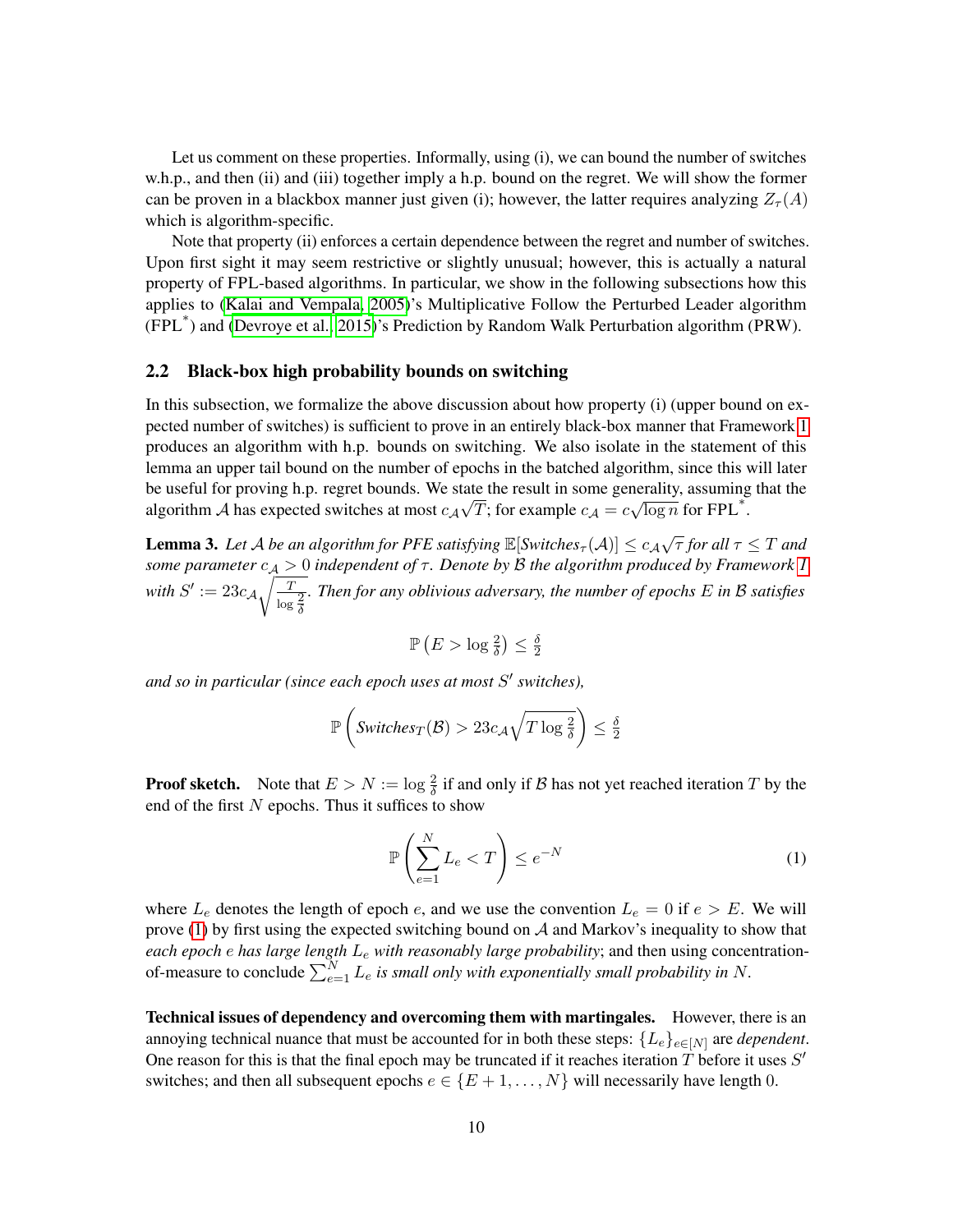To fix this issue, consider possibly *extending the game past iteration* T *(only for analysis purposes) until* N *epochs are completed*. Set to zero all losses in the "overtime" extension of the game past iteration T. Define now  $\tilde{L}_e$  to be the length of epoch e in the *extended* game. Importantly, observe that the event in [\(1\)](#page-9-1) can be expressed in terms of  $\{\tilde{L}_e\}_{e \in [N]}$  as

<span id="page-10-1"></span>
$$
\left\{\sum_{e=1}^{N} L_e < T\right\} = \left\{\sum_{e=1}^{N} \tilde{L}_e < T\right\} \tag{2}
$$

This is because  $L_e \stackrel{\text{a.s.}}{=} \tilde{L}_e$  conditional on the event that none of epoch e goes into overtime.

Note that  $\{\tilde{L}_e\}_{e \in [N]}$  are still not independent, however they are "independent enough" for us to accomplish the proof sketch using martingale concentration. The following lemma formally accomplishes the first step in the above proof sketch: conditional on any history, each  $\tilde{L}_e$  has large length  $L_{\text{target}} := \frac{8T}{N}$  with reasonably large probability.<sup>[4](#page-10-0)</sup>

<span id="page-10-2"></span>**Lemma 4.** For each epoch  $e \in [N]$  and for each event R in the sigma-algebra  $\sigma(\tilde{L}_1, \ldots, \tilde{L}_{e-1})$ ,

$$
\mathbb{P}\left(\tilde{L}_e \geq \mathcal{L}_{target} \mid R\right) \geq \frac{7}{8}
$$

*Proof.* Conditioning on the possible realizations  $t_e$  of  $\sum_{i \leq e} \tilde{L}_i$  yields

$$
\mathbb{P}\left(\tilde{L}_{e} \geq L_{\text{target}} \mid R\right) = \sum_{t_e} \mathbb{P}\left(\tilde{L}_{e} \geq L_{\text{target}} \mid \sum_{i < e} \tilde{L}_i = t_e, R\right) \mathbb{P}\left(\sum_{i < e} \tilde{L}_i = t_e \mid R\right)
$$

Now the obliviousness of the adversary ensures that  $\tilde{L}_e$  is conditionally independent of R given Now the obliviousness of the adversary ensures that  $L_e$  is conditionally independent of R given  $\sum_{i \leq e} \tilde{L}_i$ . Thus it suffices to now show  $\mathbb{P}(\tilde{L}_e \geq L_{\text{target}} | \sum_{i \leq e} \tilde{L}_i = t_e) \geq \frac{7}{8}$  for each realizati  $\frac{7}{8}$  for each realization  $t_e$ . By Markov's inequality,

$$
\mathbb{P}\left(\tilde{L}_{e} \geq L_{\text{target}} \mid t_{e}\right) = \mathbb{P}\left(\mathcal{A} \text{ makes } \leq S' \text{ switches in the } L_{\text{target}} \text{ iterations starting after } t_{e}\right)
$$
\n
$$
= 1 - \mathbb{P}\left(\mathcal{A} \text{ makes } > S' \text{ switches in } L_{\text{target}} \text{ iterations starting after } t_{e}\right)
$$
\n
$$
\geq 1 - \mathbb{E}\left[\text{Switches}_{L_{\text{target}}}(\mathcal{A})\right] / S'
$$
\n
$$
\geq 1 - \left(c_{\mathcal{A}}\sqrt{\frac{8T}{N}}\right) / \left(23c_{\mathcal{A}}\sqrt{\frac{T}{N}}\right) \geq \frac{7}{8}
$$

We are now ready to prove Lemma [3.](#page-9-2)

*Proof of Lemma* [3.](#page-9-2) Define the indicator random variables  $X_e := \mathbf{1}(\tilde{L}_e \geq L_{\text{target}})$ . By [\(2\)](#page-10-1) and then the observation that  $\tilde{L}_e$  stochastically dominates  $L_{\text{target}} X_e$ ,

$$
\mathbb{P}\left(\sum_{e=1}^{N} L_e < T\right) = \mathbb{P}\left(\sum_{e=1}^{N} \tilde{L}_e < T\right) \le \mathbb{P}\left(\sum_{e=1}^{N} X_e < \frac{T}{L_{\text{target}}} = \frac{N}{8}\right)
$$

<span id="page-10-0"></span><sup>&</sup>lt;sup>4</sup>Assume for notational simplicity that  $L_{\text{target}} := \frac{8T}{N} \leq T$ ; otherwise set  $L_{\text{target}}$  to T and an identical argument proceeds.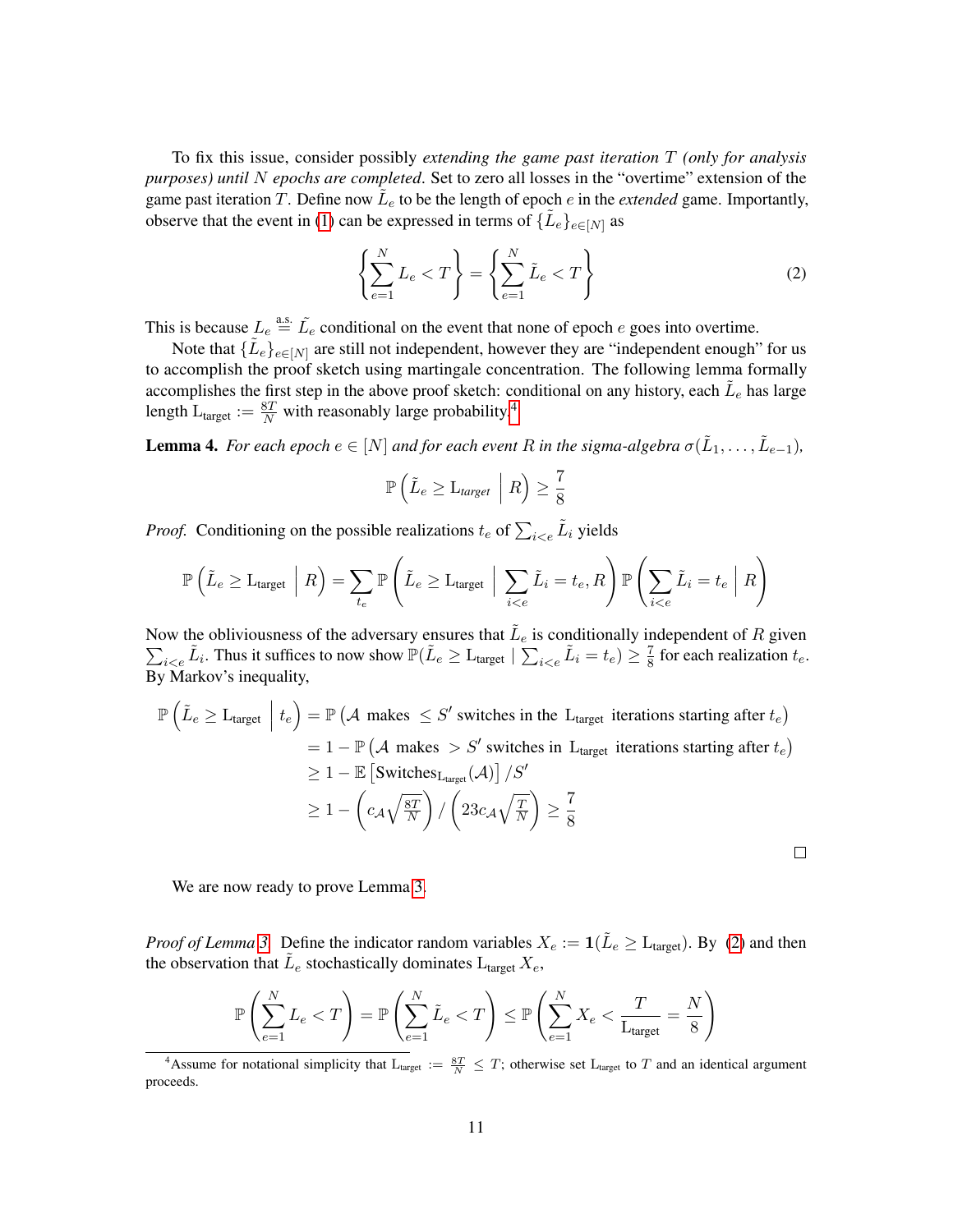We now claim  $\{M_k := \sum_{e=1}^k X_e - \frac{7}{8}\}$  $\frac{1}{8}k\}_{k\in[N]}$  forms a submartingale w.r.t. the filtration  $\{\mathcal{F}_k\}$  $\sigma(\tilde{L}_1,\ldots,\tilde{L}_k)\}_{k\in[n]}$ . To see this, observe that  $M_k$  is clearly measurable w.r.t.  $\mathcal{F}_k$ , and also Lemma [4](#page-10-2) gives  $\mathbb{E}[M_{k+1}|\mathcal{F}_k] = M_k + \left(\mathbb{E}[X_{k+1}|\mathcal{F}_k] - \frac{7}{8}\right)$  $\left(\frac{7}{8}\right) \geq M_k$ . Therefore since also  $\{M_k\}$ clearly has 1-bounded differences (they are cumulative sums of indicator random variables), Azuma-Hoeffding's submartingale inequality upper bounds the above display by

$$
\mathbb{P}\left(\sum_{e=1}^{N} X_e < \frac{N}{8}\right) \le \exp\left(-2\left(\frac{7}{8} - \frac{1}{8}\right)^2 N\right) \le \exp\left(-N\right) = \frac{\delta}{2}
$$

#### $\Box$

### <span id="page-11-0"></span>2.3 Controlling regret for FPL-based algorithms

In this subsection, we formalize the discussion from Subsection [2.1](#page-8-0) about how algorithms based on [\(Kalai and Vempala, 2005\)](#page-23-1)'s FPL algorithmic framework automatically satisfy property (ii). As such, we first review the basics of FPL; we highlight only the background relevant for the results in this paper, and refer the reader to [\(Kalai and Vempala, 2005,](#page-23-1) [Cesa-Bianchi and Lugosi, 2006,](#page-22-3) [Devroye et al., 2015\)](#page-23-0) for further details.

The Follow The Leader algorithm (FTL) greedily plays at iteration  $t \in [T]$  the action  $i_t :=$  $\arg \min_{i \in [n]} \sum_{s=0}^{t-1} \ell_s(i)$  that has been best so far<sup>[5](#page-11-1)</sup>. However, FTL is well-known to have  $\Omega(T)$ regret in the worst case. It turns out one can fix this by "perturbing" the losses in a clever way, and then in each iteration following the leader *with respect to the perturbed losses*. This is the FPL framework. Note the algorithm is then completely determined by its choice of perturbations.

Let us formalize this. Before the game starts, the algorithm chooses (random) perturbations  ${P_t(i)}_{t\in[T+1],i\in[n]}$ . It then plays FTL on the perturbed losses  ${\{\hat{\ell}_t(i) := \ell_t(i) + P_{t+1}(i)\}_{t\in\{0,\ldots,T\},i\in[n]}}$ . That is, at iteration  $t \in [T]$  it plays action

$$
i_t := \argmin_{i \in [n]} \sum_{s=0}^{t-1} \hat{\ell}_s(i)
$$

The analysis of FPL-style algorithms is somewhat formulaic. One bounds the regret in terms of two terms: the number of times the perturbed leader switches (which is the number of switches that FPL makes!), and the magnitude of the perturbations. In words, the former controls how predictable the algorithm's actions are; and the latter controls how much the algorithm "deceives" itself by playing based on inauthentic losses. This illustrates an important tradeoff, which can be made formal since larger perturbations make the perturbed leader switch fewer times.

This bound is written formally as follows [\(Kalai and Vempala, 2005,](#page-23-1) [Devroye et al., 2015\)](#page-23-0). We generalize the statement slightly by introducing the quantity  $M := \sup_{\text{actions } i, i', \text{ loss } \ell} |\ell(i) - \ell(i')|$ . The proof is standard via the so-called "Be The Leader" lemma from [\(Kalai and Vempala, 2005\)](#page-23-1), and is given in Appendix [C](#page-26-0) for completeness.

<span id="page-11-1"></span><sup>&</sup>lt;sup>5</sup>It will be notationally convenient to define  $\{\ell_0(i) := 0\}_{i \in [n]}$  so that the game has losses for iterations  $t \in$  $\{0, \ldots, T\}.$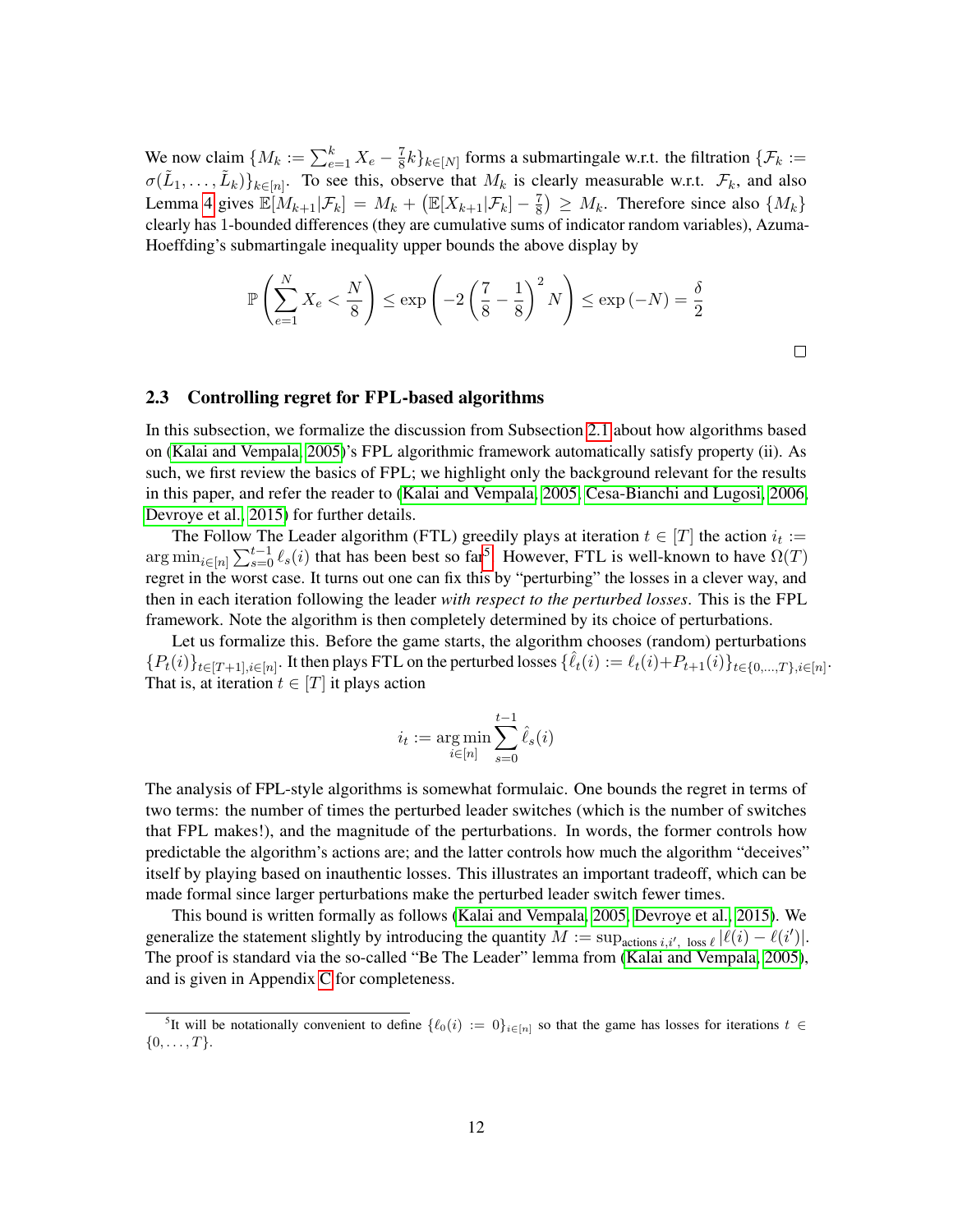<span id="page-12-1"></span>Lemma 5 (Standard lemma in analysis of FPL algorithms). *Consider* FPL *with perturbations*  ${P_t(i)}$ *. The following holds pointwise (w.r.t. the randomness of both the algorithm and adversary)* 

$$
Regret_T(\text{FPL}) \stackrel{a.s.}{\leq} M \cdot \text{Switches}_T(\text{FPL}) + \left[ \max_{i \in [n]} \sum_{t=1}^{T+1} P_t(i) \right] - \sum_{t=1}^{T+1} P_t(i_t)
$$

In the notation of property (ii), the two summands in Lemma [5](#page-12-1) constitute  $Z_T$ . This bounds the per-epoch regret of the batched algorithm from Framework [1.](#page-8-1) By summing up the above inequality over all epochs, one can bound on the regret over the whole game.

<span id="page-12-5"></span>Corollary 6. *Let* B *be the algorithm produced from Framework [1](#page-8-1) applied to* FPL *with perturbations*  ${P_t(i)}$ *. Then* 

$$
Regret_T(\mathcal{B}) \stackrel{a.s.}{\leq} M \cdot Switches_T(\mathcal{B}) + \left[\sum_{e=1}^{E} \max_{i \in [n]} \sum_{t \in e} P_t(i)\right] - \sum_{t=1}^{T+1} P_t(i_t)
$$

*Proof.* Sum Lemma [5](#page-12-1) over all epochs  $e \in [E]$ , and observe

$$
\sum_{e=1}^{E} \text{Regret}_e(\mathcal{B}) = \sum_{e=1}^{E} \left( \sum_{t \in e} \ell_t(i_t) - \underset{i^* \in [n]}{\text{arg min}} \sum_{t \in e} \ell_t(i^*) \right) \stackrel{\text{a.s.}}{\geq} \sum_{t=1}^{T} \ell_t(i_t) - \underset{i^* \in [n]}{\text{arg min}} \sum_{e=1}^{E} \sum_{t \in e} \ell_t(i^*) = \text{Regret}_T(\mathcal{B})
$$

# <span id="page-12-0"></span>2.4 High probability version of [\(Kalai and Vempala, 2005\)](#page-23-1)'s Multiplicative Follow the Perturbed Leader algorithm

[\(Kalai and Vempala, 2005\)](#page-23-1)'s Multiplicative Follow the Perturbed Leader algorithm (FPL $_{\varepsilon}^*$ ) is a version of FPL that sets  $P_t(i) = 0$  for all  $t > 1$ , and draws the intial perturbations  $P_1(i) := \frac{R(i)}{\varepsilon}$ <br>where  $R(i) \sim \exp(1)$  are i.i.d. standard exponential random variables and  $\varepsilon$  is a parameter.<sup>[6](#page-12-2)</sup> FPL<sub> $\varepsilon$ </sub> admits the following guarantees on its expected number of switches.

<span id="page-12-4"></span>**Lemma 7.** *[\(Kalai and Vempala, 2005\)](#page-23-1) For any*  $\tau \in \mathbb{N}$  *and any oblivious adversary,*  $\mathbb{E}[Switches_{\tau}(FPL_{\varepsilon}^{*})] \le$  $\frac{1}{1-\varepsilon}$  ( $\varepsilon \tau + 2 \log n$ ).

Apply Framework [1](#page-8-1) to  $FPL^*_{\varepsilon}$  with parameter choices  $\varepsilon = \frac{1}{2}$ 2  $\sqrt{\frac{\log n \log \frac{2}{\delta}}{T}}$  and  $S' = 135 \sqrt{\frac{T \log n}{\log \frac{2}{\delta}}}$ .

We call this new algorithm Batched Multiplicative Follow the Perturbed Leader (BFP $L_{\delta}^{*}$ ).

<span id="page-12-3"></span>**Theorem 8.** *For any*  $\delta \in (0, \frac{1}{2})$  $\frac{1}{2}$ ) and any oblivious adversary,

$$
\mathbb{P}\left(\textit{Regret}_{T}(\textsf{BFPL}^*_{\delta}), \textit{Switches}_{T}(\textsf{BFPL}^*_{\delta}) \leq O\left(\sqrt{T\log n\log\frac{1}{\delta}}\right)\right) \geq 1-\delta
$$

<span id="page-12-2"></span><sup>&</sup>lt;sup>6</sup> Actually this is a slight variation of FPL  $^*_{\varepsilon}$  in the original paper of [\(Kalai and Vempala, 2005\)](#page-23-1). Here the perturbations are drawn from (ε-scaled) exponential distributions rather than (ε-scaled) Laplace distributions. Both are adaptable to h.p. algorithms in identical ways; the presented version just has a slightly simpler analysis.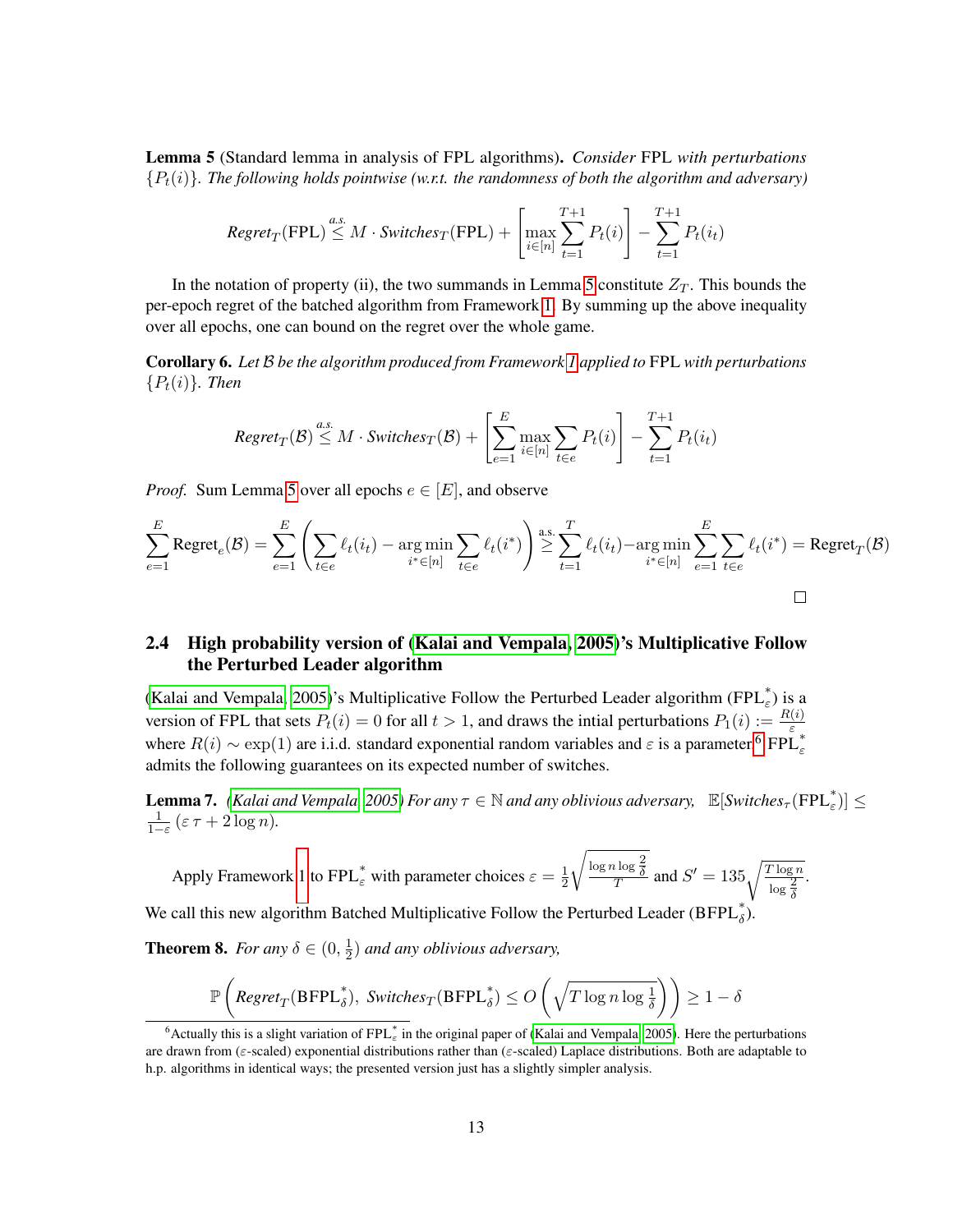To prove the h.p. bound on regret for Theorem [8,](#page-12-3) we will need a FPL\* -specific version of property (iii) from Subsection [2.1.](#page-8-0) Specifically, as we will see shortly, it will suffice to control the upper tail of the sum of the maximum of  $n$  i.i.d. standard exponential variables. Each of the maximums is sub-exponential, so the sum of them is also sub-exponential. Formally, the following concentration inequality will be sufficient. A proof via standard Chernoff bounds is given in Appendix [D.](#page-27-0)

<span id="page-13-1"></span>**Lemma 9.** *Let*  $N, n \geq 2$ . If  $\{R_e(i)\}_{e \in [N], i \in [n]}$  *are i.i.d. standard exponentials, then* 

$$
\mathbb{P}\left(\sum_{e=1}^N \max_{i\in[n]} R_e(i) > 6N \log n\right) \le e^{-N}.
$$

*Proof of Theorem [8.](#page-12-3)* Assume WLOG that  $\sqrt{T \log n \log \frac{2}{\delta}} < T$ , otherwise the desired bound is trivially satisfied. This implies in particular that  $\varepsilon < \frac{1}{2}$  and  $\sqrt{\log n} < \sqrt{\frac{T/\log \frac{2}{\delta}}$ , thus  $\mathbb{E}[\text{Switches}_{\tau}(\text{FPL}_{\varepsilon})] \leq 5\sqrt{T\log n\log\frac{2}{\delta}}$  for all  $\tau \leq T$  by Lemma [7.](#page-12-4) We conclude by Lemma [3](#page-9-2) that the event  $\{E \leq \log \frac{2}{\delta}\}\)$  occurs with probability at least  $1-\frac{\delta}{2}$  $\frac{\delta}{2}$ ; and whenever this occurs, BFPL $_{\delta}^*$ makes at most  $135\sqrt{T\log n\log\frac{2}{\delta}}$  switches.

We next prove the h.p. regret bound. By Corollary [6](#page-12-5) and the choice of perturbations in  $FPL_{\varepsilon}^*$ ,

$$
\text{Regret}_T(\text{BFPL}_{\delta}^*) \overset{\text{a.s.}}{\leq} \text{Switches}_T(\text{BFPL}_{\delta}^*) + \sum_{e \in [E]} \max_{i \in [n]} P_e(i)
$$

where  $P_e(i) := \frac{R_e(i)}{\varepsilon}$  denotes expert *i*'s perturbation in epoch *e*. The proof is thus complete by taking a union bound over the occurence of  $\{E \leq \log \frac{2}{\delta}\}\$  and the event in Lemma [9.](#page-13-1)

# <span id="page-13-0"></span>2.5 High probability version of [\(Devroye et al., 2015\)](#page-23-0)'s Prediction By Random Walk Perturbation algorithm

The Prediction by Random Walk Perturbation [\(Devroye et al., 2015\)](#page-23-0) algorithm (PRW) is a version of FPL with all perturbations  $P_t(i)$  drawn i.i.d. uniformly at random from  $\{\pm \frac{1}{2}$  $\frac{1}{2}$ . [\(Devroye et al.,](#page-23-0) [2015\)](#page-23-0) show that PRW achieves the optimal order for regret and switching in expectation, and raise h.p. bounds as an open question. We show presently how to achieve h.p. bounds using Framework [1.](#page-8-1)

First, let us recall property (i) for PRW, i.e. a bound on its expected number of switches.

**Lemma 10.** *[\(Devroye et al., 2015\)](#page-23-0) For any*  $\tau \in \mathbb{N}$  *and any oblivious adversary, the algorithm* PRW *satisfies*  $\mathbb{E}[Switches_{\tau}(PRW)] \leq 4\sqrt{2\tau \log n} + 4\log \tau + 4$ .

A crude bound thus yields  $\mathbb{E}[\text{Switches}_{\tau}(\text{PRW})] \le 14\sqrt{\tau \log n}$  for all  $\tau \in \mathbb{N}$  and  $n \ge 2$ . So consider applying Framework [1](#page-8-1) to PRW with  $S' = 322 \sqrt{\frac{T \log n}{\log \frac{2}{\delta}}}$ , and call the resulting algorithm Batched Prediction by Random Walk Perturbation (BPRW $_{\delta}$ )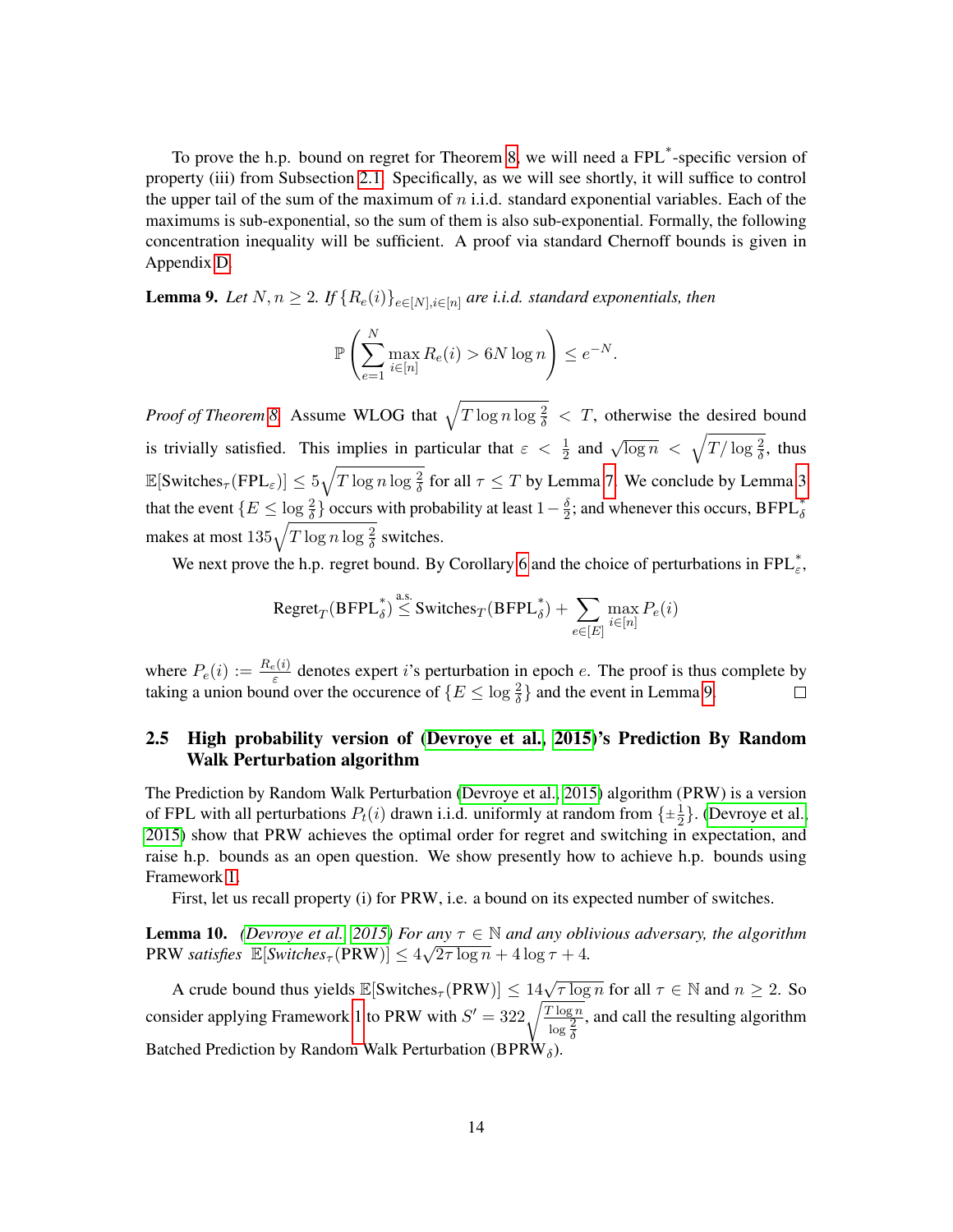<span id="page-14-3"></span>**Theorem 11.** *For any*  $\delta \in (0, \frac{1}{2})$  $\frac{1}{2}$ ) and any oblivious adversary,

$$
\mathbb{P}\left(\text{Regret}_{T}(\text{BPRW}_{\delta}), \text{ Switches}_{T}(\text{BPRW}_{\delta}) \le O\left(\sqrt{T\log n \log \frac{1}{\delta}}\right)\right) \ge 1 - \delta
$$

*Proof.* By Lemma [3,](#page-9-2) the event  $A := \{E < \log \frac{2}{\delta}\}\)$  occurs with probability at least  $1 - \frac{\delta}{2}$  $\frac{\delta}{2}$ . And whenever this occurs, BPRW<sub> $\delta$ </sub> uses at most  $322\sqrt{T \log n \log \frac{2}{\delta}}$  switches. Next we show h.p. guarantees on regret. By Corollary [6,](#page-12-5)

<span id="page-14-0"></span>
$$
\text{Regret}_{T}(\text{BPRW}_{\delta}) \stackrel{\text{a.s.}}{\leq} \text{Switches}_{T}(\text{BPRW}_{\delta}) + \left[\sum_{e \in [E]} \max_{i \in [n]} \sum_{t \in e} P_{t}(i)\right] - \sum_{t=1}^{T+1} P_{t}(i_{t}) \tag{3}
$$

Thus by a union bound with  $A$ , it suffices to argue that each of these summations is of order  $O(\sqrt{T \log n \log \frac{1}{\delta}})$  each with probability at least  $1-\frac{\delta}{4}$  $\frac{\delta}{4}$ .

**Bounding the first sum in**  $(3)$ . We argue separately about the expectation and tails of this sum, which we denote by  $Y$  for shorthand. Let us first bound the tails of  $Y$ . To this end, condition on any realization of epoch lengths  $\{L_e\}_{e \in [E]}$  summing up to T. Note that the resulting conditional distribution of each  $P_t(i)$  is clearly still supported within  $[-\frac{1}{2}]$  $\frac{1}{2}, \frac{1}{2}$  $\frac{1}{2}$ , and thus is  $\frac{1}{2}$  sub-Gaussian by Hoeffding's Lemma. Therefore  $\sum_{t \in e} P_t(i)$  is  $\frac{L_e}{2}$  sub-Gaussian for each epoch e, and so by the Borell-TIS inequality we have that  $\max_{i \in [n]} \sum_{t \in e} P_t(i)$  has  $\frac{L_e}{2}$  sub-Gaussian tails over its mean  $\mathbb{E}[\max_{i\in[n]}\sum_{t\in e}P_t(i)]$ . We conclude that  $Y = \sum_{e\in[E]}\max_{i\in[n]}\sum_{t\in e}P_t(i)$  has  $\frac{\sum_{e\in[E]}L_e}{2} = \frac{T}{2}$ 2 sub-Gaussian tails over its mean. Therefore, with probability at least  $1 - \frac{\delta}{4}$  $\frac{\delta}{4}$ , Y is bounded above by  $\mathbb{E}[Y] + O(\sqrt{T \log \frac{1}{\delta}}).$ 

We now show how to bound the expectation  $\mathbb{E}[Y]$  of this sum. Let us break each epoch into sub-epochs of length at most  $L := \frac{T}{\log \frac{1}{\delta}}$ , and denote the resulting (random) collection of sub-epochs by E'. By a simple averaging argument, this increases the number of epochs by at most  $\log \frac{1}{\delta}$ ; that is,  $E' \le E + \log \frac{1}{\delta}$  a.s. holds. It follows by Jensen's inequality that

$$
Y = \sum_{e \in [E]} \max_{i \in [n]} \sum_{t \in e} P_t(i) \stackrel{\text{a.s.}}{\leq} \sum_{e' \in [E']} \max_{i \in [n]} \sum_{t \in e'} P_t(i) \tag{4}
$$

Now, for each epoch  $e' \in [E']$ , we have by construction of E' that the length of  $e'$  is at most  $|e'|\leq L$ . While the length of an epoch may be dependent on the random variables  $P_t(i)$  in the epoch, we can still bound for an epoch  $e'$  starting at time  $t_{e'}$ 

<span id="page-14-2"></span><span id="page-14-1"></span>
$$
\max_{i \in [n]} \sum_{t \in e'} P_t(i) \stackrel{\text{a.s.}}{\leq} \max_{i \in [n]} \max_{\tau \in [0,L]} \sum_{t=t_{e'}}^{t_{e'} + \tau} P_t(i)
$$
\n(5)

This inequality allows us to break the dependence between the epoch length and the variables  $P_t$ , at the cost of having to bound the max over  $\tau \in [0, L]$ . Now, a sum such as  $\max_{\tau \in [0, L]} \sum_{t=t_{e'}}^{t_{e'} + \tau} P_t(i)$ can be handled by standard martingale tail inequalities. Indeed, let  $S_j(i) = \sum_{t=t_{e'}}^{t_{e'}+j} P_t(i)$ . For any positive integer  $c$ , define

$$
S_j^{(c)}(i) := \begin{cases} c & \text{if } S_{j'}(i) = c \text{ for some } j' \le j \\ S_j(i) & \text{otherwise} \end{cases}
$$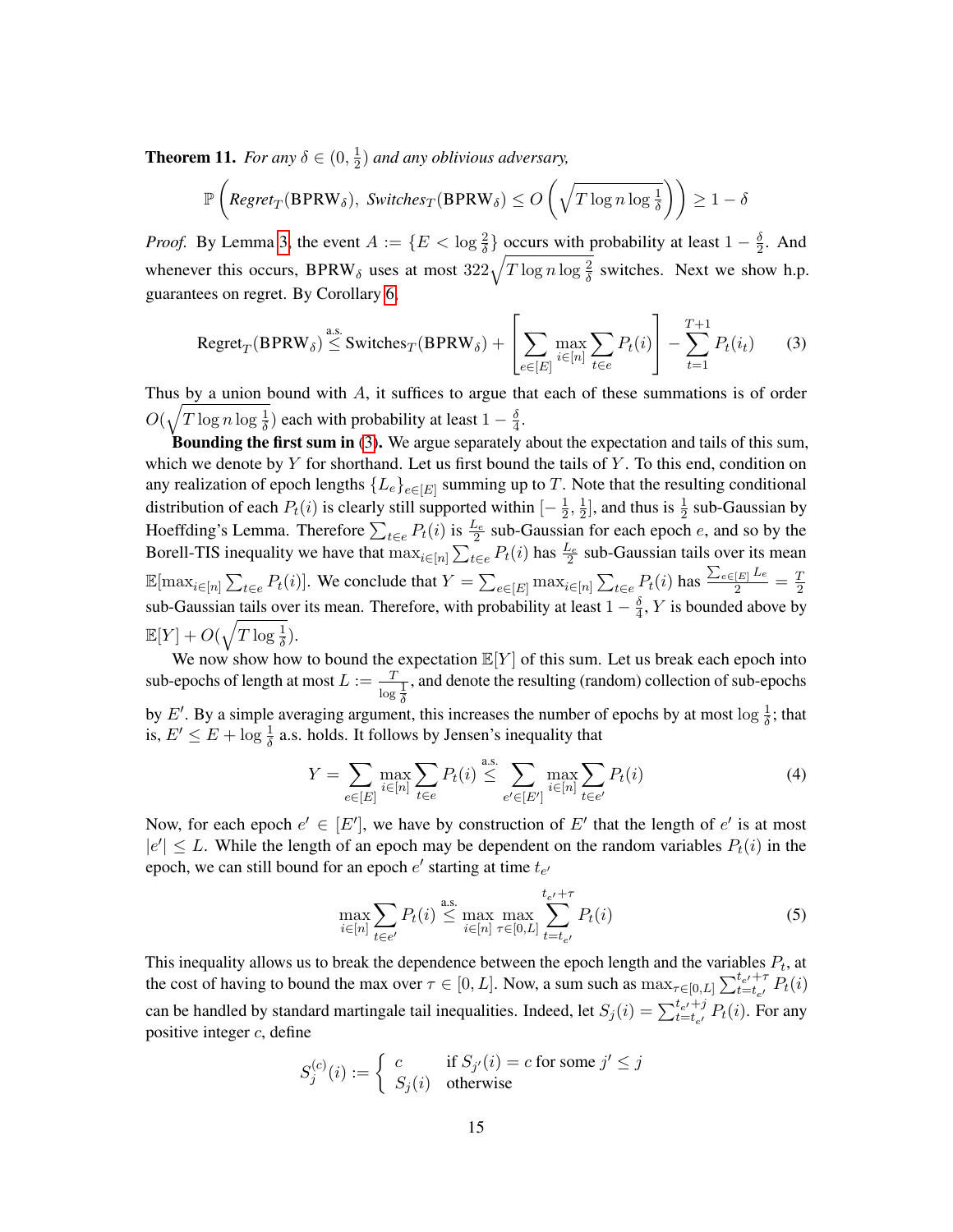In words,  $S_i^{(c)}$  $j^{(c)}(i)$  tracks  $S_j(i)$  unless it hits c at some point, in which case it thereafter remains constant. It is immediate that  $S_i^{(c)}$  $j^{(c)}(i)$  is a supermartingale and thus by Azuma-Hoeffding's inequality,

$$
\mathbb{P}\left(\max_{\tau\in[t_{e'},t_{e'}+L]}\sum_{t=t_{e'}}^{\tau}P_t(i)\geq c\right)=\mathbb{P}\left(\max_{j\in[L]}S_j(i)\geq c\right)=\mathbb{P}\left(S_L^{(c)}(i)\geq c\right)\leq \exp\left(-\frac{c^2}{2L}\right)
$$

Since we have independence between the different  $i \in [n]$ , a standard calculation of integrating sub-Gaussian upper-tails yields that  $\mathbb{E}[\max_{i \in [n]} \max_{\tau \in [0,L]} \sum_{t=t_{e'}}^{t_{e'}+\tau} P_t(i)] \leq O(\tau)$ √  $\overline{L \log n}$ ). Combining this with [\(4\)](#page-14-1) and [\(5\)](#page-14-2), we conclude that  $\mathbb{E}[Y] \leq O(\sqrt{L \log n}) \cdot (\mathbb{E}[|E|] + \log \frac{1}{\delta})$ .

It remains to bound the expectation of |E|. Note that Lemma [4](#page-10-2) implies that  $\sum_{e=1}^{k} L_e - \frac{7 L_{\text{target}}}{8}$  $\frac{\frac{\text{target}}{8}}{k}$ is a submartingale until the stopping condition  $\sum_{e=1}^{k} L_e \geq T - \text{L}_{\text{target}}$ . By the Optional Stopping Theorem, the expected stopping time  $\sigma$  satisfies  $0 \leq \mathbb{E}[\sum_{e=1}^{\sigma} L_e] - \frac{7 L_{\text{target}}}{8}$  $\frac{\text{target}}{8}$   $\mathbb{E}[\sigma] \leq T - \frac{7 \text{ L}_{\text{target}}}{8}$  $rac{\text{target}}{8}$   $\mathbb{E}[\sigma].$ Rearranging yields that the expected stopping time is bounded above by  $\mathbb{E}[\sigma] \leq \frac{8T}{7}$  $\frac{8T}{7 \text{L<sub>target</sub>}}$ . Finally, by another application of Lemma [4,](#page-10-2) the last hop of length  $L_{target}$ , conditioned on any past, is completed in an expected  $O(1)$  additional steps. We conclude that

$$
\mathbb{E}\left[|E|\right] \le \frac{8T}{7 \text{L}_{\text{target}}} + O(1) = \frac{\log \frac{2}{\delta}}{7} + O(1) = O(\log \frac{1}{\delta})\tag{6}
$$

Bounding the second sum in [\(3\)](#page-14-0). At first glance, this appears difficult to bound because of the dependencies that arise since  $i_t$  is chosen (partially) based on  $P_t$ . However one can use the decomposition trick from [\(Devroye et al., 2015\)](#page-23-0) to write the sum as

$$
-\sum_{t=1}^{T+1} P_t(i_{t-1}) + \sum_{t=1}^{T+1} \left( P_t(i_{t-1}) - P_t(i_t) \right) \tag{7}
$$

<span id="page-15-2"></span><span id="page-15-1"></span> $\Box$ 

The first sum is now easily bounded since  $i_{t-1}$  and  $P_t$  are stochastically independent. In particular, Hoeffding's inequality shows that the first sum in [\(7\)](#page-15-1) is of order  $O(\sqrt{T\log{\frac{1}{\delta}}})$  with probability at least 1  $-\frac{\delta}{4}$  $\frac{6}{4}$ . The second sum in [\(7\)](#page-15-1) is easily bounded using the triangle inequality and the fact that the perturbations  $P_t(i)$  are bounded within  $\{\pm \frac{1}{2}$  $\frac{1}{2}$ 

$$
\sum_{t=1}^{T+1} \left( P_t(i_{t-1}) - P_t(i_t) \right) \le \sum_{t=1}^{T+1} |P_t(i_{t-1}) - P_t(i_t)| \le \sum_{t=1}^{T+1} \mathbf{1}(i_t \ne i_{t-1}) = \text{Switches}_{T}(\text{BPRW}_{\delta})
$$

which is of the desired order whenever A occurs.

### <span id="page-15-0"></span>2.6 High probability algorithm for online combinatorial optimization

In online linear optimization and online combinatorial optimization, there is often an exponential number of experts but low-dimensional structure between them (see e.g. [\(Koolen et al., 2010,](#page-23-2) [Audibert et al., 2013\)](#page-22-9)). As such, naïvely using a standard PFE algorithm is of course (exponentially) inefficient. Various intricate tricks have been developed to deal with this; the point of this subsection is that our Framework [1](#page-8-1) also applies easily to these without modification. As an example, we detail how to modify [\(Devroye et al., 2015\)](#page-23-0)'s Online Combinatorial Optimization version of PRW. But for brevity of the main text, this is deferred to Appendix [E.](#page-28-0)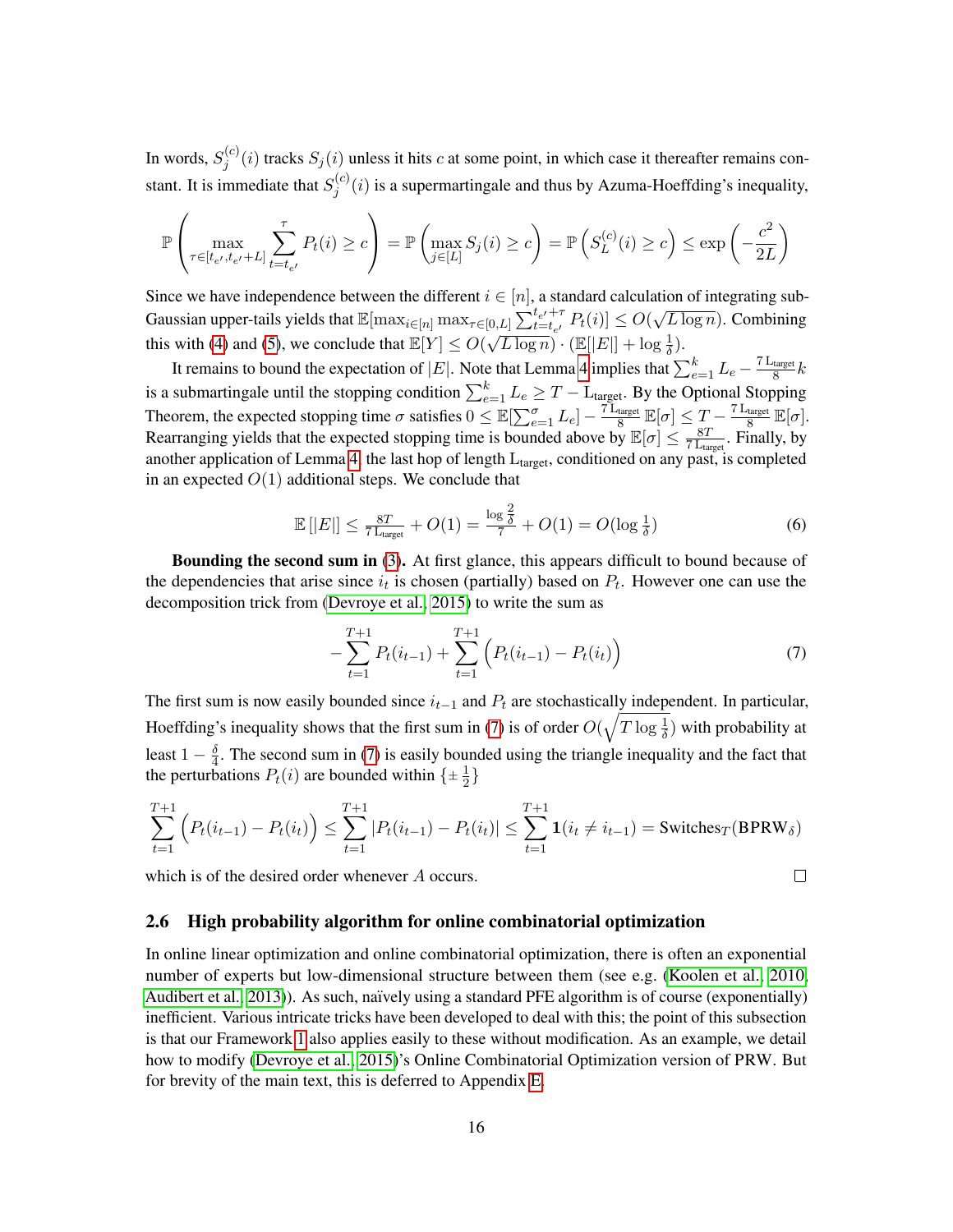# <span id="page-16-0"></span>3 Switching-budget PFE

In this section, we characterize the complexity of the switching-budget PFE problem, for all ranges of the switching budget  $S \in [T]$ . Interestingly, the optimal regret exhibits the following (coarse) phase transition at switching budget size  $S = \Theta(\sqrt{T \log n})$ . We thus separate the cases into a *high-switching regime*  $(S = \Omega(\sqrt{T \log n}))$  and *low-switching regime*  $(S = O(\sqrt{T \log n}))$ .

<span id="page-16-1"></span>**Theorem 12** (High-switching regime). *When*  $S = \Omega(\sqrt{T \log n})$ , the optimal rate for *S*-switching *budget PFE against an oblivious adversary is* min  $(T, \tilde{\Theta}(\sqrt{T}))$  $(\overline{T \log n})$ ). Specifically,

- Expectation upper bound: *There exists an efficient S-budget algorithm achieving*  $O(\sqrt{T \log n} \log T)$ *expected regret.*
- H.p. upper bound: *For any*  $\delta \in (0, \frac{1}{2})$  $\frac{1}{2}$ ), there exists an efficient S-budget algorithm achieving *ii.p.* upper bound: *For any*  $o \in (0, \frac{1}{2})$ , *inere exists an eyjic*  $O(\sqrt{T \log n} \log \frac{1}{\delta})$  regret with probability at least  $1 - \delta$ .
- Expectation lower bound: *There exists an oblivious adversary that forces any* S*-budget*  $\alpha$  *algorithm to incur expected regret at least* min  $(T, \Omega(\sqrt{T \log n}))$ .
- H.p. lower bound: *For any*  $\delta \in \left(0, \frac{1}{2}\right)$  $\frac{1}{2}$ ), there exists an oblivious adversary that forces any S-budget algorithm to incur regret  $\min(T, \Omega(\sqrt{T \log{\frac{n}{\delta}}}))$  with probability at least  $\delta$ .

<span id="page-16-2"></span>**Theorem 13** (Low-switching regime). When  $S = O(\frac{1}{\sqrt{2\pi}})$ √ T log n)*, the optimal rate for* S*-switching* budget PFE against an oblivious adversary is  $\min\left(T,\tilde{\Theta}\left(\frac{T\log n}{S}\right)\right)$  $\binom{\log n}{S}$ ). Specifically,

- Expectation upper bound: *There exists an efficient S-budget algorithm achieving*  $O\left(\frac{T \log n \log T}{S}\right)$  $\frac{n \log T}{S}$ *expected regret.*
- H.p. upper bound: *For any*  $\delta \in (0, \frac{1}{2})$  $\frac{1}{2}$ ), there exists an efficient S-budget algorithm achieving  $O\left(\frac{T\log n \log \frac{1}{\delta}}{S}\right)$ *f* regret with probability at least  $1 - \delta$ .
- Expectation lower bound: *There exists an oblivious adversary that forces any* S*-budget* algorithm to incur expected regret at least  $\min\left(T, \Omega\left(\frac{T\log n}{S}\right)\right)$  $\frac{\log n}{S}$ ).
- H.p. lower bound: *For any*  $\delta \in (0, \frac{1}{2})$  $(\frac{1}{2})$ , there exists an oblivious adversary that forces any *S*-budget algorithm to incur regret  $\min(T, \Omega(\frac{T(\log n + \sqrt{\log 1/\delta})}{S}))$  $\frac{\sqrt{N} \log(1/\delta)}{S}$ ) with probability at least  $\delta$ .

Note that the extra  $\log T$  factor for expected regret in both the above theorems is from naïvely integrating out the tail of the h.p. algorithms. Removing this log factor is an open question.

We first present the proof for the high-switching regime, since it is direct given the machinery we developed above in Section [2.](#page-7-0)

*Proof of Theorem [12.](#page-16-1)* We first prove the h.p. guarantee. Mini-batch the T iterations into  $T' =$  $O(T/\log \frac{1}{\delta})$  epochs each of uniform size  $O(\log \frac{1}{\delta})$ . Applying the h.p. algorithm from Theorem [1](#page-7-1) to this batched game thus yields an algorithm A that with probability at least  $1 - \delta$ , incurs at most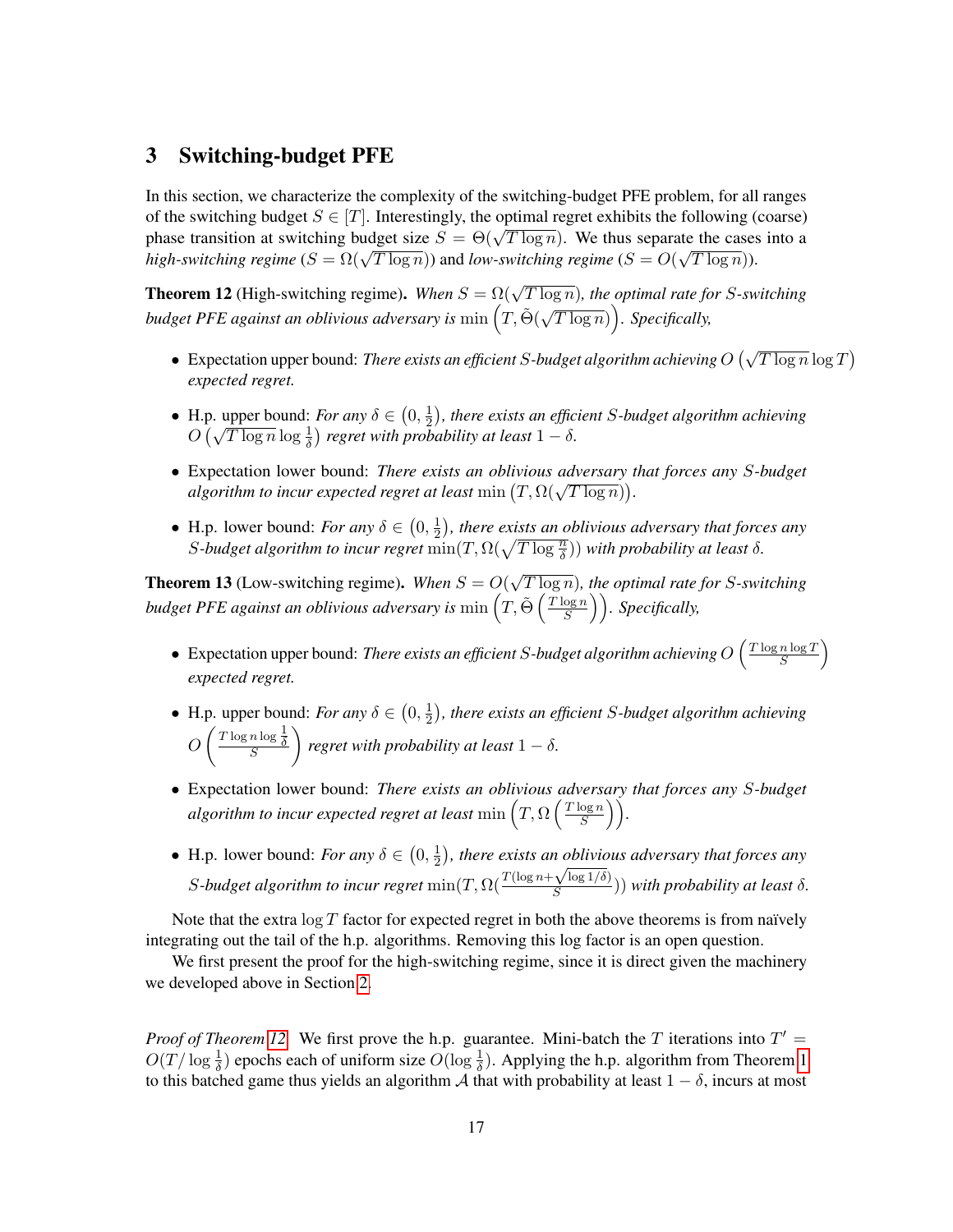$O(\log \frac{1}{\delta} \cdot \sqrt{T' \log n \log \frac{1}{\delta}}) = O(\delta)$  $\sqrt{T \log n} \log \frac{1}{\delta}$  regret and makes at most  $O(\sqrt{T' \log n \log \frac{1}{\delta}})$  =  $O(\sqrt{T \log n})$  switches. Define now the algorithm  $\mathcal{A}'$  that runs  $\mathcal A$  but if it ever exhausts S switches, √ then it just stays on the same action for the rest of the game. By construction,  $A'$  deterministically never uses more than  $S$  switches, and is thus an  $S$ -budget algorithm. Moreover, with probability at least  $1 - \delta$ , A (with an appropriate choice of constant in the above mini-batching argument) also uses no more than S switches, in which event the actions of A and A' are identical, and so in particular  $\text{Regret}_T(\mathcal{A}') = O(\sqrt{T \log n} \log \frac{1}{\delta}).$ 

The expectation guarantee is proved by invoking this h.p. guarantee with  $\delta = \frac{1}{7}$  $\frac{1}{T}$ , expanding  $\mathbb{E}[\text{Regret}]$  by conditioning on the (regret) failure event of this algorithm, and using the trivial observation that regret is always upper bounded by  $T$ . The expectation lower bound follows immediately from the classical Ω(<sup>√</sup> T log n) lower bound for PFE *without* constraints on switching [\(Cesa-Bianchi et al., 1997\)](#page-22-2). The h.p. lower bound follows by analyzing the tails for the same adversary and is deferred to Appendix [F.1.](#page-31-1)

We now shift our attention to the low-switching regime. Both the upper and lower bounds will be proved using mini-batching reductions. The upper bounds (algorithms) are straightforward so we present them first.

√ *Proof of achievability in Theorem [13.](#page-16-2)* WLOG we may restrict to  $S = \omega$  $\overline{\log n}$ ) since otherwise the statement is trivially satisfied. For the h.p. algorithm, minibatch into  $T' := \frac{S^2}{\log T}$ nent is trivially satisfied. For the h.p. algorithm, minibatch into  $T' := \frac{S^2}{\log n}$  epochs (so that  $S = \sqrt{T' \log n}$  and apply the h.p. algorithm from Theorem [12.](#page-16-1) The expectation guarantee follows from an identical argument as in Theorem [12.](#page-16-1) П

Proof sketch of lower bound in Theorem [13.](#page-16-2) (Full details in Appendix [F.2.](#page-33-0)) The idea is essentially a batched version of [Cesa-Bianchi et al.](#page-22-2) [\(1997\)](#page-22-2)'s classical lower bound for unconstrained PFE. So let us first recall that argument. That construction draws the loss of each expert in each iteration i.i.d. from  $\{0, 1\}$  uniformly at random. A simple argument shows any algorithm has expected loss  $\frac{T}{2}$ , but that the best expert has loss concentrating around  $\frac{T}{2} - \Theta(\sqrt{T \log n})$  since (after translation by  $\frac{T}{2}$ ) it is the minimum of *n* i.i.d. simple random walks of length *T*. Therefore they conclude  $\mathbb{E}[\text{Regret}] = \Omega(\sqrt{T \log n}).$ 

However, that adversarial construction does not capitalize on the algorithm's limited switching budget in our setting. We accomplish this by increasing the variance of the random walk in a certain way that a switch-limited algorithm cannot benefit from. Specifically, proceed again by batching the T iterations into roughly  $E \approx \frac{S^2}{\log S}$  $\frac{S^2}{\log n}$  epochs, each of uniform length  $\frac{T}{E}$ . For each epoch and each expert, draw a single Ber( $\frac{1}{2}$ )  $\frac{1}{2}$ ) and assign it as that expert's loss for each iteration in that epoch.

Informally, the optimal algorithm still incurs expected loss of half for each iteration in epochs it does not switch in; and loss of 0 for each epoch it switches in. Critically, however, the algorithm can switch at most  $S$  times, which is small compared to the number of epochs  $E$ . Thus any algorithm incurs expected loss roughly  $\approx \frac{T}{E}$  $\frac{T}{E}\left(\frac{E}{2}-S\right)=\frac{T}{2}-\Theta\left(\frac{T\log n}{S}\right)$  $\frac{\log n}{S}$ ). Moreover, the best expert now has loss concentrating around  $\frac{T}{E} \left( \frac{E}{2} - \Theta(\sqrt{E \log n}) \right) = \frac{T}{2} - \Theta \left( \frac{T \log n}{S} \right)$  $\frac{\log n}{S}$ .

 $\Box$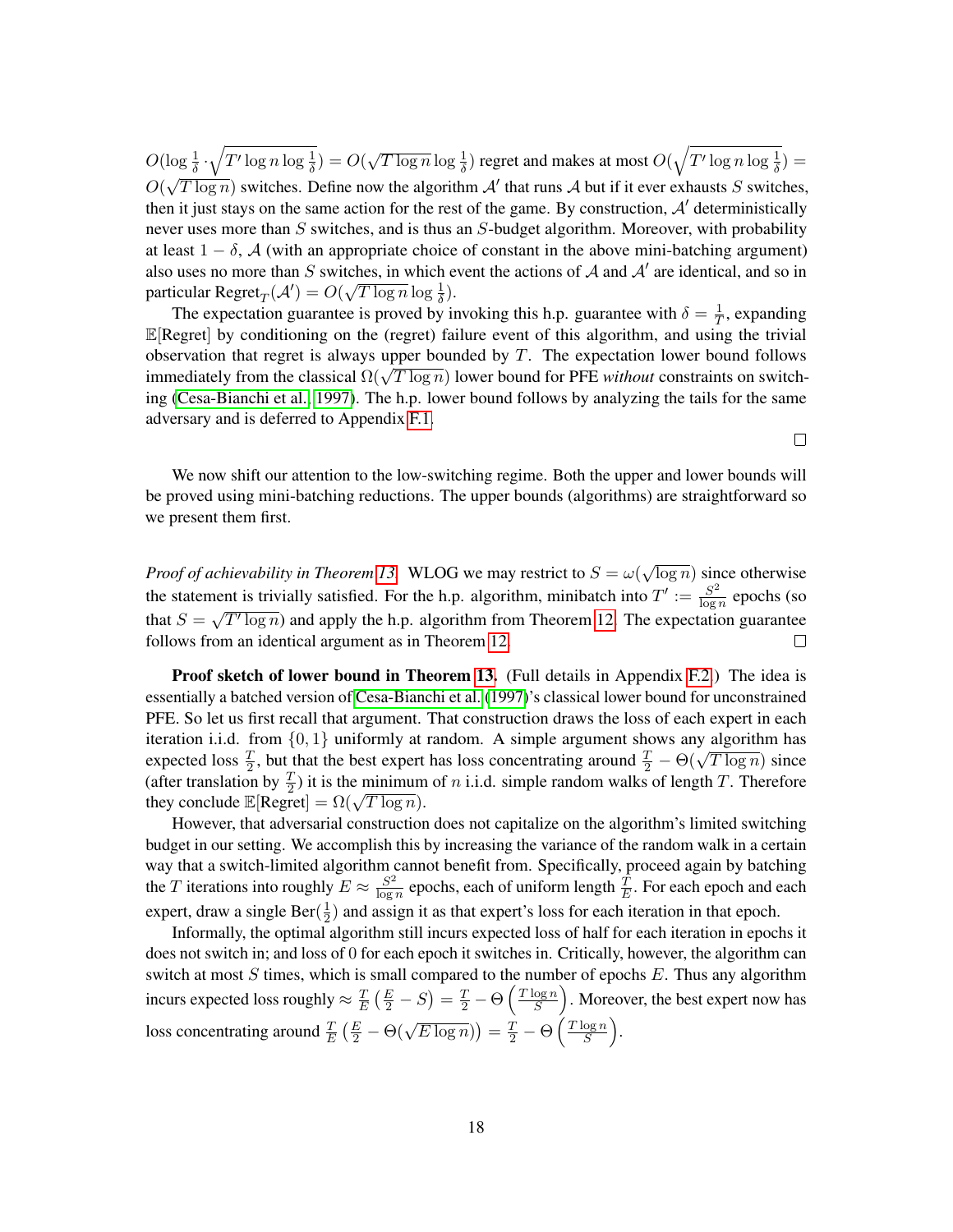Therefore, after appropriately choosing constants in the epoch size, we can then conclude that the regret of any S-budget algorithm is  $\Omega\left(\frac{T \log n}{S}\right)$  $\frac{\log n}{S}$  in expectation, with sub-Gaussian tails of size  $\Omega(\frac{T(\log n +$  $\sqrt{\log 1/\delta}$  $\frac{\mathcal{N} \log 1/\sigma}{S}$ ). Full details deferred to Appendix [F.2.](#page-33-0)

# <span id="page-18-0"></span>4 Switching-budget MAB

In this section, we characterize the complexity of switching-budget MAB, for all ranges of the switching budget  $S \in [T]$ . Interestingly, there is no phase transition here: the regret smoothly decays as a function of the switching budget.

<span id="page-18-1"></span>Theorem 14. *The optimal rate for* S*-switching-budget MAB against an oblivious adversary is* min  $\left(\tilde{\Theta}\left(\frac{T\sqrt{n}}{\sqrt{S}}\right)\right)$  $($ ,  $T$ ). Specifically,

- Expectation upper bound: *There exists an efficient S-budget algorithm achieving*  $O\left(\frac{T\sqrt{n}}{\sqrt{S}}\right)$  $\setminus$ *expected regret.*
- H.p. upper bound: *There exists an efficient S-budget algorithm that for all*  $\delta \in (0,1)$  *achieves*  $O\left(\frac{T\sqrt{n}}{\sqrt{S}}\right)$  $\frac{\log(n/\delta)}{\sqrt{\log n}}$ *f* regret with probability at least  $1 - \delta$ .
- Expectation lower bound: *There exists an oblivious adversary that forces any* S*-budget algorithm to incur expected regret at least* min  $\left(T, \Omega\left(\frac{T\sqrt{n}}{\sqrt{S}\log^{3/2}T}\right)\right)$ .

The upper bound proofs are just standard mini-batching arguments (see e.g. [\(Arora et al., 2012\)](#page-22-12)).

*Proof of upper bounds in Theorem [14.](#page-18-1)* Mini-batch the T iterations into S epochs of  $\frac{T}{S}$  consecutive iterations. After a rescaling of the epoch losses by  $\frac{S}{T}$ , this becomes an unconstrained MAB problem. Therefore applying the results in [\(Audibert and Bubeck, 2010\)](#page-22-11) gives the desired expected and h.p. guarantees on regret.  $\Box$ 

The proof of the lower bound is more involved. We present two ways of proving this result, both of which appeal to results developed in the elegant work of [\(Dekel et al., 2014\)](#page-22-0), which gave the first tight (up to a logarithmic factor in  $T$ ) lower bound for switching-cost MAB.

The first proof is elementary and quick, but does not give an explicit adversarial construction: we prove the desired switching-budget MAB lower bound via a reduction to the switching-cost MAB lower bound of [\(Dekel et al., 2014\)](#page-22-0). This approach is inspired by the proof of Theorem 4 in [\(Dekel et al., 2014\)](#page-22-0), which uses a similar type of argument. However their reduction obtains the wrong dependence on the number of actions  $n$  and also loses track of polylogarithmic factors. In Subsection [4.1,](#page-19-0) we give a more careful reduction that fixes these issues.

The second proof is significantly more complicated, but direct and also gives an explicit adversarial construction: we use a modification of the multi-scale random walk construction developed in [\(Dekel et al., 2014\)](#page-22-0). Specifically, we show that the constant gap  $\varepsilon$  between the best action and all other actions can be enlarged to roughly  $\sqrt{\frac{n}{S}}$  while ensuring that no S-budget algorithm can information-theoretically distinguish the best action. Informally, this implies that any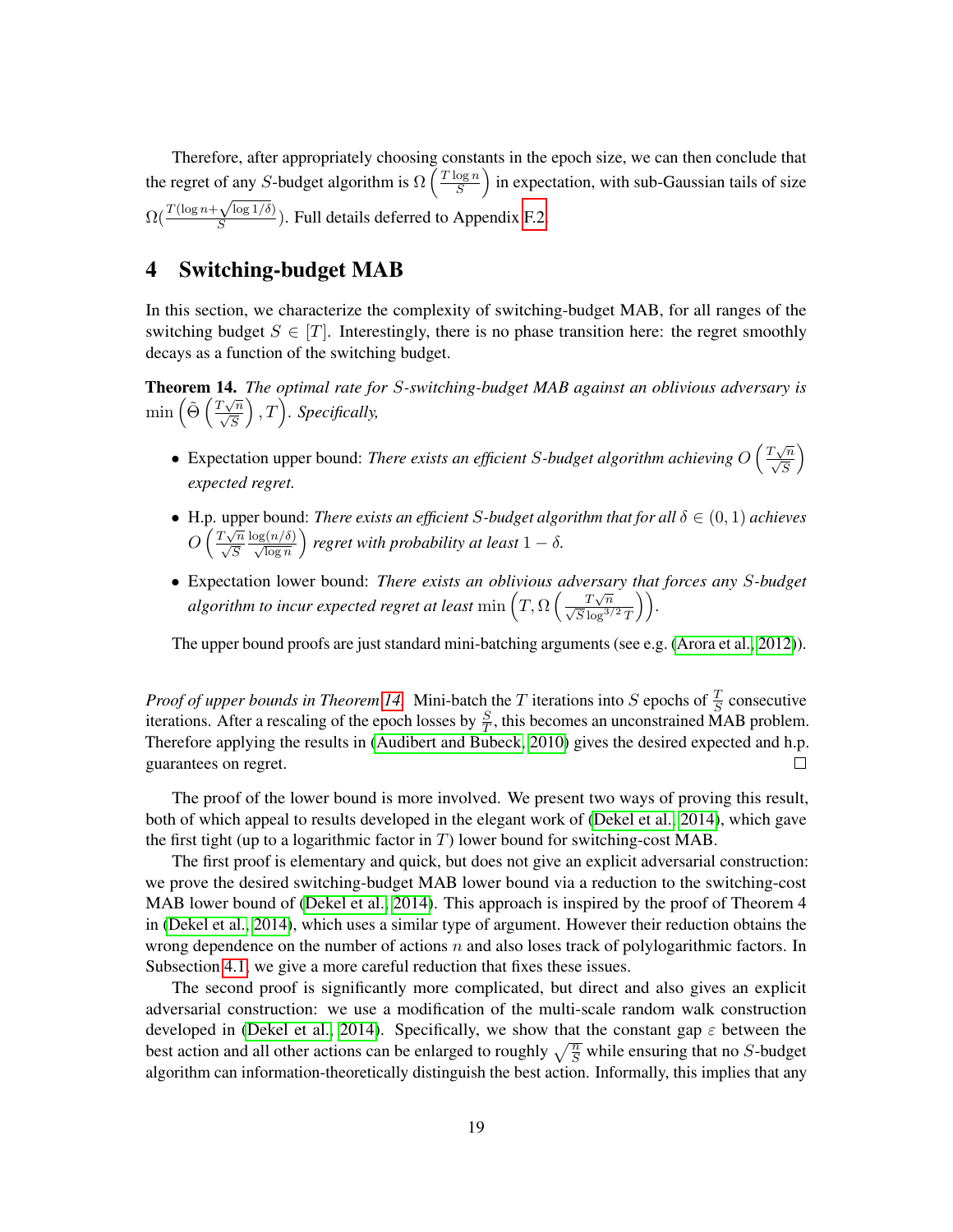S-budget algorithm incurs expected regret of order roughly  $T \varepsilon = \frac{T\sqrt{n}}{\sqrt{S}}$  as desired. We present this proof since it gives an explicit adversarial construction, whereas the first proof does not; however since the analysis is essentially identical to that in [\(Dekel et al., 2014\)](#page-22-0), the proof is deferred to Appendix [G.](#page-35-0)

#### <span id="page-19-0"></span>4.1 Proof 1 of lower bound in Theorem [14:](#page-18-1) via reduction to switching-cost MAB

Denote the minimax rates for the switching-budget and switching-cost settings, respectively, by

$$
R(T, n, S) := \min_{S\text{-budget alg oblivious adversary}} \max_{\text{E}[Regret]} E[R\text{egret}]
$$

$$
R(T, n, c) := \min_{\text{alg oblivious adversary}} \max_{\text{E}[Regret + c \cdot Switches]}
$$

*Proof of lower bound in Theorem [14.](#page-18-1)* Observe we may WLOG restrict to  $S > \max\left(\frac{n}{2}\right)$  $(\frac{n}{2},3)$ . This is sufficient since when  $S \leq \frac{n}{2}$  $\frac{n}{2}$ , the algorithm cannot try all arms and thus cannot achieve sublinear regret<sup>[7](#page-19-1)</sup>. And when  $S \leq 3$ , then by monotonicity of R in its last argument,  $R(T, n, S) \geq R(T, n, 4)$ so the desired bound follows for free up to a constant factor of at most  $\sqrt{4} = 2$ .

Observe that for any S, we can apply an optimal S-budget algorithm (i.e. achieving  $\mathbb{E}[\text{Regret}]$  =  $R(T, n, S)$ , to achieve an expected cost of at most  $R(T, n, S) + cS$  for the c-switching-cost problem. Said more concisely, this implies that for any  $c > 0$ ,

$$
R(T, n, c) \le \min_{S \in [T]} \left[ R(T, n, S) + cS \right] \tag{8}
$$

Now Theorem 3 of [\(Dekel et al., 2014\)](#page-22-0) shows that for any  $c \in \left(0, \frac{T}{\max(n, 6)}\right)$ ,

<span id="page-19-2"></span>
$$
R(T, n, c) \ge \frac{T^{2/3} n^{1/3} c^{1/3}}{50 \log T}
$$

So fix any  $S \in [T]$  such that  $S > \max\left(\frac{n}{2}\right)$  $(\frac{n}{2},3)$ , and define  $c := \frac{R(T,n,S)}{2S}$  $\frac{T(n,S)}{2S}$ . Then  $c \in \left(0, \frac{T}{\max(n,6)}\right)$ and so combining the above two displays yields

$$
R(T, n, S) \ge \frac{T^{2/3} n^{1/3} c^{1/3}}{100 \log T}
$$

Use the definition of  $c$  and then invoke the above display to conclude

$$
\frac{1}{\sqrt{2} (100 \log T)^{3/2}} \left( \frac{T \sqrt{n}}{\sqrt{S}} \right) = \frac{1}{\sqrt{2} (100 \log T)^{3/2}} \left( \frac{T \sqrt{n}}{\sqrt{\left( \frac{R(T,n,S)}{2c} \right)}} \right) \leq \frac{R(T,n,S)^{3/2}}{R(T,n,S)^{1/2}} = R(T,n,S)
$$

<span id="page-19-1"></span><sup>&</sup>lt;sup>7</sup>The following construction makes this formal. The adversary selects one good arm  $i^*$  uniformly at random, and then defines losses  $\ell_t(i) = 1(i = i^*)$ . Since the algorithm receives only bandit feedback and can play at most  $\frac{n}{2}$  actions, thus clearly with probability at least  $\frac{1}{2}$  it never plays the best action, therefore  $\mathbb{E}[\text{Regret}] \geq \frac{T}{2}$ .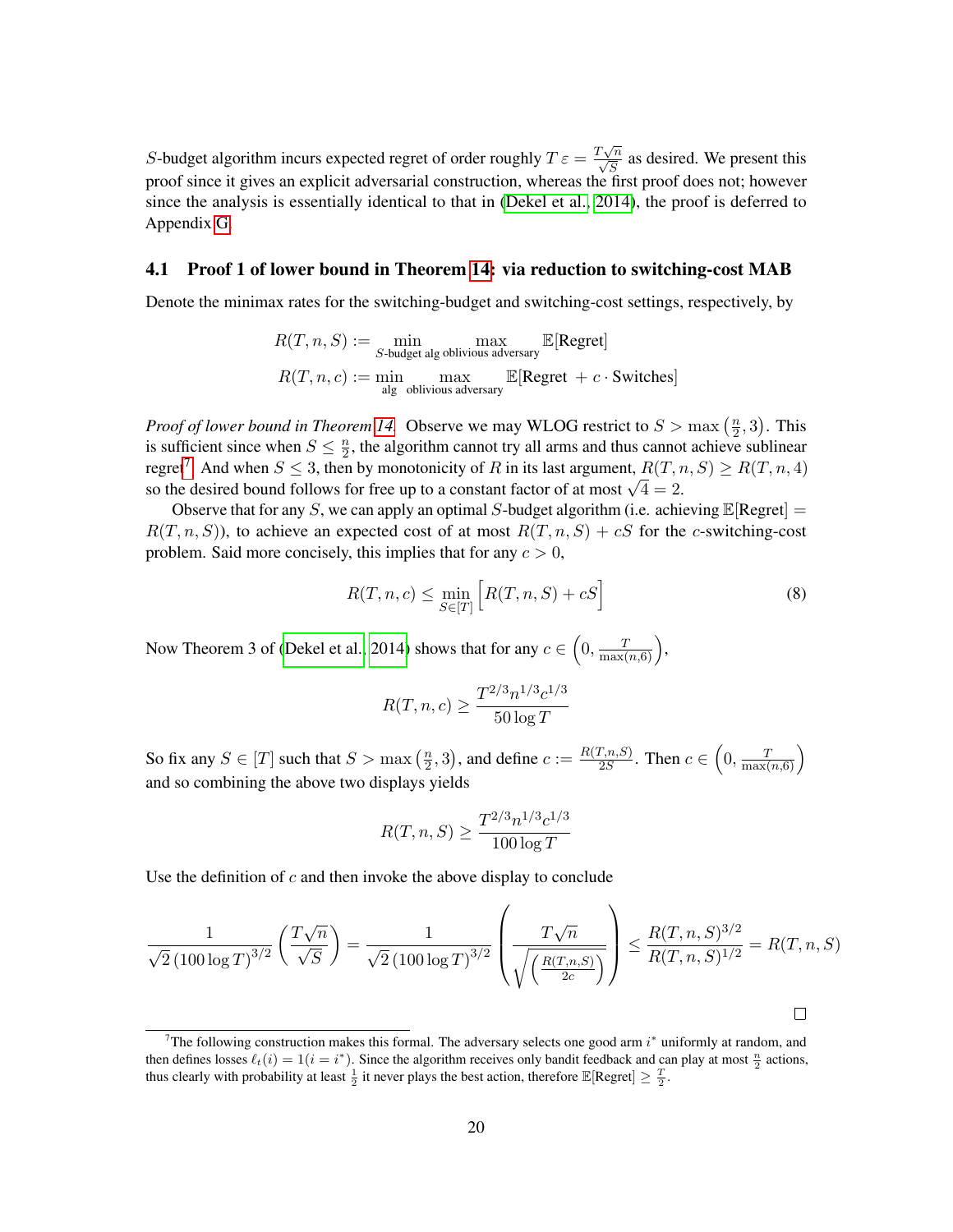### <span id="page-20-0"></span>5 Duality between switching-cost and switching-budget settings

One direction of this duality is simple and folklore: as mentioned in the discussion around [\(8\)](#page-19-2) above, any S-switching-budget algorithm with expected regret upper bounded by  $R(T, n, S)$  clearly yields a c-switching-cost algorithm with expected cost at most  $R(T, n, c) \leq R(T, n, S) + cS$ . Note that plugging into [\(8\)](#page-19-2) the bounds on  $R(T, n, S)$  proved in this paper, immediately recovers the corresponding known upper bounds on  $R(T, n, c)$  up to polylogarithmic factors in T, for both PFE and MAB. Indeed, setting  $S_{\text{PFE}}(c) = \tilde{\Theta}(\sqrt{\frac{T \log n}{c}})$  $\frac{\log n}{c}$ ) yields  $R_{\text{PFE}}(T, n, c) \leq \tilde{O}(\sqrt{c})$  $\overline{cT \log n});$ and setting  $S_{\text{MAB}}(c) = \tilde{\Theta}(\frac{T^{2/3}n^{1/3}}{c^{2/3}})$  $\frac{Z^{3}n^{1/3}}{c^{2/3}}$ ) yields  $R_{\text{MAB}}(T, n, c) \leq \tilde{O}(\frac{T\sqrt{n}}{S^{3/2}})$  $\frac{1\sqrt{n}}{S^{3/2}}$ ).

However, the other direction of this duality is not obvious, since a  $c$ -switching cost algorithm with expected cost at most  $R(T, n, c)$  might be unusable for the switching-budget setting. Indeed when black-boxed, this algorithm yields only the upper bound of  $c^{-1}R(T, n, c)$  switches *in expectation*, as opposed to the hard-cap requirement needed for the switching-budget setting. Of course, the mini-batching MAB algorithm from [\(Arora et al., 2012\)](#page-22-12) by construction achieves this hard-cap requirement deterministically, so this converse duality direction is easy for MAB. But for PFE this direction is not clear, since existing algorithm's upper tails on switching are too large to be applicable for the switching-budget setting (see discussions in Section [1.1](#page-4-0) and Appendix [H\)](#page-40-0).

One way of interpreting the results from Sections [2,](#page-7-0) is that (almost) nothing is lost by requiring c-switching cost algorithms to have h.p. bounds on switching. Such algorithms can then certainly be applied to the switching-budget problem, by setting the switching-failure probability  $\delta \approx \frac{1}{T}$  $\frac{1}{T}$  and recalling that regret is always bounded by  $T$ . This yields the desired other direction of the duality (up to a single logarithmic factor in  $T$ ).

This discussion is summarized formally by the proceeding remark.

<span id="page-20-4"></span>Remark 15. *The complexity of the* c*-switching-cost and* S*-switching budget setting are equivalent (in terms of minimax rates being equal up to a polylogarithmic factor in* T*) when:*

• 
$$
PFE^8
$$
:  $S = \tilde{\Theta}\left(\frac{\sqrt{T \log n}}{\max(c,1)}\right)$  or equivalently  $c = \tilde{\Theta}\left(\max\left(\frac{T \log n}{S^2},1\right)\right)$ .  
\n•  $MAB^9$ :  $S = \tilde{\Theta}\left(\frac{T^{2/3}N^{1/3}}{c^{2/3}}\right)$  or equivalently  $c = \tilde{\Theta}\left(\frac{T\sqrt{N}}{S^{3/2}}\right)$ .

One can visualize this duality as follows. Consider (for any  $c \geq \frac{1}{7}$  $(\frac{1}{T})$ , the unique point  $P =$  $(P_x, P_y)$  at the intersection of the line  $y = cx$  with the complexity profile in Figure [1](#page-6-4) (Figure [1\(a\)](#page-6-5) for PFE or [1\(b\)](#page-6-6) for MAB). Then, up to a small polylogarithmic factor in T,  $P_y$  is equal to the minimax rate for both the c-switching-cost setting and the  $S := P_x$ -switching-budget setting; and moreover  $c$  and  $S$  are related by the duality formulas in Remark [15](#page-20-4) above.

 $S^{3/2}$ 

# <span id="page-20-1"></span>6 Conclusions

In this work, we studied online learning over a finite action set, in the presence of a budget for switching. While this problem is closely related to the switching cost setting, handling switching

<span id="page-20-3"></span><span id="page-20-2"></span><sup>&</sup>lt;sup>8</sup>When  $S = \tilde{\Omega}(\log n)$  or equivalently  $c = \tilde{O}(\frac{T}{\log n})$ , since otherwise the minimax rate is uninterestingly  $\tilde{\Omega}(T)$ . <sup>9</sup>When  $S = \tilde{\Omega}(n)$ , or equivalently  $c \le \tilde{O}(\frac{T}{n})$ , since otherwise the minimax rate is uninterestingly  $\tilde{\Omega}(T)$ .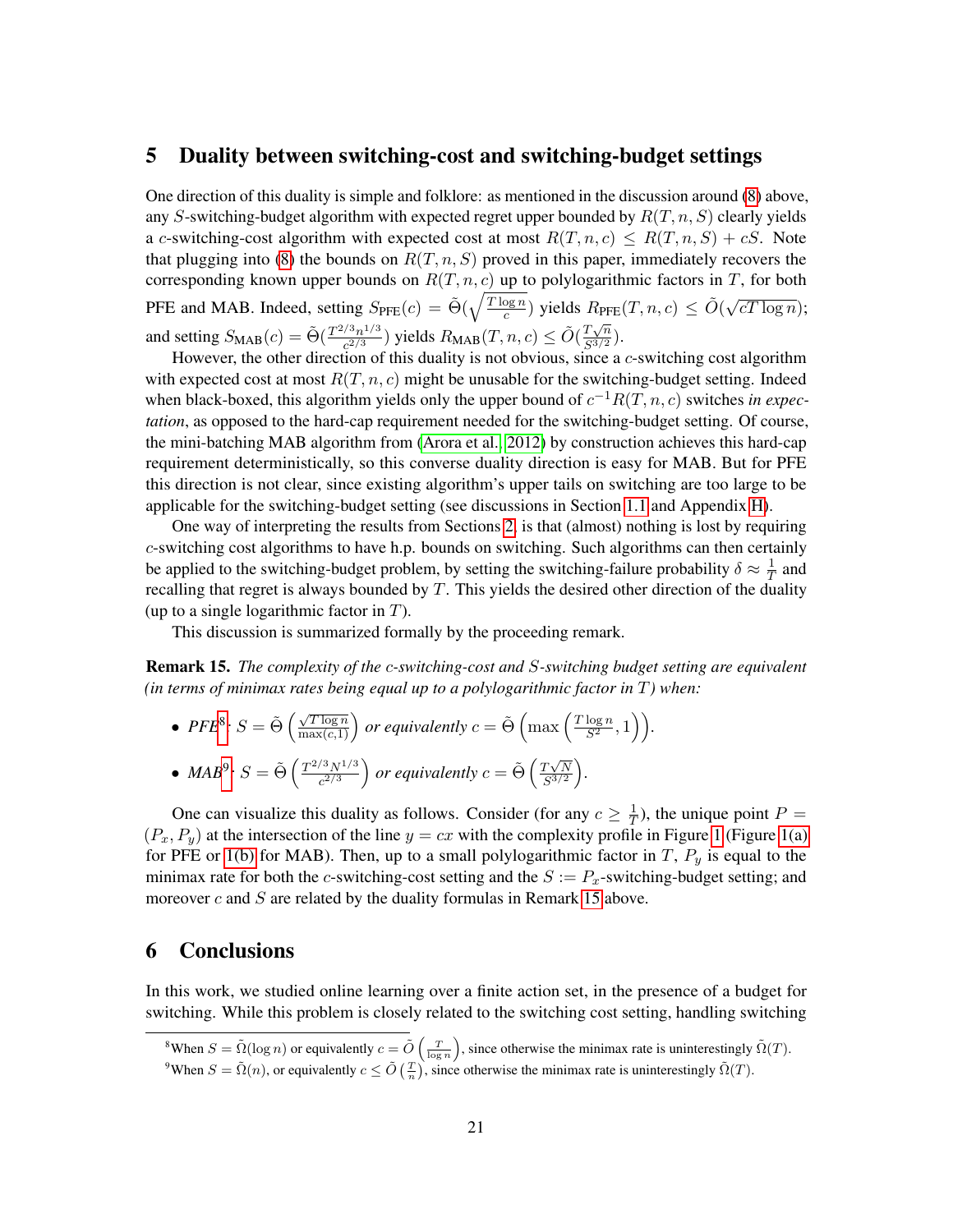budgets requires obtaining high probability bounds on the number of switches. We presented a general approach for converting FPL-type algorithms into algorithms with high probability bounds on switches as well as regret. Using this result, we showed tradeoffs between the regret and the switching budget that are tight up to logarithmic factors.

We conclude with some open questions. The most natural open question is to close the polylogarithmic gaps between the upper and lower bounds for the regret in the presence of switching budgets, for both the experts and the bandit setting. Another natural question is to give a uniform high probability algorithm, i.e. a single algorithm for PFE that yields bounds similar to Theorem [1](#page-7-1) simultaneously for all  $\delta$ .

<span id="page-21-0"></span>Acknowledgements. We are thankful to the three anonymous COLT 2018 reviewers for their helpful comments. We are indebted to Elad Hazan for numerous fruitful discussions and for suggesting the switching-budget setting to us. We also thank Yoram Singer, Tomer Koren, David Martins, Vianney Perchet, and Jonathan Weed for helpful discussions.

Part of this work was done while JA was visiting the Simons Institute for the Theory of Computing, which was partially supported by the DIMACS/Simons Collaboration on Bridging Continuous and Discrete Optimization through NSF grant #CCF-1740425. JA is also supported by NSF Graduate Research Fellowship 1122374.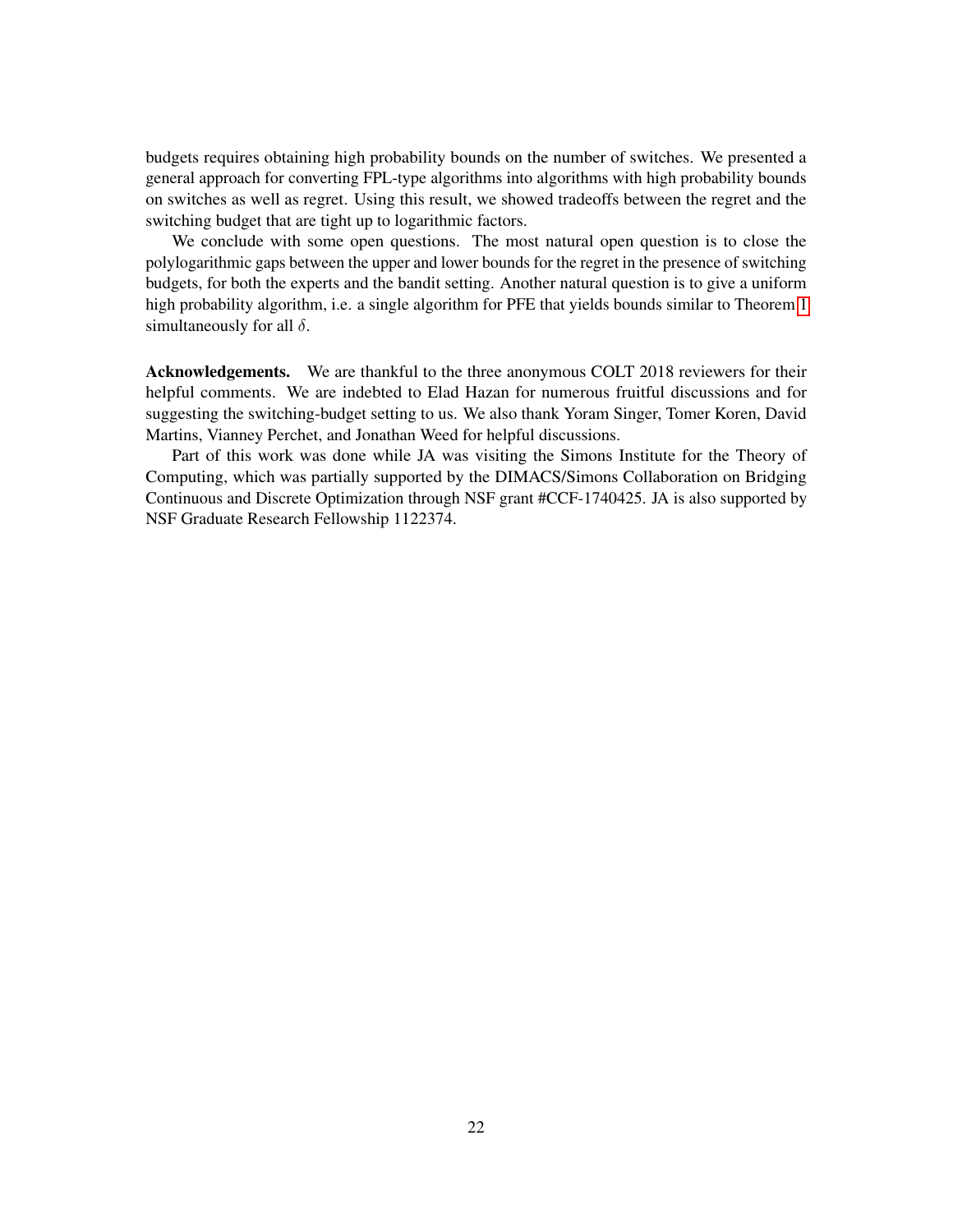# References

- <span id="page-22-7"></span>Jacob D Abernethy, Elad Hazan, and Alexander Rakhlin. Competing in the dark: An efficient algorithm for bandit linear optimization. In *COLT*, 2009.
- <span id="page-22-14"></span>Robert J Adler and Jonathan E Taylor. *Random fields and geometry*. Springer Science & Business Media, 2009.
- <span id="page-22-12"></span>Raman Arora, Ofer Dekel, and Ambuj Tewari. Online bandit learning against an adaptive adversary: from regret to policy regret. *ICML*, 2012.
- <span id="page-22-11"></span>Jean-Yves Audibert and Sebastien Bubeck. Regret bounds and minimax policies under partial ´ monitoring. *Journal of Machine Learning Research*, 11(Oct):2785–2836, 2010.
- <span id="page-22-9"></span>Jean-Yves Audibert, Sébastien Bubeck, and Gábor Lugosi. Regret in online combinatorial optimization. *Mathematics of Operations Research*, 39(1):31–45, 2013.
- <span id="page-22-4"></span>Peter Auer, Nicolo Cesa-Bianchi, Yoav Freund, and Robert E Schapire. The nonstochastic multiarmed bandit problem. *SIAM Journal on Computing*, 32(1):48–77, 2002.
- <span id="page-22-6"></span>Baruch Awerbuch and Robert Kleinberg. Online linear optimization and adaptive routing. *Journal of Computer and System Sciences*, 74(1):97–114, 2008.
- <span id="page-22-13"></span>Stéphane Boucheron, Gábor Lugosi, and Pascal Massart. *Concentration inequalities: A nonasymptotic theory of independence*. Oxford university press, 2013.
- <span id="page-22-5"></span>Sebastien Bubeck, Nicolo Cesa-Bianchi, et al. Regret analysis of stochastic and nonstochastic ´ multi-armed bandit problems. *Foundations and Trends*<sup>(R)</sup> in Machine Learning, 5(1):1–122, 2012.
- <span id="page-22-3"></span>Nicolo Cesa-Bianchi and Gábor Lugosi. *Prediction, learning, and games*. Cambridge university press, 2006.
- <span id="page-22-8"></span>Nicolo Cesa-Bianchi and Gabor Lugosi. Combinatorial bandits. ´ *Journal of Computer and System Sciences*, 78(5):1404–1422, 2012.
- <span id="page-22-2"></span>Nicolo Cesa-Bianchi, Yoav Freund, David Haussler, David P Helmbold, Robert E Schapire, and Manfred K Warmuth. How to use expert advice. *Journal of the ACM (JACM)*, 44(3):427–485, 1997.
- <span id="page-22-10"></span>Nicolo Cesa-Bianchi, Gabor Lugosi, and Gilles Stoltz. Minimizing regret with label efficient ´ prediction. *IEEE Transactions on Information Theory*, 51(6):2152–2162, 2005.
- <span id="page-22-1"></span>Nicolo Cesa-Bianchi, Ofer Dekel, and Ohad Shamir. Online learning with switching costs and other adaptive adversaries. In *Advances in Neural Information Processing Systems*, pages 1160–1168, 2013.
- <span id="page-22-0"></span>Ofer Dekel, Jian Ding, Tomer Koren, and Yuval Peres. Bandits with switching costs: T 2/3 regret. In *Proceedings of the forty-sixth annual ACM symposium on Theory of computing*, pages 459–467. ACM, 2014.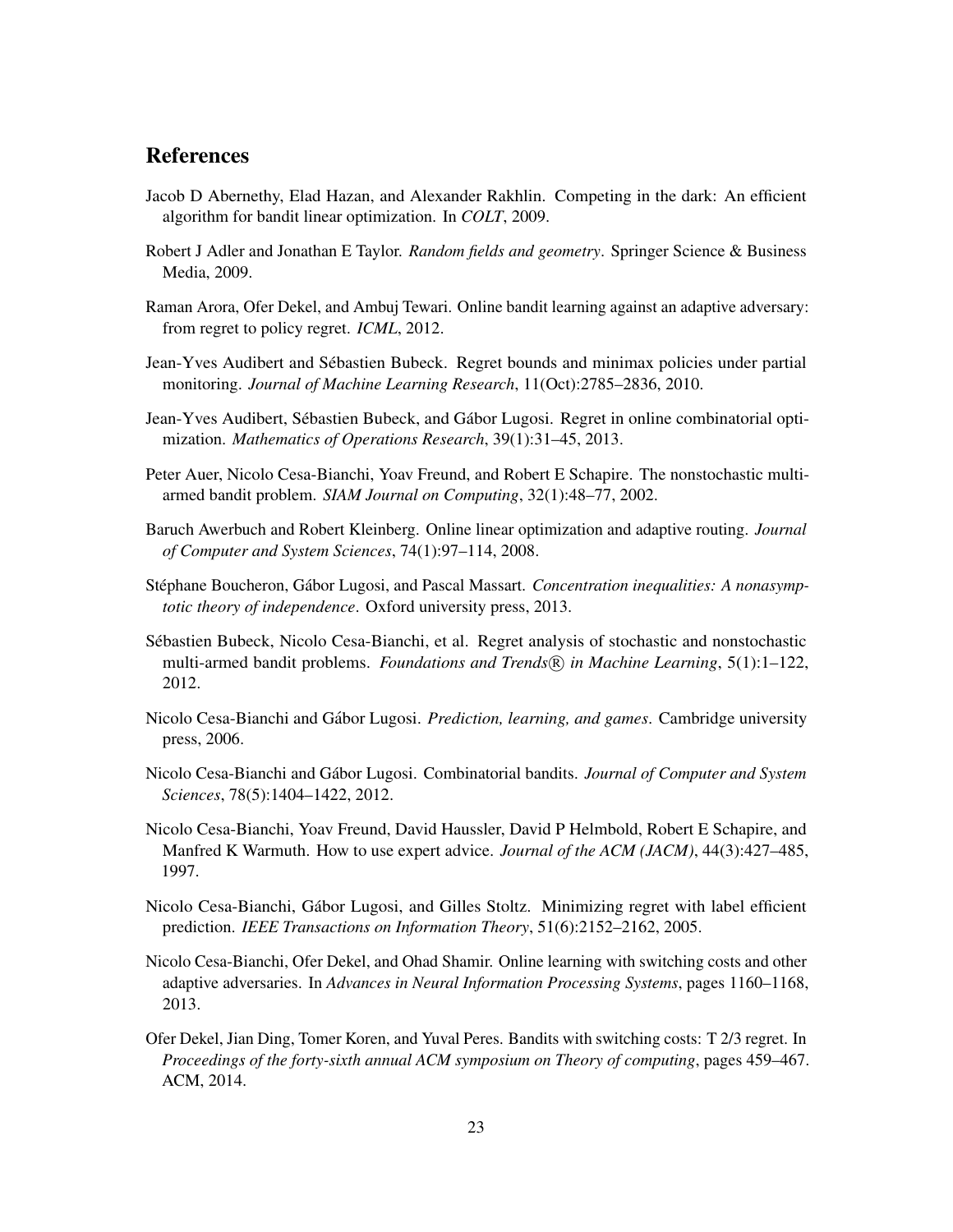- <span id="page-23-15"></span>Luc Devroye, Gabor Lugosi, and Gergely Neu. Prediction by random-walk perturbation. In ´ *Conference on Learning Theory*, pages 460–473, 2013.
- <span id="page-23-0"></span>Luc Devroye, Gabor Lugosi, and Gergely Neu. Random-walk perturbations for online combinatorial ´ optimization. *IEEE Transactions on Information Theory*, 61(7):4099–4106, 2015.
- <span id="page-23-9"></span>Eyal Even-Dar, Sham M Kakade, and Yishay Mansour. Online markov decision processes. *Mathematics of Operations Research*, 34(3):726–736, 2009.
- <span id="page-23-3"></span>Nick Feamster, Jennifer Rexford, and Ellen Zegura. The road to sdn. *Queue*, 11(12):20, 2013.
- <span id="page-23-14"></span>Yoav Freund and Robert E Schapire. A decision-theoretic generalization of on-line learning and an application to boosting. *Journal of computer and system sciences*, 55(1):119–139, 1997.
- <span id="page-23-11"></span>Sascha Geulen, Berthold Vöcking, and Melanie Winkler. Regret minimization for online buffering problems using the weighted majority algorithm. In *COLT*, pages 132–143, 2010.
- <span id="page-23-12"></span>Andras Gyorgy and Gergely Neu. Near-optimal rates for limited-delay universal lossy source coding. *IEEE Transactions on Information Theory*, 60(5):2823–2834, 2014.
- <span id="page-23-6"></span>David P Helmbold and Robert E Schapire. Predicting nearly as well as the best pruning of a decision tree. *Machine Learning*, 27(1):51–68, 1997.
- <span id="page-23-4"></span>David P Helmbold and Manfred K Warmuth. Learning permutations with exponential weights. *Journal of Machine Learning Research*, 10(Jul):1705–1736, 2009.
- <span id="page-23-1"></span>Adam Kalai and Santosh Vempala. Efficient algorithms for online decision problems. *Journal of Computer and System Sciences*, 71(3):291–307, 2005.
- <span id="page-23-8"></span>Donald E Knuth. Dynamic huffman coding. *Journal of algorithms*, 6(2):163–180, 1985.
- <span id="page-23-2"></span>Wouter M Koolen, Manfred K Warmuth, and Jyrki Kivinen. Hedging structured concepts. In *COLT*, pages 93–105. Citeseer, 2010.
- <span id="page-23-13"></span>Nick Littlestone and Manfred K Warmuth. The weighted majority algorithm. *Information and computation*, 108(2):212–261, 1994.
- <span id="page-23-16"></span>Gergely Neu and Gábor Bartók. An efficient algorithm for learning with semi-bandit feedback. In *International Conference on Algorithmic Learning Theory*, pages 234–248. Springer, 2013.
- <span id="page-23-10"></span>Gergely Neu, Andras Antos, András György, and Csaba Szepesvári. Online markov decision processes under bandit feedback. In *Advances in Neural Information Processing Systems*, pages 1804–1812, 2010.
- <span id="page-23-7"></span>Shai Shalev-Shwartz et al. Online learning and online convex optimization. *Foundations and Trends* R *in Machine Learning*, 4(2):107–194, 2012.
- <span id="page-23-5"></span>Daniel D Sleator and Robert E Tarjan. Amortized efficiency of list update and paging rules. *Communications of the ACM*, 28(2):202–208, 1985a.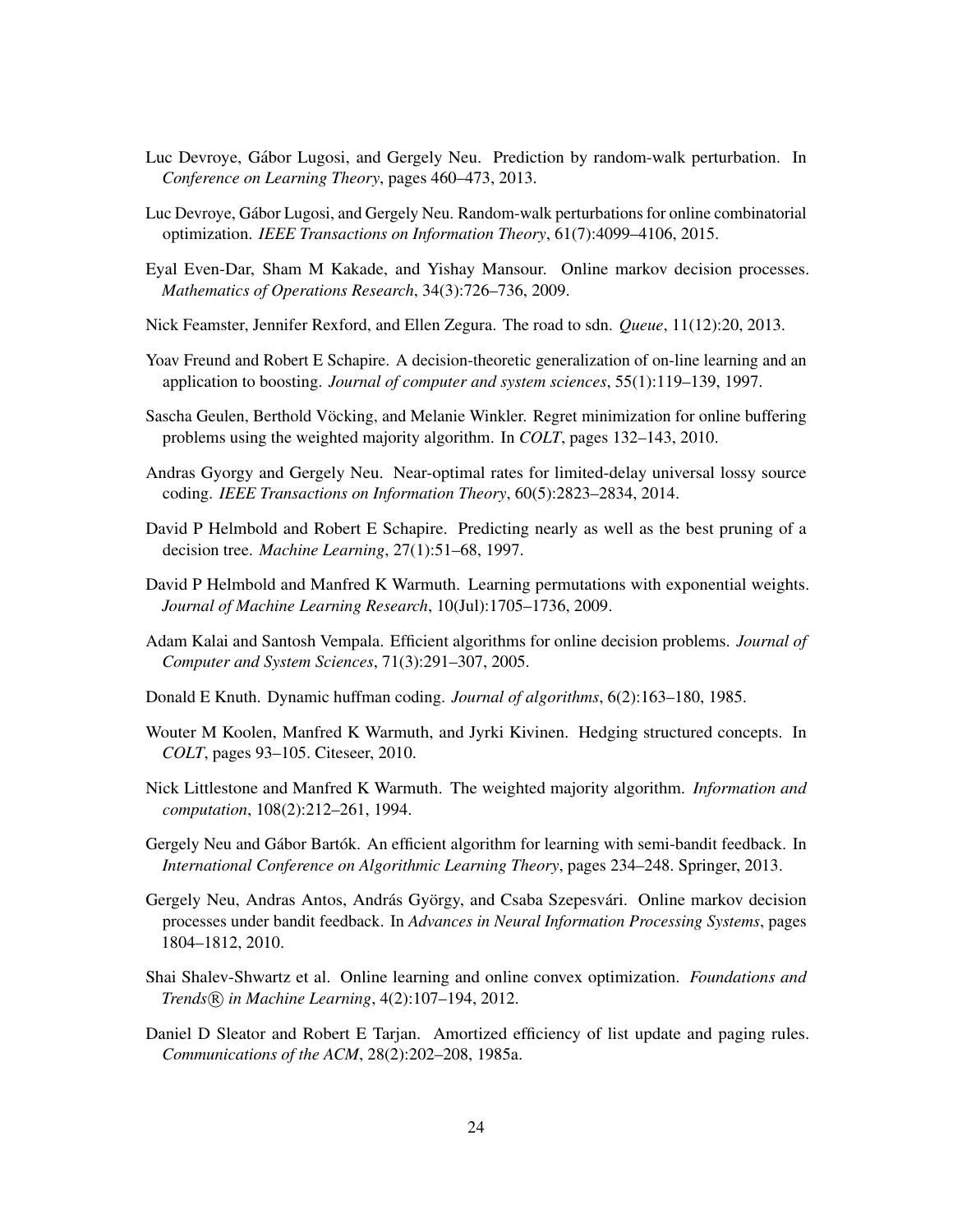- <span id="page-24-1"></span>Daniel Dominic Sleator and Robert Endre Tarjan. Self-adjusting binary search trees. *Journal of the ACM (JACM)*, 32(3):652–686, 1985b.
- <span id="page-24-2"></span>Eiji Takimoto and Manfred K Warmuth. Predicting nearly as well as the best pruning of a planar decision graph. *Theoretical Computer Science*, 288(2):217–235, 2002.
- <span id="page-24-0"></span>Eiji Takimoto and Manfred K Warmuth. Path kernels and multiplicative updates. *Journal of Machine Learning Research*, 4(Oct):773–818, 2003.
- <span id="page-24-3"></span>Jia Yuan Yu, Shie Mannor, and Nahum Shimkin. Markov decision processes with arbitrary reward processes. *Mathematics of Operations Research*, 34(3):737–757, 2009.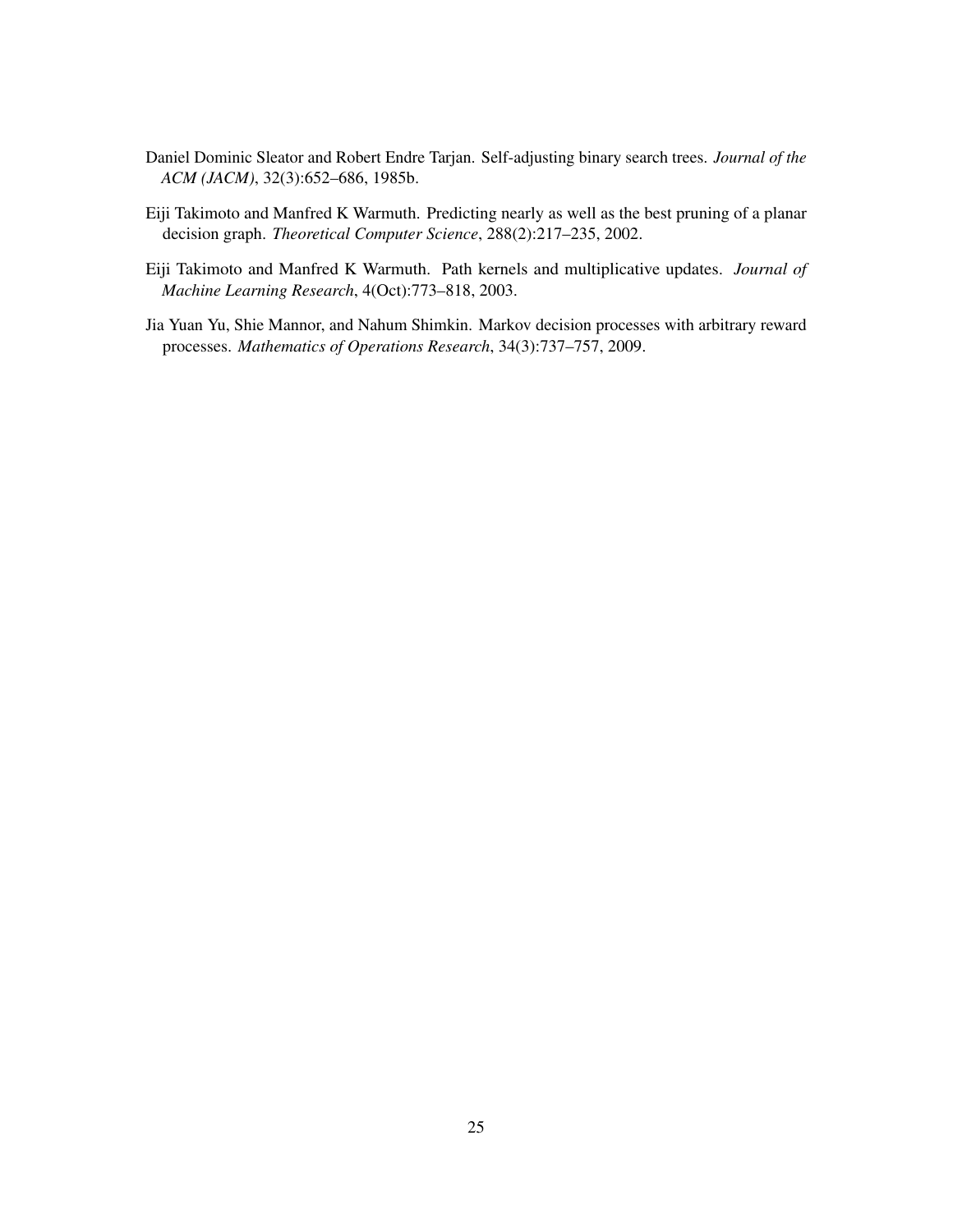# <span id="page-25-0"></span>A Adaptive adversaries in the switching-budget setting

In this section, we make formal the notion that *adaptive* adversaries are too powerful to compete against in the switching-budget setting. This is why this paper focuses on *oblivious* adversaries.

The lower-bound construction is quite simple, and is identical to the folklore construction for adaptive adversaries in the switching-cost setting.

**Theorem 16.** *There is a deterministic adaptive adversary for PFE with*  $n = 2$  *actions, that forces any* S*-switching-budget algorithm* A *to incur regret at least*

$$
Regret(\mathcal{A}) \geq \frac{T-1}{2} - S
$$

*In particular, for any*  $S = o(T)$ *, the minimax rate for regret is*  $\Theta(T)$ *.* 

*Proof.* Define the adaptive adversary which constructs losses as follows

$$
\ell_t(i) := \begin{cases} 0 & t = 1 \\ \mathbf{1}\{i = i_{t-1}\} & t > 1 \end{cases}
$$

where  $i_t$  is the action A plays at iteration t. First, observe that these losses force A to incur cumulative loss at least  $T - S - 1$ . This is because A incurs a loss of 1 whenever it does not switch, and a loss of 0 whenever it does (but it can only do switch at most  $S$  times). Formally:

$$
\sum_{t=1}^{T} \ell_t(i_t) = \sum_{t=2}^{T} \mathbf{1}\{i_t = i_{t-1}\} = (T-1) - \sum_{t=2}^{T} \mathbf{1}\{i_t \neq i_{t-1}\} \ge T - S - 1
$$

On the other hand, the best action has cumulative loss at most  $\frac{T-1}{2}$  by a simple averaging argument. Plugging in the definition of regret finishes the proof.  $\Box$ 

# <span id="page-25-1"></span>B Our framework needs more than just expectation bounds

Our analysis of Algorithm [1](#page-8-1) needs specific properties of the algorithm  $A$  that it builds on. We next argue that our approach cannot convert an arbitrary algorithm  $A$  achieving guarantees in expectation into one achieving them w.h.p. Indeed, consider an arbitrary algorithm  $\mathcal A$  satisfying the property that  $\mathbb{E}[\text{Regret}_T(\mathcal{A})]$  and  $\mathbb{E}[\text{Switches}_T(\mathcal{A})]$  are both  $O(\sqrt{T \log n})$ , and define a new algorithm  $\mathcal{A}_p$ by: with probability  $1 - p$  run A for all T iterations; otherwise with probability p play action  $\perp$ for  $\sqrt{T \log n}/p$  iterations, and then run A for the remainder. Here  $\perp$  is a new action that incurs<br>for  $\sqrt{T \log n}/p$  iterations, and then run A for the remainder. Here  $\perp$  is a new action that incurs loss 1 in each step. Clearly  $\mathcal{A}_p$  also satisfies  $\mathbb{E}[\text{Regret}_T(\mathcal{A}_p)], \mathbb{E}[\text{Switches}_T(\mathcal{A}_p)] = O(\sqrt{T \log n}).$ However, applying the meta-framework in Figure [1](#page-8-1) to  $A_p$  cannot produce an algorithm with the desired h.p. guarantees. Indeed, when  $p \approx \delta/\log \frac{1}{\delta}$ , then with probability roughly  $1-(1-p)^N \approx \delta$ , we encounter the bad event for  $A_p$  in at least one of the epochs. When this occurs, we incur regret roughly  $\sqrt{T \log n}/p \approx$  $\sqrt{T \log n}/\delta$ , instead of the  $\sqrt{T \log n \log \frac{1}{\delta}}$  required for a h.p. guarantee.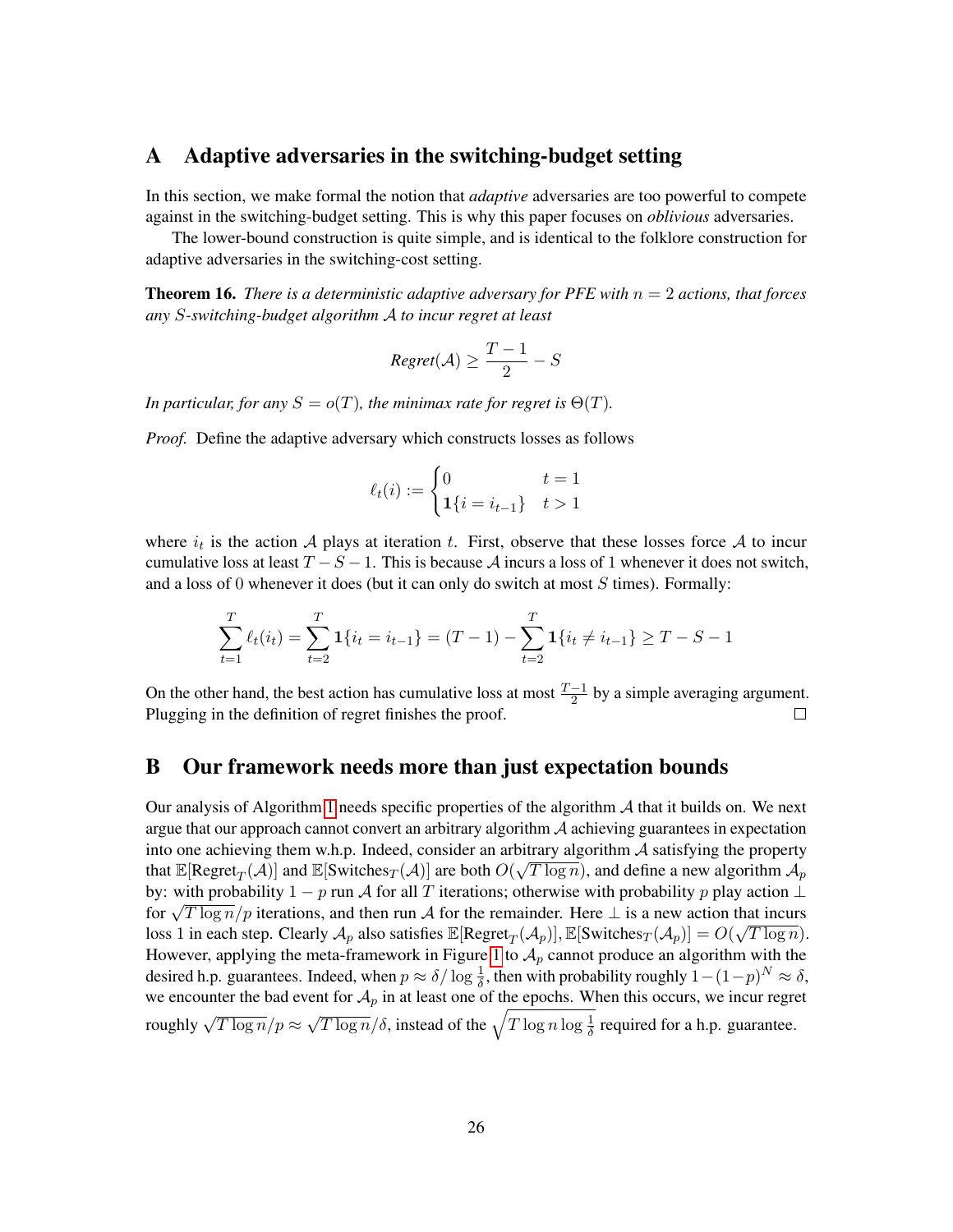### <span id="page-26-0"></span>C Proof of standard lemma in analysis of FPL-type algorithms: Lemma [5](#page-12-1)

In this section, we present for completeness a standard proof of Lemma [5](#page-12-1) [\(Kalai and Vempala,](#page-23-1) [2005,](#page-23-1) [Cesa-Bianchi and Lugosi, 2006,](#page-22-3) [Devroye et al., 2015\)](#page-23-0). The key step in its proof is to compare it to the Be-The-Leader algorithm (BTL), which is known to have negative regret.

Formally, BTL plays at iteration t the action  $i_{t+1} := \arg \min_{i \in [n]} \sum_{s=0}^{t} \ell_i(i)$ .<sup>[10](#page-26-1)</sup> In other words, it plays the action that the Follow the Leader algorithm (FTL) would play at iteration  $t + 1$ . The following so-called "Be-The-Leader" lemma shows that BTL has negative regret. It has a one line induction proof [\(Kalai and Vempala, 2005\)](#page-23-1).

<span id="page-26-2"></span>**Lemma 17** (Be-The-Leader lemma, [\(Kalai and Vempala, 2005\)](#page-23-1)). *For all*  $i \in [n]$ ,

$$
\sum_{t=0}^{T} \ell_t(i_{t+1}) \le \sum_{t=0}^{T} \ell_t(i)
$$

The proof of Lemma [5](#page-12-1) now follows readily from Lemma [17.](#page-26-2)

*Proof of Lemma* [5.](#page-12-1) Let  $i^* := \arg \min_{i \in [n]} \sum_{t=1}^T \ell_t(i)$  be the best action in hindsight (w.r.t. the true losses). Applying Lemma [17](#page-26-2) to the regularized losses  $\{\hat{\ell}_t(i) = \ell_t(i) + P_{t+1}(i)\}_{t \in \{0,\dots,T\}, i \in [n]},$ 

$$
\sum_{t=0}^{T} \hat{\ell}_t(i_{t+1}) \le \sum_{t=0}^{T} \hat{\ell}_t(i^*)
$$

Using the definition of  $\hat{\ell}_t(i)$  and the fact that  $\ell_0(i) = 0$ , we can expand the LHS as

$$
\sum_{t=0}^{T} \hat{\ell}_t(i_{t+1}) = \sum_{t=1}^{T} \ell_t(i_t) + \sum_{t=1}^{T+1} P_t(i_t) + \sum_{t=1}^{T} \left( \ell_t(i_{t+1}) - \ell_t(i_t) \right)
$$

The RHS can similarly be expanded as

$$
\sum_{t=0}^{T} \hat{\ell}_t(i^*) = \sum_{t=1}^{T} \ell_t(i^*) + \sum_{t=1}^{T+1} P_t(i^*)
$$

Combining the above two displays and using the definition of regret gives

$$
\text{Regret}_{T}(\text{FPL}) = \sum_{t=1}^{T} \ell_{t}(i_{t}) - \sum_{t=1}^{T} \ell_{t}(i^{*}) \le \sum_{t=1}^{T+1} P_{t}(i^{*}) - \sum_{t=1}^{T+1} P_{t}(i_{t}) + \sum_{t=1}^{T} \left(\ell_{t}(i_{t}) - \ell_{t}(i_{t+1})\right)
$$

The proof is complete by the trivial observation  $\sum_{t=1}^{T} P_t(i^*) \leq \max_{i \in [n]} \sum_{t=1}^{T} P_t(i)$  and the bound

$$
\sum_{t=1}^{T} \left( \ell_t(i_t) - \ell_t(i_{t+1}) \right) \le \sum_{t=1}^{T} \left| \ell_t(i_t) - \ell_t(i_{t+1}) \right| \le M \sum_{t=1}^{T} \mathbf{1}(i_t \ne i_{t+1}) = M \cdot \text{Switches}_{T}(\text{FPL})
$$

where we have respectively used the triangle inequality, the definition of  $M := \sup_{\text{loss }\ell, \text{ actions }i,i'} |\ell(i)-\ell(i)|$  $\ell(i')$ , and the fact that FPL by definition plays the regularized leaders.

<span id="page-26-1"></span> $10N$  Note that although BTL is well-defined, it is of course not a "legitimate" online learning algorithm since we do not have access to the loss  $\ell_t$  at iteration t. As such, BTL is only for analysis purposes.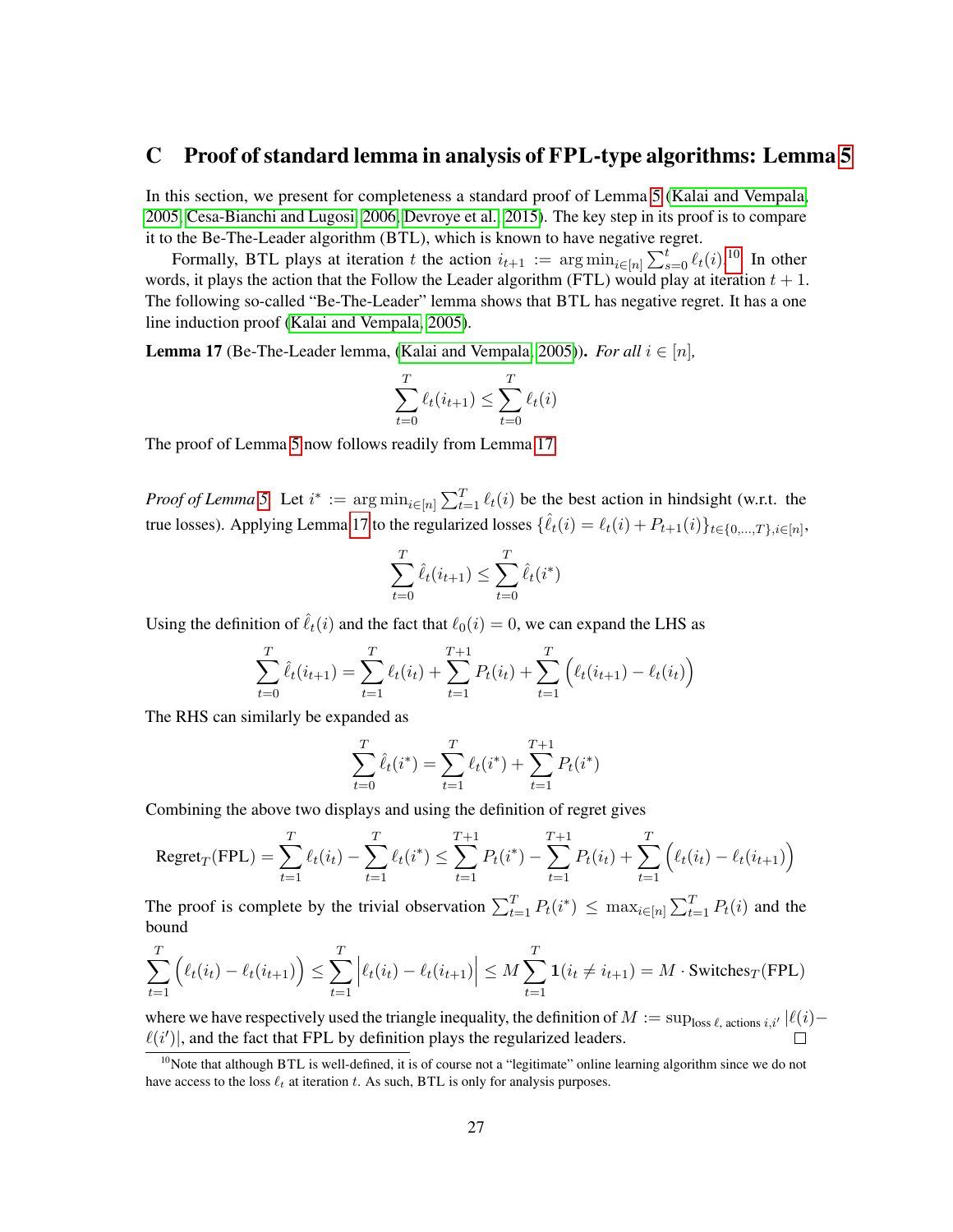# <span id="page-27-0"></span>D Proof of concentration inequalities for FPL regularization: Lemma [9](#page-13-1)

Recall we wish to show the concentration inequality

$$
\mathbb{P}\left(\sum_{e=1}^{N} X_e > 6N \log n\right) < e^{-N}
$$

where  $N, n \geq 2$ ,  $\{R_e(i)\}_{e \in [N], i \in [n]}$  are i.i.d. standard exponentials, and  $X_e := \max_{i \in [n]} R_e(i)$ . We will prove this via Chernoff bounds. As such, the first step is to bound the MGF of each  $X_e$ , i.e. bound the MGF of the maximum order statistic of  $n$  independent standard exponentials.

Note that our MGF bounds are rather crude (we use a union bound to upper bound the tail distribution of a maximum order statistic); nevertheless this gives the optimal concentration rate up to a constant factor. Indeed, since the expectation of the maximum of  $N$  i.i.d. standard exponentials is  $\sum_{i=1}^n i^{-1} \in [\log n, \log n + 1] \ge \log n$ , thus  $\mathbb{E} \left[ \sum_{e=1}^N X_e \right] \ge N \log n$ , which is already within a factor of 6 of the concentration inequality we show in Lemma [9.](#page-13-1)

<span id="page-27-2"></span>Lemma 18. *Let* X *be the maximum of* n *i.i.d. standard exponential random variables. Then for all*  $t \in (0, 1)$ *,* 

<span id="page-27-1"></span>
$$
\mathbb{E}\left[e^{tX}\right] \leq \frac{n^t}{1-t}
$$

*Proof.* Recall that for a positive r.v.  $Y$ ,  $\mathbb{E}[Y] = \int_0^\infty \mathbb{P}(Y \ge u) du$ . Thus

$$
\mathbb{E}\left[e^{tX}\right] = \int_0^{n^t} \mathbb{P}\left(e^{tX} \ge u\right) du + \int_{n^t}^{\infty} \mathbb{P}\left(e^{tX} \ge u\right) du \tag{9}
$$

The first integral is trivially upper bounded by  $n<sup>t</sup>$ . For the second integral, perform a change of variables  $u = n^{t(1+\delta)}$ . Then  $du = n^{t(1+\delta)}t \log n d\delta$  so

$$
\int_{n^t}^{\infty} \mathbb{P}\left(e^{tX} \ge u\right) du \le tn^t \log n \int_0^{\infty} \mathbb{P}\left(X \ge (1+\delta) \log n\right) n^{\delta t} d\delta
$$

Now since  $X = \max_{i \in [n]} R(i)$  are i.i.d. standard exponentials, we have by a union bound

$$
\mathbb{P}(X \ge (1+\delta)\log n) = 1 - \mathbb{P}(\max_{i \in [n]} R(i) < (1+\delta)\log n)
$$
\n
$$
= 1 - \mathbb{P}(R(i) < (1+\delta)\log n)^n
$$
\n
$$
= 1 - \left[1 - n^{-(1+\delta)}\right]^n
$$
\n
$$
\le n^{-\delta}
$$

Combining the above two displays gives

$$
\int_{n^t}^{\infty} \mathbb{P}\left(e^{tX} \ge u\right) du \le \operatorname{tn}^t \log n \int_0^{\infty} n^{\delta(t-1)} d\delta
$$

$$
= \operatorname{tn}^t \log n \left[\frac{n^{\delta(t-1)}}{(t-1)\log n}\right]_0^{\infty}
$$

$$
= \frac{t}{t-1} n^t
$$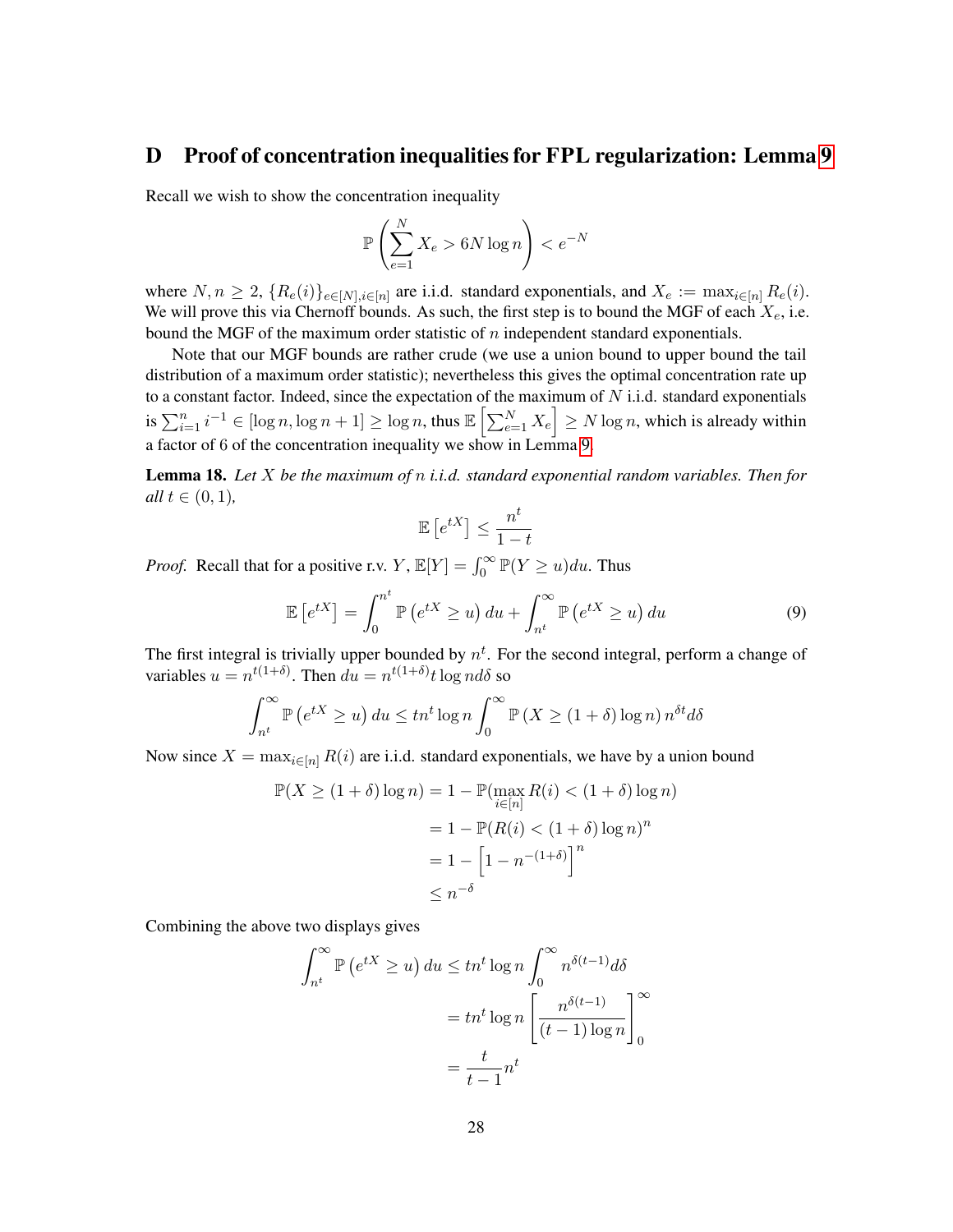Plugging this into [\(9\)](#page-27-1), we conclude  $\mathbb{E}\left[e^{tX}\right] \leq n^t \left(1 + \frac{t}{1-t}\right) = \frac{n^t}{1-t}$  $\frac{n^{\nu}}{1-t}$  as desired.

The proof of Lemma [9](#page-13-1) now follows readily.

*Proof of Lemma* [9.](#page-13-1) By a standard Chernoff argument and then applying Lemma [18](#page-27-2) with  $t = \frac{1}{2}$  $\frac{1}{2}$ ,

 $\Box$ 

$$
\mathbb{P}\left(\sum_{e=1}^{N} X_e \ge a\right) \le e^{-ta} \mathbb{E}\left[e^{tX_e}\right]^N \le e^{-\frac{1}{2}(a-N\log n - 2N\log 2)}
$$

The proof is complete by taking  $a := N \log n + 2N \log 2 + 2N$ , which is crudely bounded above by 6N log *n* since by assumption  $N, n \geq 2$ .  $\Box$ 

# <span id="page-28-0"></span>E High probability algorithm for online combinatorial optimization

For simplicity, we restrict to the case of online combinatorial optimization over subsets of the binary hypercube, which as e.g. [\(Cesa-Bianchi and Lugosi, 2012\)](#page-22-8) and [\(Devroye et al., 2015\)](#page-23-0) argue, includes most of the important applications. Formally, the experts are elements of a decision set  $S \subseteq \{0,1\}^d$ ,  $|S| = n$ . Losses are linear functions  $\ell_t(v) := \ell_t^T v$  where  $\ell_t \in [0,1]^d$  are constrained in infinity norm. A (non-essential) assumption often made in the literature, that allows for more specific bounds, is that each action  $v \in S$  is m-sparse, i.e. each  $v \in S$  satisfies  $||v||_0 = ||v||_1 = m$ . (For example, if S is the set of  $r \times r$  permutation matrices, then m is only r rather than  $d = r^2$ .) We refer the reader to the introduction of [\(Devroye et al., 2015\)](#page-23-0) for a summary of the state-of-the-art for this problem.

[\(Devroye et al., 2015\)](#page-23-0) introduce an efficient algorithm for this setting that we call here Combinatorial PRW (COMBPRW). It also falls under the FPL framework: the perturbations are i.i.d. Gaussian random vectors  $P_1, \ldots, P_T \sim \mathcal{N}(0, \eta^2 I_{d \times d})$ , for some parameter  $\eta$ . At each iteration  $t \in [T]$ , COMBPRW then plays the leading action  $v_t := \arg \min_{v \in S} (\sum_{s=0}^{t-1} \hat{\ell}_s)^T v$  w.r.t. the perturbed losses  $\ell_s := \ell_s + P_{s+1}$ .

Following [\(Devroye et al., 2013\)](#page-23-15), we will set  $\eta = \log^{-\frac{1}{2}} d$ , which the authors show leads to regret  $O(m^2\sqrt{T}\log d)$  and  $O(m\sqrt{T}\log d)$  switches, both in expectation<sup>[11](#page-28-1)</sup>. We apply Framework [1](#page-8-1) to COMBPRW to obtain an algorithm that we call Batched COMBPRW (BCOMBPRW $_{\delta}$ ); we next show that this achieves both of these w.h.p. (up to an extra logarithmic factor in the regret).

The analysis is similar to the earlier proofs for  $BFPL^*_{\delta}$  and  $BPRW_{\delta}$  in Sections [2.4](#page-12-0) and [2.5,](#page-13-0) respectively. We start with an upper bound on the expected number of switches. (This is property (i) of Framework [1;](#page-8-1) see Subsection [2.1.](#page-8-0))

**Lemma 19** (Lemma 5 of [\(Devroye et al., 2013\)](#page-23-15)). *For any*  $\tau \in \mathbb{N}$  *and any oblivious adversary*, E[*Switches<sub>T</sub>*(COMBPRW)]  $\leq \sum_{t=1}^{\tau} \frac{m \mathbb{E} \| \ell_t + P_{t+1} \|_\infty^2}{2\eta^2 t} + \frac{m\sqrt{2 \log d} \mathbb{E} \| \ell_t + P_{t+1} \|_\infty}{\eta \sqrt{t}}$  $\frac{\ln \|\ell_t + \Gamma_{t+1}\|_{\infty}}{\eta \sqrt{t}}$ .

<span id="page-28-1"></span><sup>&</sup>lt;sup>11</sup>In the journal version [\(Devroye et al., 2015\)](#page-23-0), a different setting of  $\eta$  is used which leads to a slightly better regret bound of  $O(m^{\frac{3}{2}}\sqrt{T \log d})$  (See Theorem 4 of [\(Devroye et al., 2013\)](#page-23-15) and Theorem 1 of [\(Devroye et al., 2015\)](#page-23-0).) However, to show this they employ the proof technique of (Neu and Bartók, 2013) which is not amenable to the h.p. framework and analysis developed in Section [2.](#page-7-0) We use the algorithm and the analysis approach of [\(Devroye et al., 2013,](#page-23-15) Theorem 4).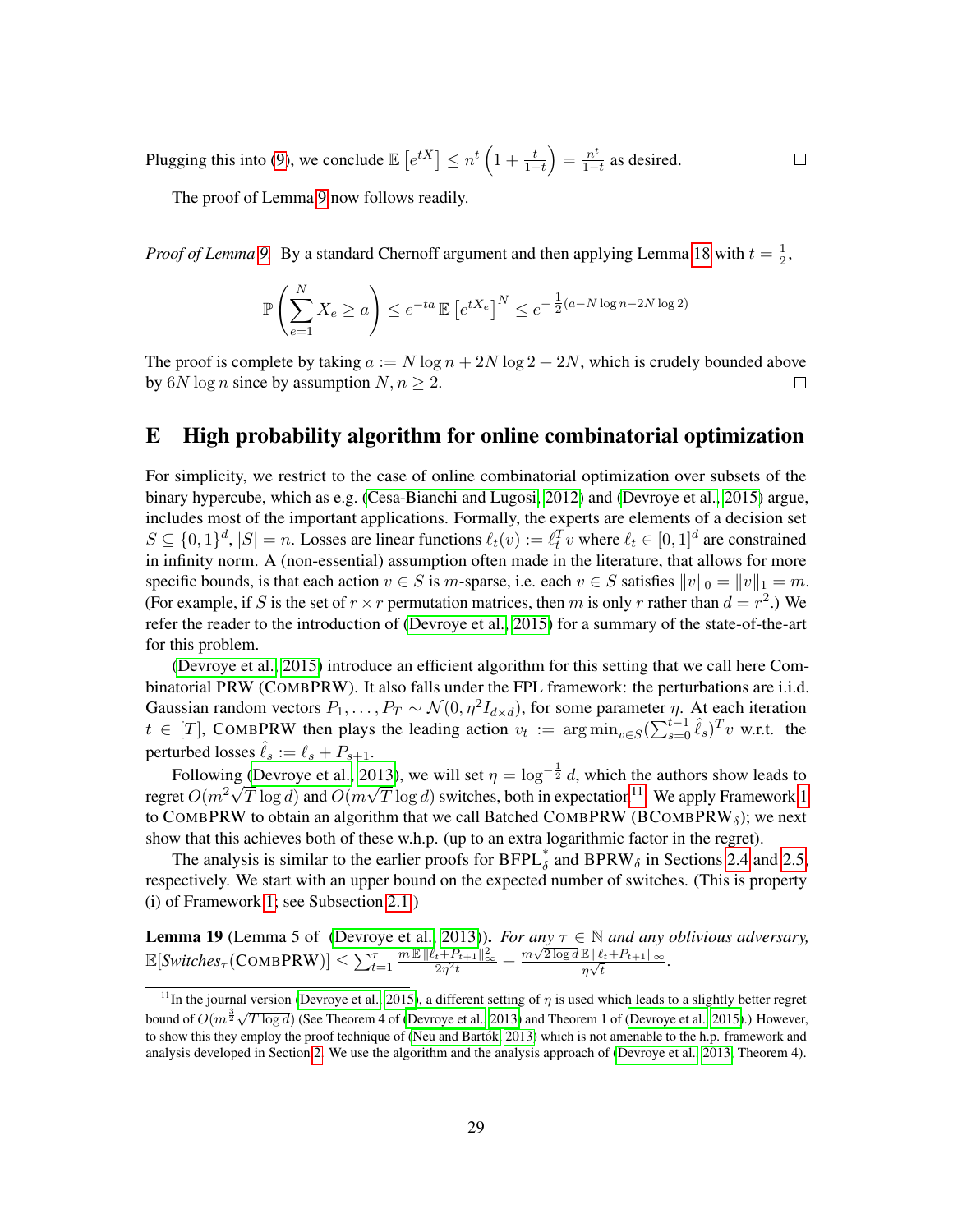Standard bounds on suprema of Gaussian processes give that  $\mathbb{E}[\Vert P_1 \Vert_{\infty}] \leq \eta \sqrt{\frac{\eta}{\eta}}$ uprema of Gaussian processes give that  $\mathbb{E}[\Vert P_1 \Vert_{\infty}] \leq \eta \sqrt{2 \log d}$  and  $\mathbb{E}[\|P_1\|_{\infty}^2] \leq \eta^2(2\log d + \sqrt{2\log d} + 1)$  [\(Boucheron et al., 2013\)](#page-22-13). Thus

$$
\mathbb{E}[\text{Switches}_{\tau}(\text{COMBPRW})] \le O\left(m\left(\frac{1+\eta^2\log d}{\eta^2}\right)\log \tau\right) + O\left(m\left(\frac{1+\eta\sqrt{\log d}}{\eta}\right)\sqrt{\tau \log d}\right)
$$

which for  $\eta = \log^{-\frac{1}{2}} d$  is bounded above by  $cm\sqrt{\tau} \log d$  for some  $c > 0$ . Denote by Batched COMBPRW (BCOMBPRW<sub>δ</sub>) the algorithm produced by Framework [1](#page-8-1) with  $S' := 23 cm \sqrt{\frac{T}{\log{\frac{2}{\delta}}}$  $\log d$ .

**Theorem 20.** For any  $\delta \in (0, \frac{1}{2})$  $\frac{1}{2}$ ) and any oblivious adversary,

<span id="page-29-0"></span>
$$
\mathbb{P}\left(\text{Regret}_{T}(\text{BCOMBPRW}_{\delta}) \le O\left(m^{2}\sqrt{T\log{\frac{1}{\delta}}}\log d \cdot \sqrt{\log(\frac{dT}{\delta})}\right),\right)
$$
  
Switches<sub>T</sub>(BCOMBPRW<sub>\delta</sub>)  $\le O\left(m\sqrt{T\log{\frac{1}{\delta}}}\log d\right)\right) \ge 1-\delta$ 

*Proof.* By Lemma [3,](#page-9-2) the event  $A := \{E \le \log \frac{2}{\delta}\}\)$  occurs with probability at least  $1 - \frac{\delta}{2}$  $\frac{\delta}{2}$ . And whenever this happens, BCOMBPRW<sub> $\delta$ </sub> switches at most  $23cm \log d \sqrt{T \log \frac{2}{\delta}}$  times.

Next we show h.p. guarantees on regret. By Hölder's Inequality,  $\sup_{\ell \in [0,1]^d, v,v' \in S} |\ell^T v \ell^T v' \leq m$ . Thus by Corollary [6,](#page-12-5)

$$
\text{Regret}_{T}(\text{BCOMBPRW}_{\delta}) \stackrel{\text{a.s.}}{\leq} m \cdot \text{Switches}_{T}(\text{BCOMBPRW}_{\delta}) + \left[ \sum_{e \in [E]} \max_{v \in S} \left( \sum_{t \in e} P_{t} \right)^{T} v \right] - \sum_{t=1}^{T+1} P_{t}^{T} v_{t}
$$
\n(10)

So by a union bound with  $A$ , it suffices to show each of these summations are of the desired order with probability at least  $1 - \frac{\delta}{4}$  $\frac{0}{4}$ . We proceed by similar arguments to the ones we used in the analysis of BPRW in Section [2.5.](#page-13-0)

**Bounding the first sum in** [\(10\)](#page-29-0). This part of the proof is nearly identical to the analogous argument in the proof of Theorem [11.](#page-14-3) Denote this sum by  $Y$ . We first bound its upper tails. Fix any realization of epoch lengths  $\{L_e\}_{e \in [E]}$  summing to T. Since the  $P_t \sim \mathcal{N}(0, \eta^2 I)$  are i.i.d., thus  $Z_e := \sum_{t \in e} P_t$  has law  $\mathcal{N}(O, L_e \eta^2 I)$ . Thus  $X_{v,e} := Z_e^T v$  is distributed  $\mathcal{N}(0, mL_e \eta^2)$  for each  $v \in S$ . (Of course  $X_{v,e}$  are not necessarily independent.) The Borell-TIS inequality gives that  $\sup_{v \in S} X_{v,e}$  has  $mL_e \eta^2$  sub-Gaussian tails around its mean [\(Adler and Taylor, 2009\)](#page-22-14). We conclude that  $Y = \sum_{e \in [E]} \sup_{v \in S} X_{v,e}$  has  $mT\eta^2$  sub-Gaussian tails around its mean  $\mathbb{E}[Y]$ .

We next bound this expectation  $\mathbb{E}[Y]$ . As in the proof of Theorem [11,](#page-14-3) we split epochs longer than  $L := T \log^{-1} \frac{1}{\delta}$  so as to ensure that each sub-epoch is of length at most L. By a simple averaging argument, the number of sub-epochs is at most  $\log \frac{1}{\delta}$  more than the number of epochs. Denote the set of sub-epochs by  $E'$ . By Jensen's inequality, it suffices to bound  $\sum_{e' \in E'} \sup_{v \in S} (\sum_{t \in e'} P_t)^T v$ . For a sub-epoch starting at  $t_{e'}$ , we can bound

$$
\sup_{v \in S} \left(\sum_{t \in e'} P_t\right)^T v \le \sup_{v \in S} \sup_{\tau \in [0,L]} \left(\sum_{t=t_{e'}}^{t_{e'} + \tau} P_t\right)^T v.
$$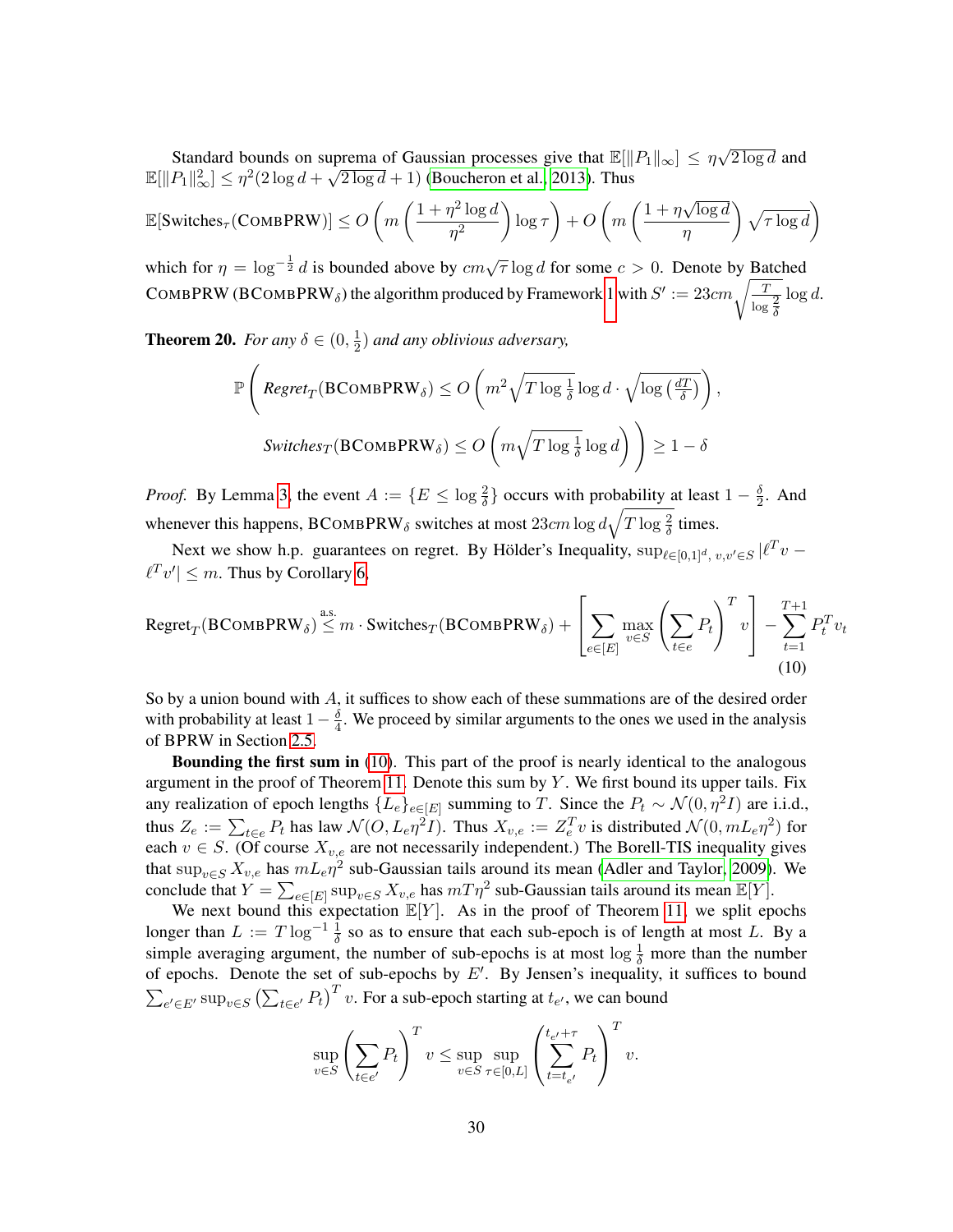This allows us to break the dependence between the epoch length and the variables  $P_t$  at the cost of having to bound the max over  $\tau \in [0, L]$ . For any v, a martingale argument identical to that in the proof of Theorem [11](#page-14-3) yields the following tail bound on  $\sup_{\tau \in [0,L]} \left( \sum_{t=t_{e'}}^{t_{e'}+\tau} P_t \right)^T v$ :

$$
\mathbb{P}\left(\sup_{\tau \in [0,L]} \left(\sum_{t=t_{\epsilon'}}^{t_{\epsilon'}+\tau} P_t\right)^T v > c\eta\sqrt{2mL}\right) \le \exp(-c^2)
$$

Using a union bound on  $\binom{d}{n}$  $\binom{d}{m}$  possibilities for m, we get

$$
\mathbb{P}\left(\sup_{v\in S}\sup_{\tau\in[0,L]}\left(\sum_{t=t_{e'}}^{t_{e'}+\tau}P_t\right)^Tv > c\eta\sqrt{2mL}\right) \le \binom{d}{m}\exp(-c^2)
$$

Setting  $c = a$ √  $\overline{m \log d}$ , and upper bounding the expectation by the integral of the tail, we get that

$$
\mathbb{E}\left[\sup_{v\in S}\sup_{\tau\in[0,L]}\left(\sum_{t=t_{e'}}^{t_{e'}+\tau}P_t\right)^Tv\right]\leq O(m\eta\sqrt{L\log d})
$$

To upper bound the expectation of the sum of this over  $E$  epochs, we multiply by the expected number of (sub)epochs, which is  $O(\log \frac{1}{\delta})$  by [\(6\)](#page-15-2). We thus conclude the following upper tail bound on the first sum in [\(10\)](#page-29-0):

$$
\mathbb{P}\left(\sum_{e \in [E]} \max_{v \in S} \left(\sum_{t \in e} P_t\right)^T v \ge O(m\eta\sqrt{T \log \frac{1}{\delta} \log d}) + u\right) \le \exp\left(-\frac{u^2}{2mT\eta^2}\right)
$$

and so in particular, conditioned on A, with probability at least  $1 - \frac{\delta}{4}$  $\frac{0}{4}$ , this sum is upper bounded by  $O(m\eta\sqrt{T\log{\frac{1}{\delta}}\log{d}})+\eta\sqrt{2mT\log{\frac{4}{\delta}}}.$ 

Bounding the second sum in [\(10\)](#page-29-0). We use the same decomposition trick from [\(Devroye et al.,](#page-23-15) [2013\)](#page-23-15) as we used in the analysis of BPRW. Specifically, the sum in question can be written as

<span id="page-30-0"></span>
$$
-\sum_{t=1}^{T+1} P_t^T v_{t-1} + \sum_{t=1}^{T+1} P_t^T (v_{t-1} - v_t)
$$
\n(11)

The first sum in [\(11\)](#page-30-0) is now easily bounded since  $v_{t-1}$  and  $P_t$  are stochastically independent. In particular, this means each  $P_t^T v_{t-1}$  has distribution  $\mathcal{N}(0, \eta^2 m)$ . Since moreover  $\{P_t^T v_{t-1}\}_{t \in [T+1]}$ are themselves stochastically independent, thus  $\sum_{t=1}^{T+1} P_t^T v_{t-1}$  has distribution  $\mathcal{N}(0, \eta^2 m(T+1))$ and thus is upper bounded by  $\eta\sqrt{2m(T+1)\log{\frac{8}{\delta}}} = O(\eta\sqrt{mT\log{\frac{1}{\delta}}})$  with probability at least  $1-\frac{\delta}{8}$  $\frac{\delta}{8}$ .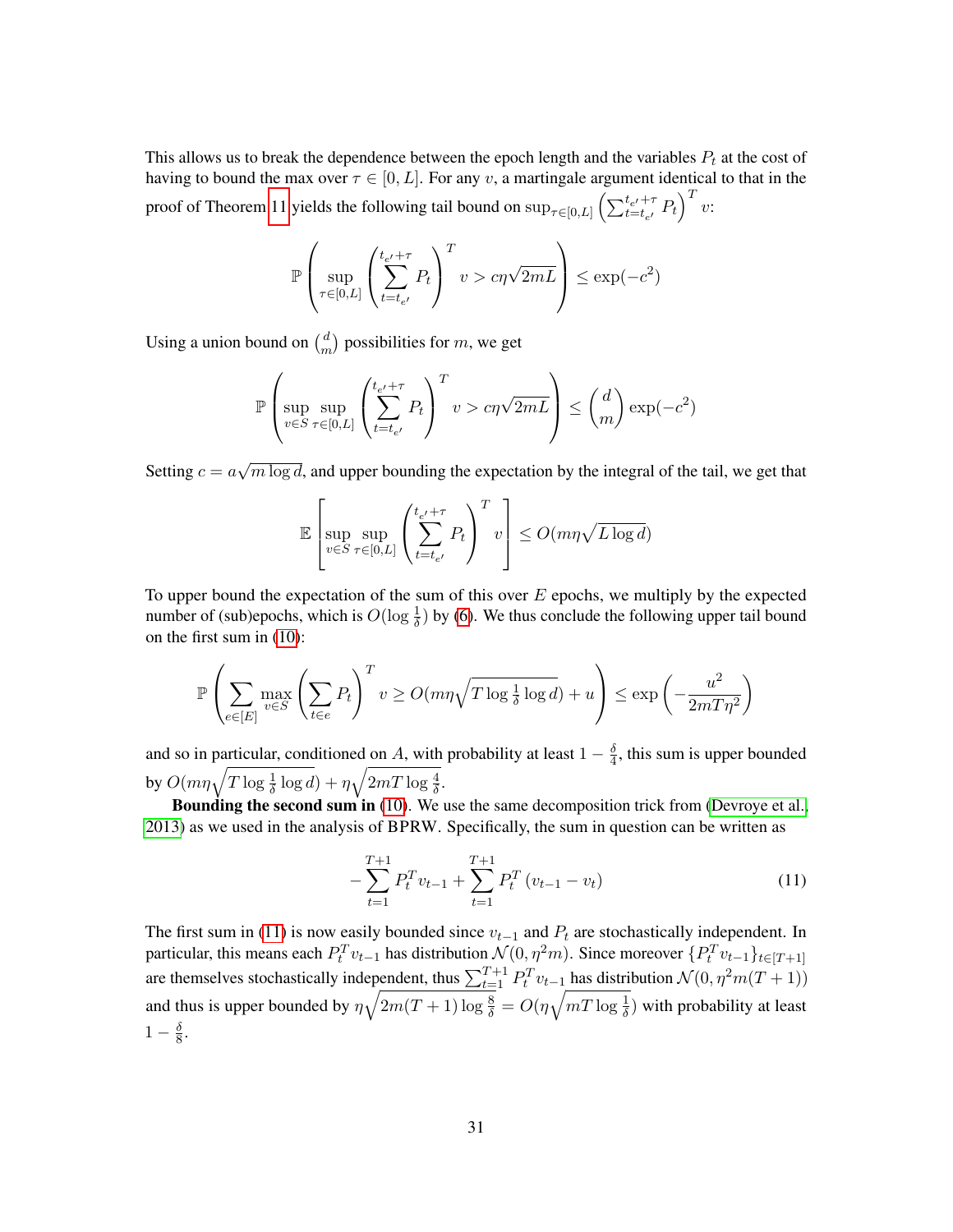The second sum in [\(11\)](#page-30-0) can be upper bounded as follows

<span id="page-31-2"></span>
$$
\sum_{t=1}^{T+1} P_t^T (v_{t-1} - v_t) \le \sum_{t=1}^{T+1} \|P_t\|_{\infty} \|v_{t-1} - v_t\|_1
$$
  
\n
$$
\le 2m \sum_{t=1}^{T+1} \|P_t\|_{\infty} \mathbf{1}(v_{t-1} \ne v_t)
$$
  
\n
$$
\le 2m \left( \sup_{i \in [d], t \in [T+1]} |P_{i,t}| \right) \left( \sum_{t=1}^{T+1} \mathbf{1}(v_{t-1} \ne v_t) \right)
$$
(12)

The first and third inequalities above are due to Hölder's inequality; the second is by triangle inequality and the assumption that each  $||v_t||_1 \leq m$ . Now,  $\sup_{i \in [d], t \in [T + 1]} |P_{i,t}|$  is the supremum of  $d(T + 1)$  i.i.d.  $\mathcal{N}(0, \eta^2)$  Gaussians and thus by the Borell-TIS inequality is at most  $\mathbb{E}[\sup_{i\in[d],t\in[T+1]}|P_{i,t}|] + \sqrt{2\log{\frac{8}{\delta}}} \leq \eta\sqrt{2\log(2dT)} + \eta\sqrt{2\log{\frac{8}{\delta}}} = O(\eta\sqrt{\log{(\frac{dT}{\delta})}})$  $\left(\frac{lT}{\delta}\right))$ with probability at least  $1 - \frac{\delta}{8}$  $\frac{8}{8}$ . Thus when this and A occur, the term in [\(12\)](#page-31-2) is of order  $O(m^2\log d\sqrt{T\log\frac{1}{\delta}}\cdot\eta\sqrt{\log\left(\frac{dT}{\delta}\right)}$  $\frac{lT}{\delta})).$ 

The theorem statement now follows by a union bound and combining the above displays.  $\Box$ 

# <span id="page-31-0"></span>F Lower bounds on regret

In this section, we prove the lower bounds in Theorems [12](#page-16-1) and [13.](#page-16-2) We first prove that the tails of regret can be no better than sub-Gaussian, implying the lower bound in Theorem [12.](#page-16-1) Then in Section [F.2,](#page-33-0) we show the lower bound for the low switching budget case.

### <span id="page-31-1"></span>F.1 Optimality of sub-Gaussian regret tails

Recall the classical lower bound of [Cesa-Bianchi et al.](#page-22-2) [\(1997\)](#page-22-2), in which the adversary generates all losses  $\ell_t(i)$  as independent Ber( $\frac{1}{2}$ )  $\frac{1}{2}$ ) random variables. A simple argument (see e.g. Section [3\)](#page-16-0) shows that against this adversary, any algorithm must suffer expected regret of order at least the shows that against this adversary, any argorithm must surfer expected regret of order at least the minimax optimal rate  $\Omega(\sqrt{T \log n})$ . In fact it is easy to check that this lower bound holds with constant probability, i.e. the independent Ber( $\frac{1}{2}$ )  $\frac{1}{2}$ ) losses sequence forces any algorithm to incur regret  $\Omega(\sqrt{T \log n})$  with probabilty at least 1/4.

We next give a probabilistic analysis of this lower-bound construction and show that for any algorithm, the upper tails of regret are no better than sub-Gaussian. Informally, this order is what one would expect from this lower-bound construction in light of Gaussian isoperimetry and the Borell-TIS inequality. This is formally stated as follows.

<span id="page-31-3"></span>**Proposition 21.** Let  $\log \frac{1}{\delta}$  be  $\omega(\log^2 T)$  and  $o(T)$ . For large enough  $n = \Omega(1)$ , there exists an *oblivious adversary that forces any PFE algorithm to incur at least*  $\Omega(\sqrt{T \log \frac{1}{\delta}})$  *regret with probability at least* δ*.*

Note that together the above proposition combined with the expectation lower bound of [\(Cesa-](#page-22-2)[Bianchi et al., 1997\)](#page-22-2), show the correct dependence in each of the parameters T, n, and  $\delta$  independently but not jointly.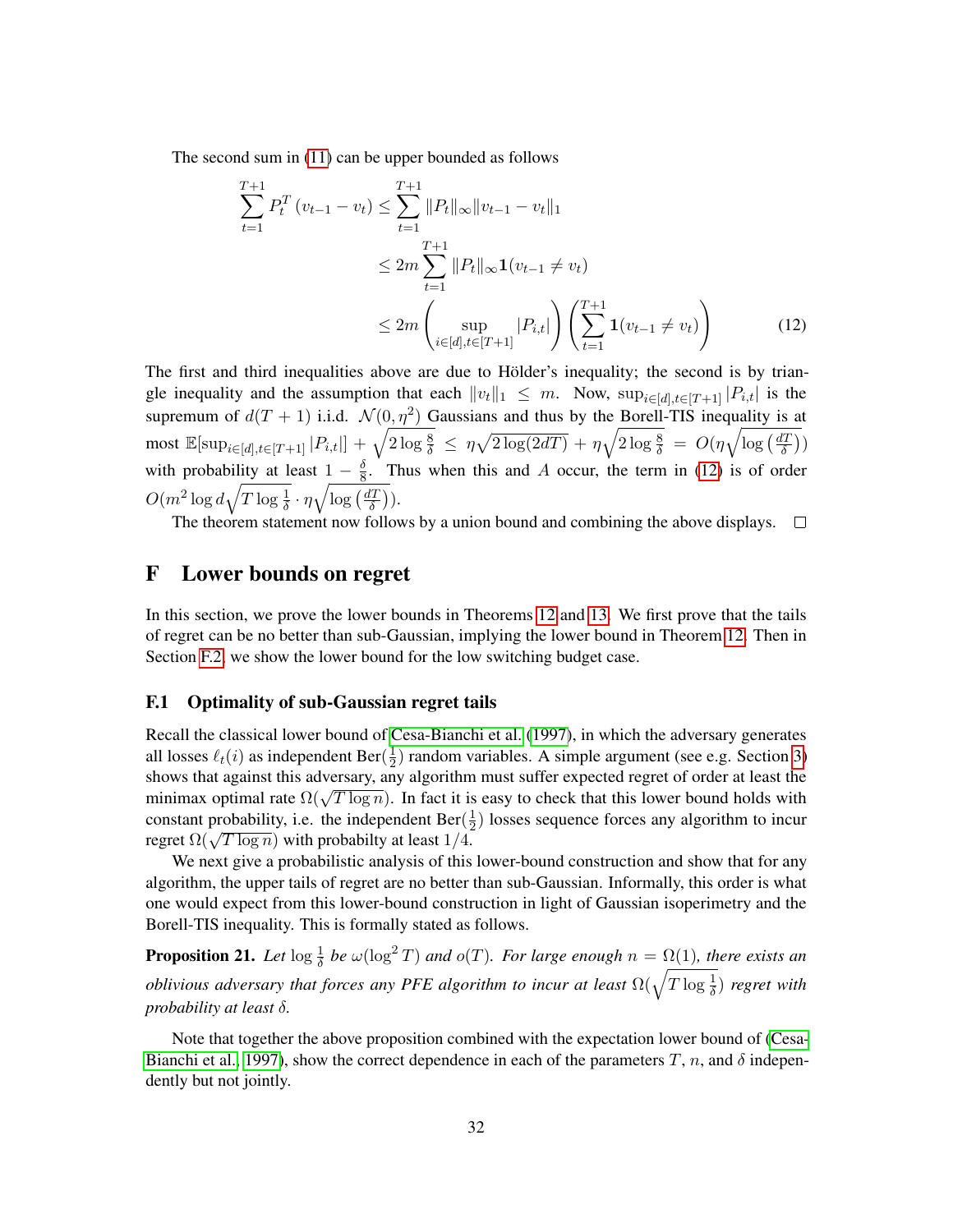To prove Proposition [21,](#page-31-3) we will use the following standard result on the concentration and anti-concentration of a binomial random variable. For completeness, we provide a short proof.

<span id="page-32-0"></span>**Lemma 22.** *There exist constants*  $c_1 \leq c_2$  *such that for all sufficiently large* T *and for all*  $r \in \lceil \frac{\log T}{2} \rceil$  $\frac{1}{2}$ ,  $\frac{T^{1/2}}{4}$  $\frac{1}{4}$ ,

$$
\mathbb{P}_{X \sim Bin(T, \frac{1}{2})} \left( X \ge \frac{T}{2} + r\sqrt{T} \right) \le \exp(-c_1 r^2)
$$
  

$$
\mathbb{P}_{X \sim Bin(T, \frac{1}{2})} \left( X \ge \frac{T}{2} + r\sqrt{T} \right) \ge \exp(-c_2 r^2)
$$

*Proof.* The upper bound (concentration) follows immediately from Hoeffding's Inequality. For the lower bound (anti-concentration), we will use the fact that  $\sqrt{2\pi}n^{n+\frac{1}{2}}e^{-n} \le n! \le en^{n+\frac{1}{2}}e^{-n}$ . Additionally, we use that  $(1+x) \le \exp(x)$  and that  $(1-x) \ge \exp(-2x)$  for  $x \in (0, \frac{1}{2})$ and that  $(1-x) \ge \exp(-2x)$  for  $x \in (0, \frac{1}{2})$ . To avoid carrying around a ceiling, we assume that  $r\sqrt{T}$  is an integer.

$$
\mathbb{P}\left(X \geq \frac{T}{2} + r\sqrt{T}\right) \geq \mathbb{P}\left(X = \frac{T}{2} + r\sqrt{T}\right)
$$
\n
$$
= \frac{T!}{(\frac{T}{2} + r\sqrt{T})!(\frac{T}{2} - r\sqrt{T})!} 2^{-T}
$$
\n
$$
\geq \frac{\sqrt{2\pi}T^{T+\frac{1}{2}}e^{-T}}{2^{T}e^{2}(\frac{T}{2} + r\sqrt{T})^{\frac{T+1}{2} + r\sqrt{T}}(\frac{T}{2} - r\sqrt{T})^{\frac{T+1}{2} - r\sqrt{T}}e^{-T}}
$$
\n
$$
= \frac{2\sqrt{2\pi}}{e^{2}\sqrt{T}(1 + \frac{2r}{\sqrt{T}})^{\frac{T+1}{2} + r\sqrt{T}}(1 - \frac{2r}{\sqrt{T}})^{\frac{T+1}{2} - r\sqrt{T}}}
$$
\n
$$
= \frac{2\sqrt{2\pi}(1 - \frac{2r}{\sqrt{T}})^{r\sqrt{T}}}{e^{2}\sqrt{T}(1 - \frac{4r^{2}}{T})^{\frac{T+1}{2}}(1 + \frac{2r}{\sqrt{T}})^{r\sqrt{T}}}
$$
\n
$$
\geq \frac{2\sqrt{2\pi}\exp(-4r^{2})}{e^{2}\sqrt{T}\exp(-2r^{2}(1 + \frac{1}{T}))\exp(2r^{2})}
$$
\n
$$
\geq \exp(-5r^{2}).
$$

Armed with this lemma, the proof of Proposition [21](#page-31-3) is straightforward.

*Proof of Proposition [21.](#page-31-3)* Consider the adversary from [Cesa-Bianchi et al.](#page-22-2) [\(1997\)](#page-22-2), which generates each loss  $\ell_t(i)$  independently as Ber( $\frac{1}{2}$ )  $\frac{1}{2}$ ). Then any algorithm has cumulative loss distributed as Bin(T,  $\frac{1}{2}$ ). On the other hand, the loss of the best expert is the minimum of n such Bin(T,  $\frac{1}{2}$ ) random variables. √

 $\Box$ 

Set  $r = \sqrt{\frac{\log \frac{1}{2\delta}}{2c_2}}$ , and define the events  $A := \{\text{loss of algorithm} \geq \frac{T}{2} + 2r\}$  $T$ } and  $B :=$ {loss of best expert  $\frac{T}{2} + r$ √  $T$ . When both A and B occur, the algorithm incurs regret at least  $r\sqrt{T} = \Omega(\sqrt{T\log{\frac{1}{\delta}}})$ ; thus it suffices to now show  $\mathbb{P}(A \text{ and } B) \ge \delta$ . √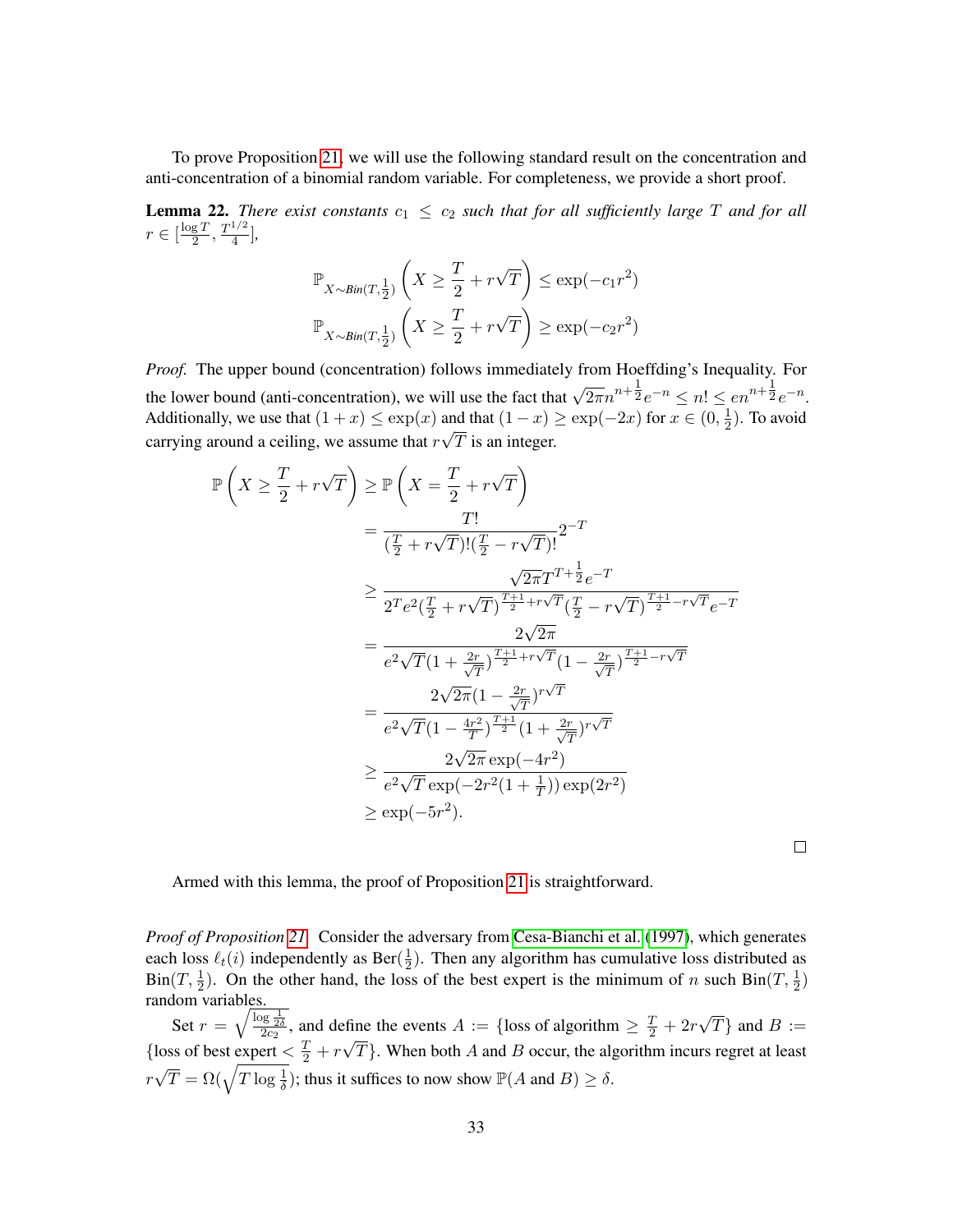The anti-concentration direction of Lemma [22](#page-32-0) yields

$$
\mathbb{P}\left(A\right) \geq 2\delta.
$$

On the other hand, the concentration direction of Lemma [22](#page-32-0) yields

$$
\mathbb{P}\left(B^C\right) = \left[\mathbb{P}\left(\text{Bin}(T, \frac{1}{2}) \ge \frac{T}{2} + r\sqrt{T}\right)\right]^n \le \exp(-c_1 r^2 n) = (2\delta)^{n \frac{c_1}{2c_2}}
$$

Choosing  $n \geq \frac{4c_2}{c_1}$  $\frac{4c_2}{c_1}$ , we conclude that for small enough  $\delta \leq \frac{1}{4}$  $\frac{1}{4}$ , then  $\mathbb{P}(B^C) \le 4\delta^2 \le \delta$ . The proof is now complete by a union bound:

$$
\mathbb{P}(A \text{ and } B) = 1 - \mathbb{P}(A^C \text{ or } B^C) \ge 1 - \mathbb{P}(A^C) - \mathbb{P}(B^C) = \mathbb{P}(A) - \mathbb{P}(B^C) \ge 2\delta - \delta = \delta
$$

The better of these two lower bounds  $\Omega(\sqrt{T \log n})$  and  $\Omega(\sqrt{T \log \frac{1}{\delta}})$  is always  $\Omega(\sqrt{T \log \frac{n}{\delta}})$ as desired.

### <span id="page-33-0"></span>F.2 Lower bounds on regret in low-switching regime

In this section, we prove the lower bound in Theorem [13.](#page-16-2)

The idea is essentially a batched version of [Cesa-Bianchi et al.](#page-22-2) [\(1997\)](#page-22-2)'s classical lower bound for unconstrained PFE. So let us first recall that argument. That construction draws the loss of each expert in each iteration i.i.d. from  $\{0, 1\}$  uniformly at random. A simple argument shows any algorithm has expected loss  $\frac{T}{2}$ , but that the best expert has loss concentrating around shows any argorithm has expected loss  $\frac{1}{2}$ , but that the best expert has loss concentrating around  $\frac{T}{2} - \Theta(\sqrt{T \log n})$  since (after translation by  $\frac{T}{2}$ ) it is the minimum of *n* i.i.d. simple random walks  $\frac{\pi}{2} - \Theta(\sqrt{T} \log n)$  since (after transfation by  $\frac{\pi}{2}$ ) it is the minimum<br>of length T. Therefore they conclude  $\mathbb{E}[\text{Regret}] = \Omega(\sqrt{T \log n})$ .

However, that adversarial construction does not capitalize on the algorithm's limited switching budget in our setting. We accomplish this by increasing the variance of the random walk in a certain way that a switch-limited algorithm cannot benefit from. Specifically, proceed again by batching the T iterations into roughly  $E \approx \frac{S^2}{\log S}$  $\frac{S^2}{\log n}$  epochs, each of uniform length  $\frac{T}{E}$ . For each epoch and each expert, draw a single Ber( $\frac{1}{2}$ )  $\frac{1}{2}$ ) and assign it as that expert's loss for each iteration in that epoch.

Informally, the optimal algorithm still incurs expected loss of half for each iteration in epochs it does not switch in; and loss of 0 for each epoch it switches in. Critically, however, the algorithm can switch at most  $S$  times, which is small compared to the number of epochs  $E$ . Thus any algorithm incurs expected loss roughly  $\approx \frac{T}{R}$  $\frac{T}{E}\left(\frac{E}{2}-S\right)=\frac{T}{2}-\Theta\left(\frac{T\log n}{S}\right)$  $\frac{\log n}{S}$ ). Moreover, the best expert now has loss concentrating around  $\frac{T}{E} \left( \frac{E}{2} - \Theta(\sqrt{E \log n}) \right) = \frac{T}{2} - \Theta \left( \frac{T \log n}{S} \right)$  $\frac{\log n}{S}$ .

Therefore, after appropriately choosing constants in the epoch size, we can then conclude that the expected regret of any S-budget algorithm is  $\Omega\left(\frac{T\log n}{S}\right)$  $\frac{\log n}{S}$ .

We next give details. We will make use of the following simple anti-concentration lemma. The proof is standard and ommitted since it follows directly from Lemma 6 of [\(Cesa-Bianchi et al.,](#page-22-2) [1997\)](#page-22-2), or even just from combining Hoeffding's inequality with a union bound.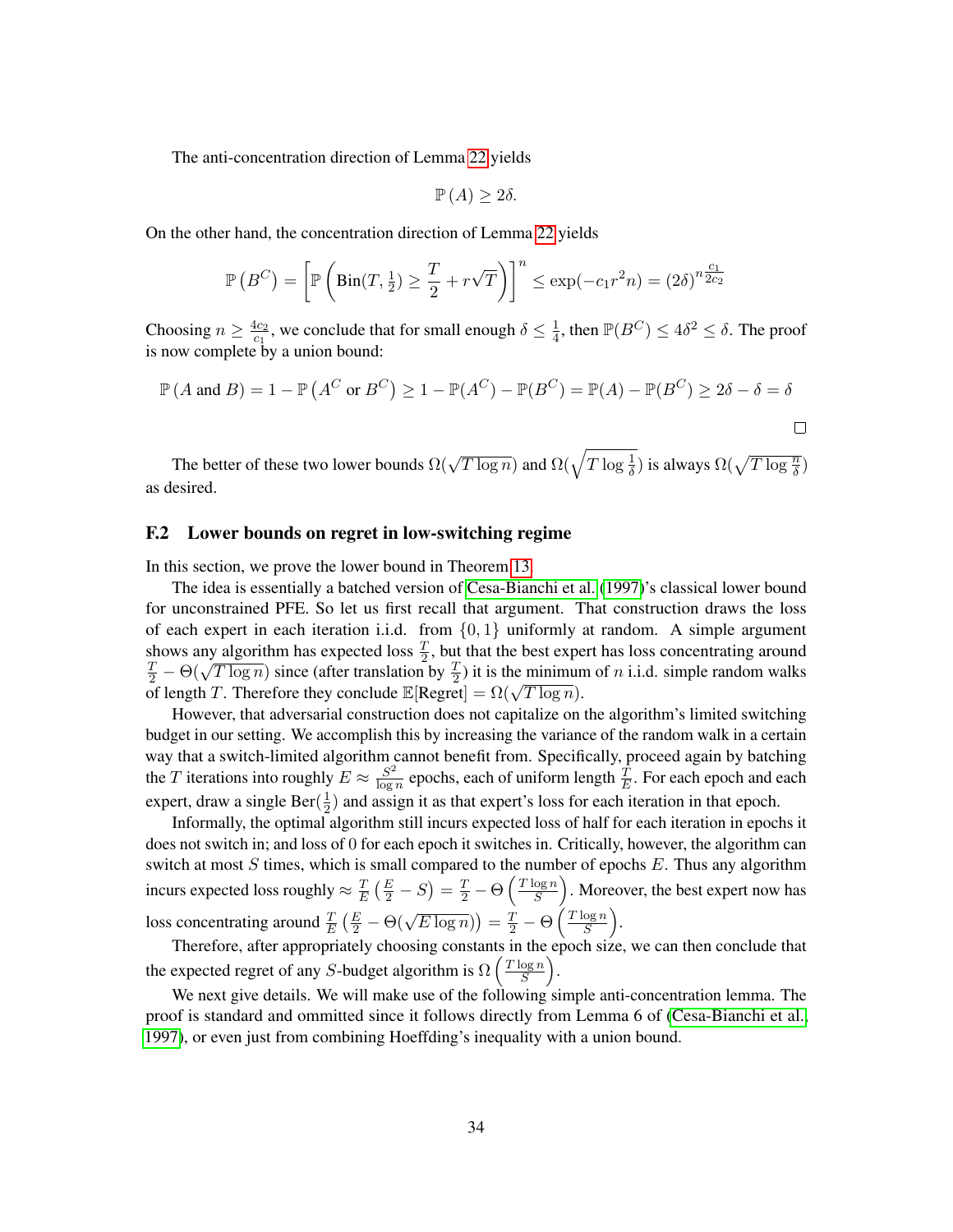<span id="page-34-0"></span>**Lemma 23.** *There exists a universal constant*  $c > 0$  *such that for all*  $E, n \in \mathbb{N}_+$ 

$$
\mathbb{E}\left[\min_{i\in[n]} Z_i\right] \le \frac{E}{2} - c\sqrt{E\log n}
$$

where  $\{Z_i\}_{i\in [n]}$  are i.i.d.  $\mathcal{B}in(E,\frac{1}{2})$ .

*Proof of lower bound in Theorem [13.](#page-16-2)* Let  $c > 0$  be the constant from Lemma [23.](#page-34-0) We will restrict WLOG to the case  $\frac{c}{2} \log n \leq S \leq \frac{c}{2}$  $\frac{c}{2}\sqrt{T \log n}$ . Indeed, when the latter inequality does not hold, then the lower bound from Theorem [12](#page-16-1) applies. And when the former inequality does not hold, then we may apply the  $\Omega(T)$  lower bound that we show presently for (the easier setting of)  $S' = \frac{c}{2}$  $rac{c}{2} \log n$ .

Mini-batch the T iterations into  $E := \frac{4}{c^2} \frac{S^2}{\log c}$  $\frac{S^2}{\log n}$  epochs, each of uniform length  $\frac{T}{E}$ . For each epoch  $e \in [E]$ , assign to each expert  $i \in [n]$  a loss of  $X_e(i) \sim \text{Ber}(\frac{1}{2})$  $(\frac{1}{2})$  for each iteration in that epoch. Clearly this adversary is oblivious.

Note that the cumulative loss  $\sum_{t=1}^T \ell_t(i)$  of each expert i is equal in distribution to  $\frac{T}{E}$  times a  $\text{Bin}(E, \frac{1}{2})$  r.v. Thus by Lemma [23,](#page-34-0)

$$
\mathbb{E}\left[\min_{i\in[n]}\sum_{t=1}^{T}\ell_i(i)\right] \leq \frac{T}{E}\left(\frac{E}{2} - c\sqrt{E\log n}\right) = \frac{T}{2} - c\frac{T\sqrt{\log n}}{\sqrt{E}} = \frac{T}{2} - \frac{c^2 T \log n}{S}
$$

Now let us compute the expected loss any algorithm  $A$  that uses at most  $S$  switches. It is simple to see that the following deterministic strategy is optimal: for each epoch, burn the first iteration by not moving; then if we are on a good expert do not move for the rest of the epoch; else if we are on a bad expert then make a switch if we have switches remaining. To analyze this, let the random variable  $B$  denote the number of epochs in which the algorithm plays a bad expert in that epoch's first iteration. Then the r.v.  $min(B, S)$  is equal to the number of bad epochs in which A makes a switch. Thus since  $\mathbb{E}[B] = \frac{E}{2}$ , we obtain

$$
\mathbb{E} \left[ \text{cumulative loss of } \mathcal{A} \right] = \mathbb{E} \left[ 1 \cdot \min(B, S) + \frac{T}{E} \cdot (B - \min(B, S)) \right]
$$
  
\n
$$
\geq \frac{T}{E} \mathbb{E} \left[ B - S \right]
$$
  
\n
$$
\geq \frac{T}{E} \left( \frac{E}{2} - S \right)
$$
  
\n
$$
= \frac{T}{2} - \frac{TS}{E}
$$
  
\n
$$
= \frac{T}{2} - \frac{c^2 T \log n}{4}
$$

Combining the two above displays, we conclude that any  $S$ -switching budget algorithm  $A$  suffers  $\frac{T \log n}{S} = \Omega\left(\frac{T \log n}{S}\right)$  $\frac{\log n}{S}$ . expected regret at least  $\frac{c^2}{4}$  $\Box$ 4

This implies the bound on the expected regret. The high probability regret bound follows in a similar fashion by mini-batching the lower bound argument in Section [F.1.](#page-31-1)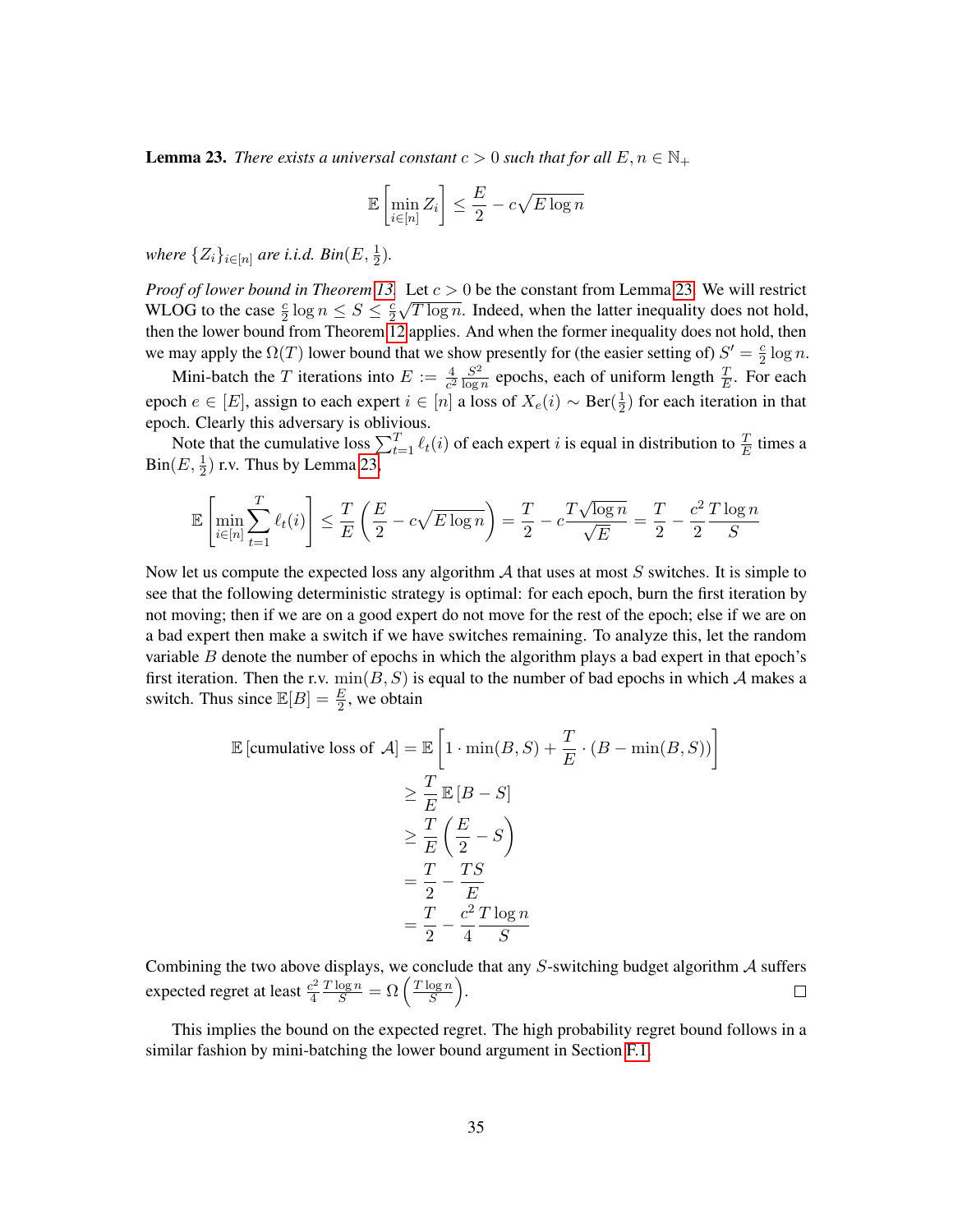# <span id="page-35-0"></span>G Proof 2 of lower bound in Theorem [14:](#page-18-1) via direct modification of [\(Dekel et al., 2014\)](#page-22-0)'s multi-scale random walk

This proof is significantly more involved than the first proof given in Subsection [4.1,](#page-19-0) but it yields an explicit adversarial construction. Since the proof relies on (existing) sophisticated techniques, we first outline the main ideas and tools.

#### <span id="page-35-1"></span>G.1 Motivation via adaptation of the construction in [\(Cesa-Bianchi et al., 2013\)](#page-22-1).

Let us begin by showing how to adapt the pioneering lower-bound construction for switching-cost MAB in [\(Cesa-Bianchi et al., 2013\)](#page-22-1), to our switching-budget setting. Although this idea does not quite work (due to reasons stated below about the losses drifting outside of  $[0, 1]$ ), it will motivate the adaptation of [\(Dekel et al., 2014\)](#page-22-0) we later describe in Appendix Subsections [G.2](#page-35-2) and [G.3](#page-37-0) (that does work).

The critical idea in their construction of losses is the use of random walks to hide the best action. Formally, draw an action  $i^* \in [n]$  uniformly at random; it will be designated as the best action. Then define the oblivious losses

$$
\ell_t(i) := \sum_{\tau=1}^t Z_{\tau} - \varepsilon \mathbf{1}(i = i^*)
$$

where  $Z_1, \ldots, Z_T \sim \mathcal{N}(0, 1)$  are i.i.d. standard Gaussians. Note that action i<sup>\*</sup> is better than all other actions by a deterministic amount  $\varepsilon$  in each iteration, but the identity of  $i^*$  is hidden (at least partially) because the algorithm receives only bandit feedback.

The key intuition of this loss construction is that the player learns absolutely nothing from playing the same arm in consecutive iterations. Therefore an optimal algorithm will switch between arms in each of the first  $S$  iterations (the "exploration" phase), and subsequently play the arm estimated to be best for the remaining  $T - S$  iterations (the "exploitation" phase). A standard information theoretic argument shows that it takes roughly  $\Omega(\varepsilon^{-2})$  switches to distinguish whether a given arm is  $\varepsilon$ -biased [\(Auer et al., 2002,](#page-22-4) [Cesa-Bianchi et al., 2013\)](#page-22-1). Moreover, a simple averaging argument shows that at least one of the *n* actions is played at most  $\frac{S}{n}$  times in these first *S* exploratory iterations. Informally, this shows that the player cannot identify the best arm after S exploratory iterations when  $\varepsilon = o(\sqrt{\frac{n}{S}})$ , and therefore the minimax rate is lower bounded by  $\sup_{\varepsilon=o\left(\sqrt{\frac{n}{S}}\right)} \Omega(T \varepsilon) = \Omega\left(\frac{T\sqrt{n}}{\sqrt{S}}\right)$ .

However, the problem with this adversarial construction is that the losses are certainly not bounded within  $[0, 1]$  and indeed are likely to drift to very large values that scale with T. As such, it is not clear whether the above lower bound is merely an artifact of these large losses.

### <span id="page-35-2"></span>G.2 Adversarial construction via adaptation of the construction in [\(Dekel et al.,](#page-22-0) [2014\)](#page-22-0).

We fix this issue of bounded losses by closely following the elegant argument of [\(Dekel et al.,](#page-22-0) [2014\)](#page-22-0), who gave the first rigorous tight lower bound for switching-cost MAB. Their construction is similar in flavor to [\(Cesa-Bianchi et al., 2013\)](#page-22-1)'s random walk construction described above;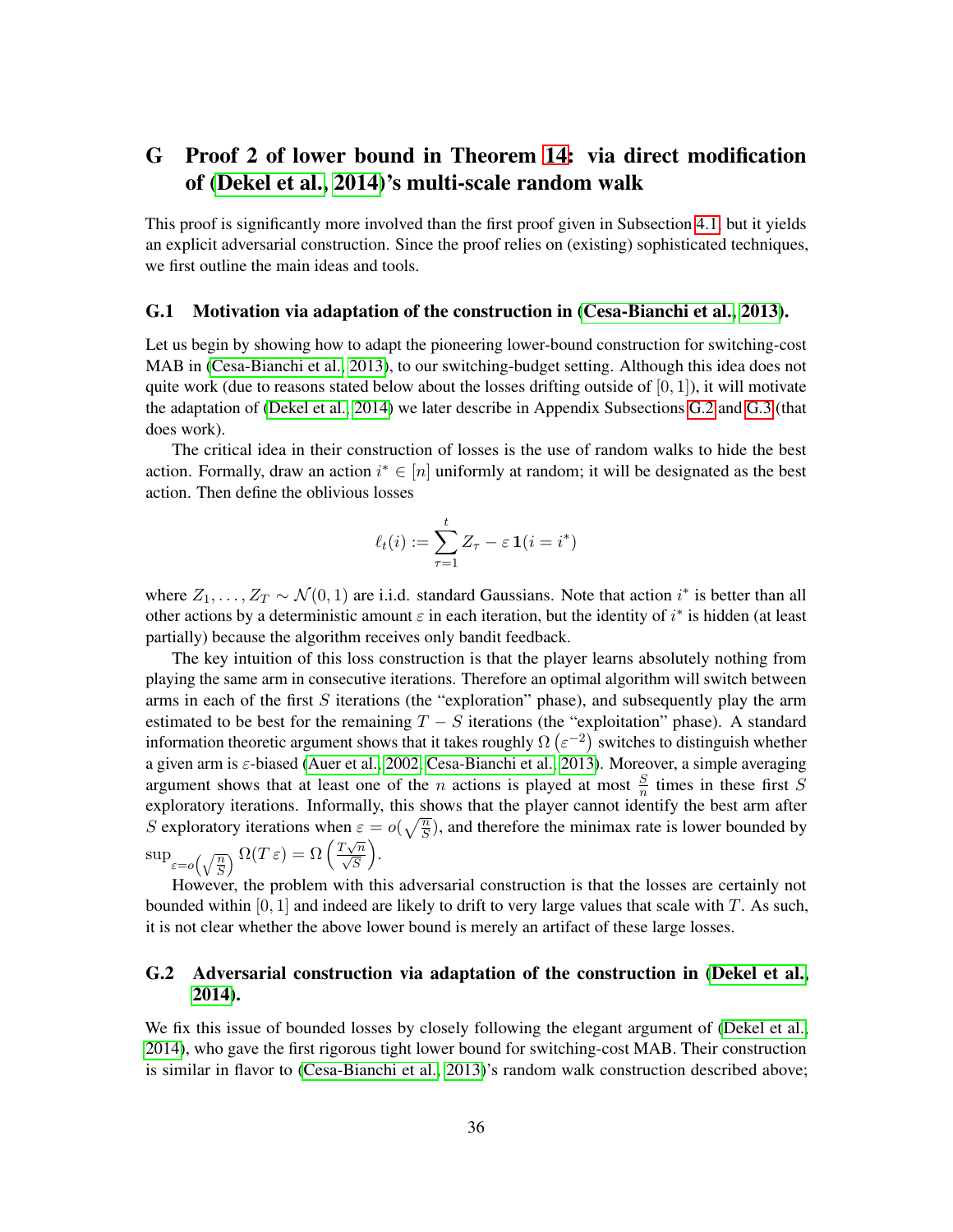however, they prevent drifting by generating the losses instead from a carefully chosen *multi-scale random walk* (MRW).

Our loss functions will be identical to the one in [\(Dekel et al., 2014\)](#page-22-0) (see Figure 1 in their paper), except that we will alter the bias  $\varepsilon$  of the best arm based on the switching-budget S. Specifically, we will set  $\varepsilon =$  $rac{\sqrt{n}}{54\sqrt{S}(\log T)^{3/2}}$ , as opposed to their choice  $\varepsilon = \frac{n^{1/3}}{9T^{1/3}\log T}$  $\frac{n^{1/3}}{9T^{1/3}\log T}$ . For completeness, we re-state this construction as follows in our notation and with our  $\varepsilon$ .

<span id="page-36-0"></span>Figure 3: Explicit construction of (random, oblivious) adversarial loss sequence that forces any S-switching-budget algorithm to incur  $\mathbb{E}[\text{Regret}] \ge \min\left(T, \tilde{\Omega}\left(\frac{T\sqrt{n}}{\sqrt{S}}\right)\right)$ .

• Set  $\varepsilon :=$  $\frac{\sqrt{n}}{54\sqrt{S}(\log_2 T)^{3/2}}$  and  $\sigma := \frac{1}{9\log_2 T}$ • Choose  $i^* \in [n]$  uniformly at random • Draw  $Z_1, \ldots, Z_T \sim \mathcal{N}(0, \sigma^2)$  i.i.d. Gaussians • Define  $W_0, \ldots, W_T$  recursively by:  $W_0 := 0$  $W_t := W_{p(t)} + Z_t \quad \forall t \in [T]$ where  $p(t) := t - 2^{\delta(t)}$  and  $\delta(t) := \max\{i \geq 0 : 2^i \text{ divides } t\}$ • For all  $t \in [T]$  and  $i \in [n]$ , define  $\ell_t^{\text{unclipped}}$  $\det_t^{\text{unclipped}}(i) := W_t + \frac{1}{2} - \varepsilon \cdot \mathbf{1}(i=i^*)$  $\ell_t(i) := \text{clip}(\ell_t^{\text{unclipped}})$  $_t^{\text{uncuppea}}(i))$ where  $\text{clip}(x) := \min(\max(x, 0), 1)$ 

We now provide a bit of intuition about this construction, and refer the reader to [\(Dekel et al., 2014\)](#page-22-0) for further details and intuition.

In essence, this construction has many similarities to the one in Subsection [G.1:](#page-35-1) the best action is better than all others by a constant gap  $\varepsilon = \tilde{\Theta}\left(\sqrt{\frac{n}{S}}\right)$ , and this best action is hidden by constructing the losses from a certain random walk. A similar heuristic information-theoretic argument as in Subsection [G.1](#page-35-1) above, shows that any algorithm needs more than  $S$  switches to distinguish the best arm. We make this argument formal in the following subsection.

The key difference in this construction is in the so-called *parent function*  $p(t)$ . Note that defining instead  $p(t) = t - 1$  would recover the construction in Subsection [G.1](#page-35-1) (modulo the clipping of losses and setting of parameters  $\epsilon$  and  $\delta$ ). However as pointed out above, then  $W_t = \sum_{\tau=1}^t Z_{\tau}$ would often drift outside of [0, 1]. It turns out that the choice of  $p(t) := t - 2^{\delta(t)}$  ensures that the resulting stochastic process  $W_t$  will have small "depth" and "width". We refer to [\(Dekel et al.,](#page-22-0) [2014\)](#page-22-0) for formal definitions and further details about this, and just remark here that informally these properties ensure that (1) w.h.p. the process  $W_t$  does not drift far, implying that w.h.p. the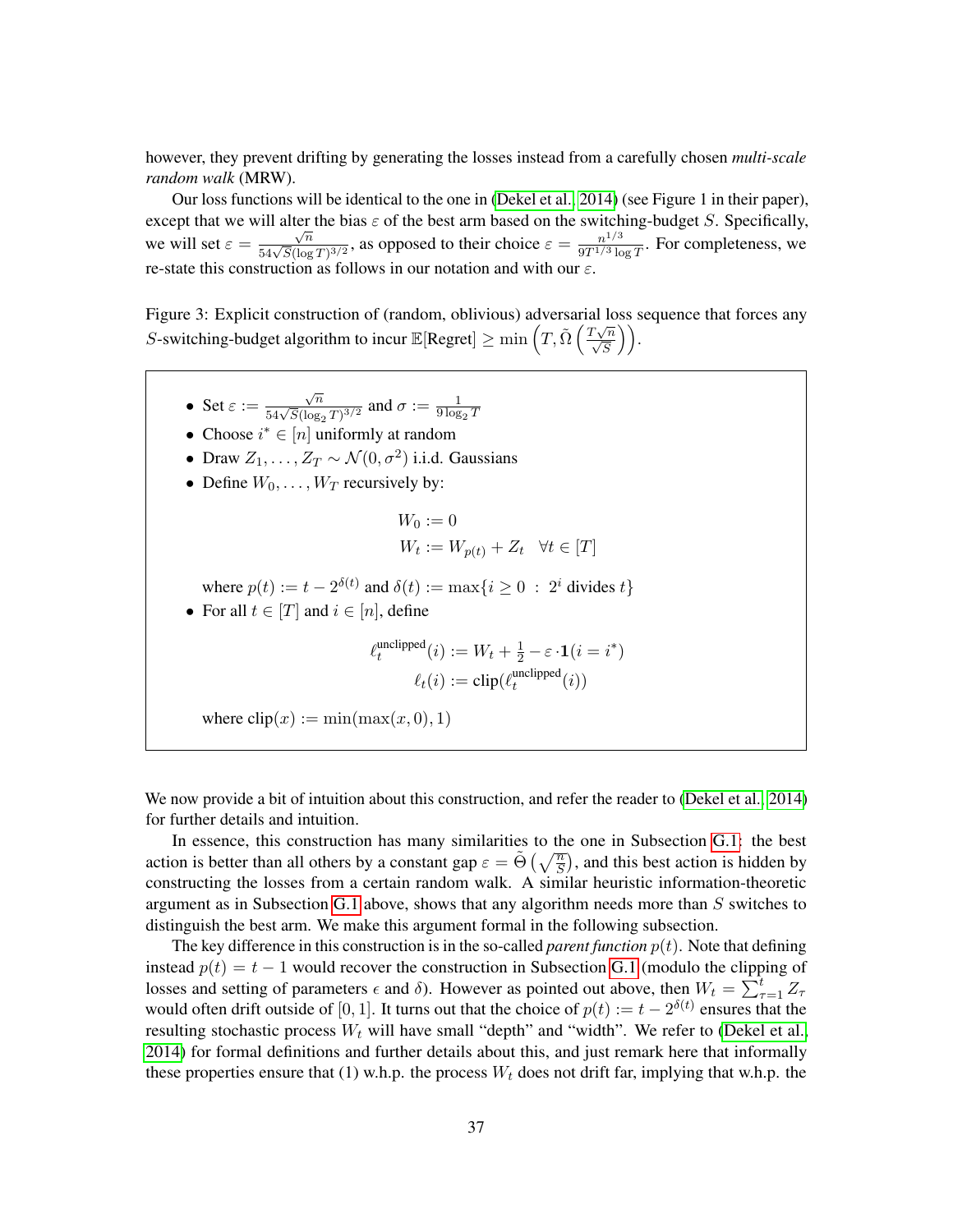losses  $\ell_t(i)$  are not clipped; and (2) each switch gives the player little information about the identity of the best arm.

In words, the definition of  $p(t)$  means that  $W_t$  is created by summing up the  $Z_i$  in the binary expansion of t: e.g.,  $W_1 = Z_1$ ,  $W_2 = Z_2$ ,  $W_3 = Z_2 + Z_3$ ,  $W_4 = Z_4$ ,  $W_5 = Z_4 + Z_1$ ,  $W_6 = Z_6 + Z_4$ , and so on; see Figure 2 of [\(Dekel et al., 2014\)](#page-22-0) for details. The functions  $\ell_t^{\text{unclipped}}$  $_{t}^{\text{unclipped}}: [n] \rightarrow \mathbb{R}$  are then created from centering the process  $W_t$  at  $\frac{1}{2}$ , and then the losses  $\ell_t : [n] \to [0, 1]$  are created from clipping the outputs to [0, 1]. Intuitively, the larger  $\sigma$  is, the more it masks the bias  $\epsilon$  of the best arm; but the smaller it is, the more likely the losses will not need to be clipped.

We refer the reader to [\(Dekel et al., 2014\)](#page-22-0) for further intuition and details, and now proceed to formally prove the desired lower bound in Theorem [14](#page-18-1) using this construction.

#### <span id="page-37-0"></span>G.3 Proof of lower bound

We now prove the lower bound in Theorem [14](#page-18-1) using the adversarial construction in Figure [3.](#page-36-0) The proof will almost exactly follow the analysis in [\(Dekel et al., 2014\)](#page-22-0). As they do, let us first prove the result for *deterministic* algorithms; extending to *randomized* algorithms will then be easy at the end. Formally, we will aim to first show the following.

<span id="page-37-1"></span>Lemma 24. *The loss sequence in Figure [3](#page-36-0) forces any deterministic* S*-budget algorithm* A *to incur expected regret at least*

$$
\mathbb{E}[\textit{Regret}_{T}(\mathcal{A})] \geq \min\left(T, \frac{1}{324(\log T)^{3/2}}\left(\frac{T\sqrt{n}}{\sqrt{S}}\right)\right)
$$

Let  $\{i_t\}_{t\in[T]}$  be the decisions of A. Since A is deterministic, we know each  $i_t$  is a deterministic function of its previous observations  $\{\ell_\tau(i_\tau)\}_{\tau \in [t-1]}.$ 

Step 1 of proof: Compare regret to unclipped regret. It will be easier mathematically to analyze the *unclipped* regret, which is defined exactly like regret but on the unclipped losses  $\ell_{\rm t}^{\rm unclipped}$  $t_t^{\text{uncup}}$ . This quantity is more amenable to analysis since it equal to the following simple expression

$$
\text{Regret}^{\text{unclipped}}(\mathcal{A}) := \sum_{t=1}^T \ell_t^{\text{unclipped}}(i_t) - \min_{i^* \in [n]} \sum_{t=1}^T \ell_t(i^*) = \epsilon(T - N_{i^*})
$$

where for each  $i \in [n]$ ,  $N_i$  denotes the number of times A played action i.

The first step in the proof is thus to compare  $\mathbb{E}[\text{Regret}(\mathcal{A})]$  to  $\mathbb{E}[\text{Regret}^{\text{unclipped}}(\mathcal{A})]$ . This is achieved by the following lemma, whose statement and proof are nearly identical to that of Lemma 4 in [\(Dekel et al., 2014\)](#page-22-0); we provide details for completeness.

<span id="page-37-2"></span>**Lemma 25** (Slight modification of Lemma 4 in [\(Dekel et al., 2014\)](#page-22-0)). *If*  $T > 6$  *and*  $S \ge \frac{n}{81 \log^3 T}$ ,

$$
\mathbb{E}\left[\textit{Regret}(\mathcal{A})\right] \geq \mathbb{E}\left[\textit{Regret}^{\textit{unclipped}}(\mathcal{A})\right] - \frac{\varepsilon T}{6}
$$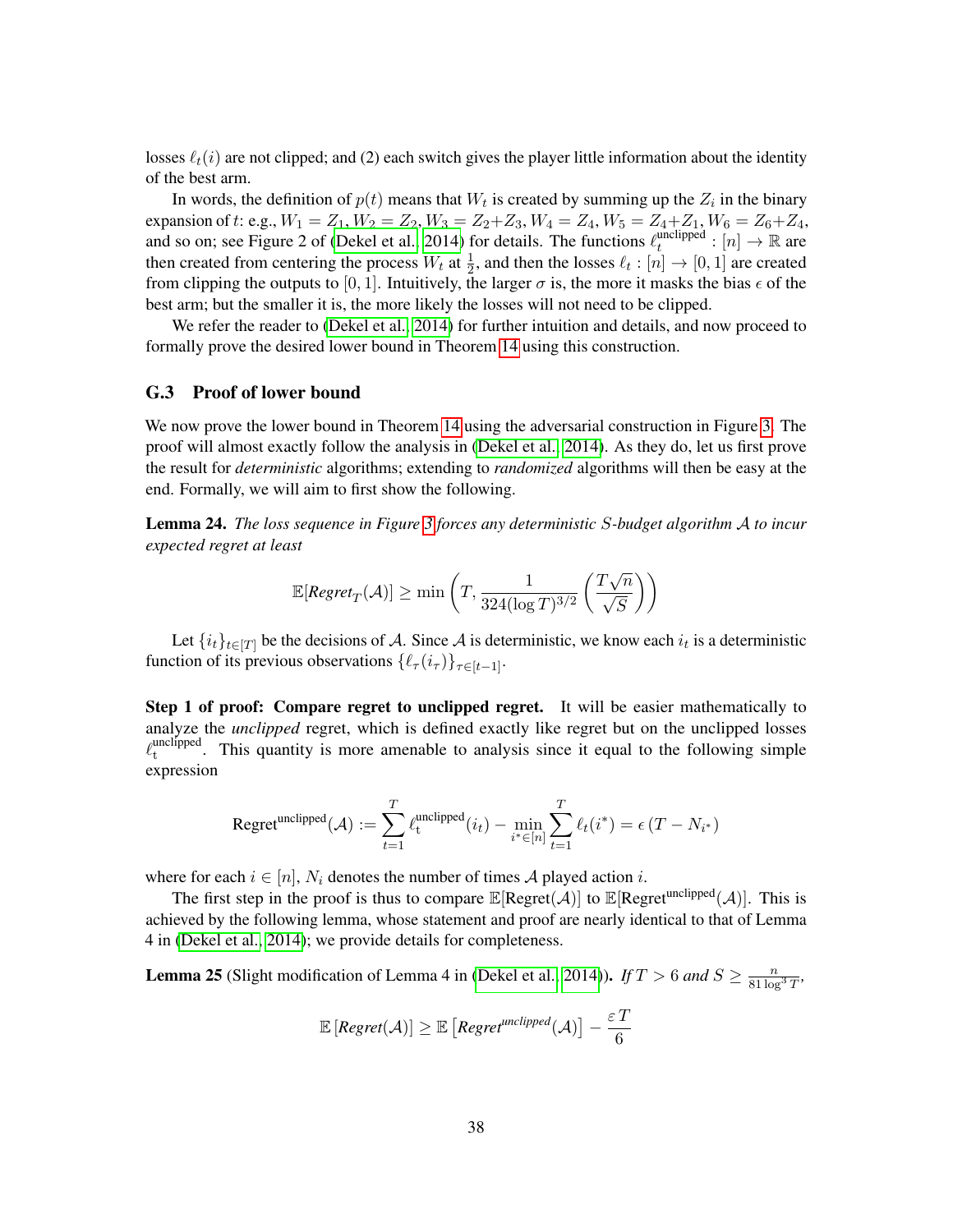*Proof.* Define the event  $B := \{ \forall t \in [T] : \ell_t = \ell_t^{\text{unclipped}} \}$  $_{\rm t}^{\rm unclipped}\};$  we will first show  ${\mathbb P}(B)\geq\frac{5}{6}$  $\frac{5}{6}$ . To do this we show that the stochastic process  $W_t$  has small drift. Indeed, Lemmas 1 and 2 of [\(Dekel](#page-22-0) [et al., 2014\)](#page-22-0) show that (with setting the parameter  $\delta := \frac{1}{T} \leq \frac{1}{6}$  $\frac{1}{6})$ 

$$
\mathbb{P}\left(\max_{t\in[T]} |W_t| \le \frac{1}{3}\right) \ge \frac{5}{6}
$$

Whenever this occurs, we have that  $\frac{1}{2} + W_t \in \left[\frac{1}{6}\right]$  $\frac{1}{6}, \frac{5}{6}$  $\frac{5}{6}$  for all  $t \in [T]$ ; and thus since  $\varepsilon \leq \frac{1}{6}$  $\frac{1}{6}$  (by our assumption on S), we have that all unclipped losses  $\ell_{\rm t}^{\rm unclipped}$  $_{\text{t}}^{\text{uncipped}}(i) \in [0,1]$ . Thus  $\mathbb{P}(B) \geq \frac{5}{6}$  $\frac{5}{6}$ .

To conclude, observe that Regret( $A$ ) = Regret<sup>unclipped</sup>( $A$ ) when B occurs. Otherwise, we have always have

$$
0 \leq \text{Regret}(\mathcal{A}) \leq \text{Regret}^{\text{unclipped}}(\mathcal{A}) \leq \varepsilon T
$$

The first inequality is because there is an action which is always the best; the second inequality is because the gap to the best action can only decrease when losses are clipped; and the final equality is since the best action for the unclipped losses is always best by a constant gap of  $\varepsilon$ . Therefore we conclude Regret<sup>unclipped</sup> $(A)$  – Regret $(A) \leq \varepsilon T$  and so the proof is concluded by a simple conditioning argument:

$$
\mathbb{E}\left[\text{Regret}^{\text{unclipped}}(\mathcal{A}) - \text{Regret}(\mathcal{A})\right] = \mathbb{P}(B^C) \mathbb{E}\left[\text{Regret}^{\text{unclipped}}(\mathcal{A}) - \text{Regret}(\mathcal{A}) \mid B^C\right] \le \frac{\varepsilon T}{6}
$$

Step 2 of proof: Analyze unclipped regret in terms of the algorithm's ability to distinguish the best arm. At this point, we need to define some new notation. Following [\(Dekel et al.,](#page-22-0) [2014\)](#page-22-0), denote by F the  $\sigma$ -algebra generated by the player's observations up to time T. Also for  $i \in [n]$ , denote by  $Q_i(\cdot) := \mathbb{P}(\cdot | i^* = i)$  the conditional probability measures on the event that the best action is i. Similarly denote by  $Q_0(\cdot)$  the probability measure in which no action is good  $("i^* = 0")$ . Let  $\mathbb{E}_{Q_i}[\cdot]$  denote expectations w.r.t. these probability measures. Finally, we will denote by  $||P - Q||_{TV,\mathcal{F}} := \sup_{A \in \mathcal{F}} |P(A) - Q(A)|$  the total variation distance between two probability measures  $P$  and  $Q$  with respect to the sigma-algebra  $\mathcal{F}$ .

The key lemma of this section is then to lower bound the expected unclipped regret in terms of how well the algorithm can distinguish the best arm. As is standard, the latter quantity will be measured in terms of the algorithm's ability at the end of the game, to distinguish whether there was a biased arm or not, i.e. whether the losses were generated from the measure  $Q_i(\cdot)$  or  $Q_0(\cdot)$ . This is made formal as follows.

<span id="page-38-0"></span>Lemma 26 (Slight modification of Lemma 5 in [\(Dekel et al., 2014\)](#page-22-0)).

$$
\mathbb{E}\left[\textit{Regret}^{\textit{unclipped}}(\mathcal{A})\right] \geq \frac{\varepsilon\,T}{2} - \frac{\varepsilon\,T}{n} \sum_{i=1}^{n} \|Q_0 - Q_i\|_{TV,\mathcal{F}}
$$

*Proof.* Identical to the proof of Lemma 5 in [\(Dekel et al., 2014\)](#page-22-0), except without switching costs.  $\Box$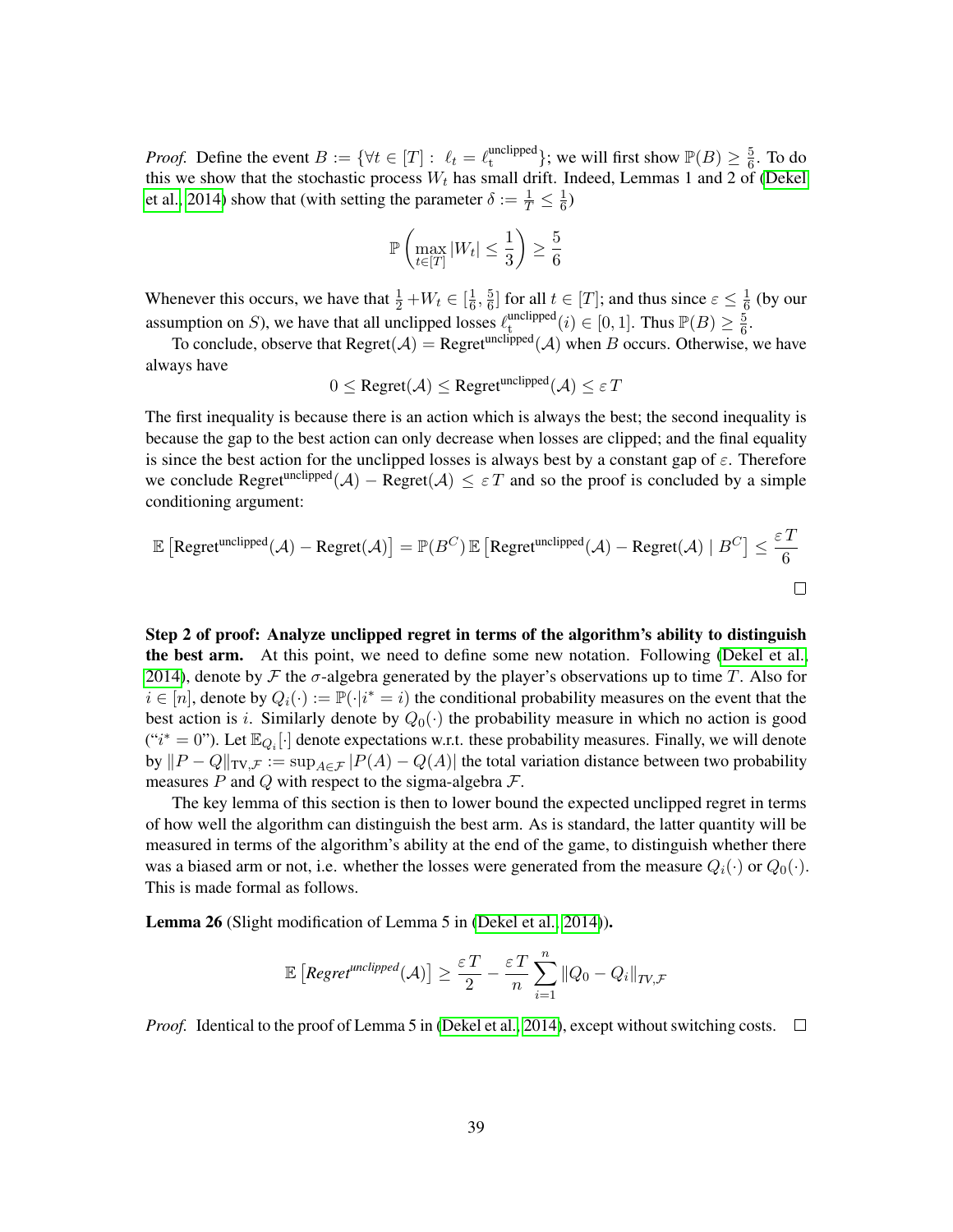Step 3 of proof: Upper bound the algorithm's ability to distinguish the best arm, in terms of its number of switches. Recall the discussions in Subsections [G.1](#page-35-1) and [G.2](#page-35-2) about how the random-walk loss construction ensures that the amount of information the algorithm learns about the best action, is controlled by the number of switches it makes. The following makes this intuition precise.

<span id="page-39-0"></span>Lemma 27 (Corollary 1 of [\(Dekel et al., 2014\)](#page-22-0)).

$$
\frac{1}{n}\sum_{i=1}^{n} \|Q_0 - Q_i\|_{TV, \mathcal{F}} \le \frac{\varepsilon}{\sigma\sqrt{n}}\sqrt{\mathbb{E}_{Q_0}[\textit{Switches}_T(\mathcal{A})] \cdot \log_2 T}
$$

We note that the above is the main technical lemma in the proof. We refer to the original paper of [\(Dekel et al., 2014\)](#page-22-0) for its proof, and just remark here that roughly speaking the argument follows the standard framework of: upper bounding total variation by KL divergence via Pinsker's inequality; and then upper bounding KL divergence via properties of the loss construction.

Critical to us will be the trivial observation that  $\mathbb{E}_{Q_0}$  [Switches $_T(\mathcal{A})$ ]  $\leq S$  since A deterministically *never* makes more than S switches.

Step 4 of proof: Combining everything together to prove the lower bound against determin-istic algorithms. We are now ready to prove Lemma [24.](#page-37-1)

*Proof of Lemma* [24.](#page-37-1) We may assume WLOG that  $T > 6$  and  $S \geq \frac{n}{81/\log n}$  $\frac{n}{81(\log_2 T)^3}$ . The former condition can be justified by simply enlarging the constant in our final  $\Omega(\cdot)$  lower bound. The latter can be justified since when it does not hold, the resulting setting is only harder than when  $S = \frac{n}{81/\text{log}}$  $\frac{n}{81(\log_2 T)^3}$ ; and for this setting, the ensuing argument shows a lower bound of  $\frac{T}{36} = \Omega(T)$ .

Therefore by applying Lemmas [25,](#page-37-2) [26,](#page-38-0) and [27,](#page-39-0) and using the fact that  $A$  is limited to  $S$ switches,

$$
\mathbb{E}\left[\text{Regret}(\mathcal{A})\right] \ge \frac{\varepsilon T}{3} - \frac{\varepsilon^2 T}{\sigma\sqrt{n}}\sqrt{S\cdot\log_2 T}
$$

The proof is complete by plugging in our choice of parameters  $\epsilon$  and  $\sigma$ .

 $\Box$ 

Step 5 of proof: Extending the hardness result to randomized algorithms. We are now finally ready to prove the lower bound in Theorem [14.](#page-18-1) We use a standard argument that is similar to the one in the proof of Theorem 1 of [\(Dekel et al., 2014\)](#page-22-0).

*Proof of lower bound in Theorem [14.](#page-18-1)* Lemma [24](#page-37-1) shows that the oblivious adversary defined by the losses in Figure [3](#page-36-0) is hard against any *deterministic* algorithm. Now since the adversary is oblivious, and since any randomized algorithm can be viewed as a distribution over deterministic algorithms (where all coin flips done before the game begins), the expected regret of a randomized algorithm against the losses in Figure [3](#page-36-0) can be computed by first taking the expectation over the algorithm's internal randomness.  $\Box$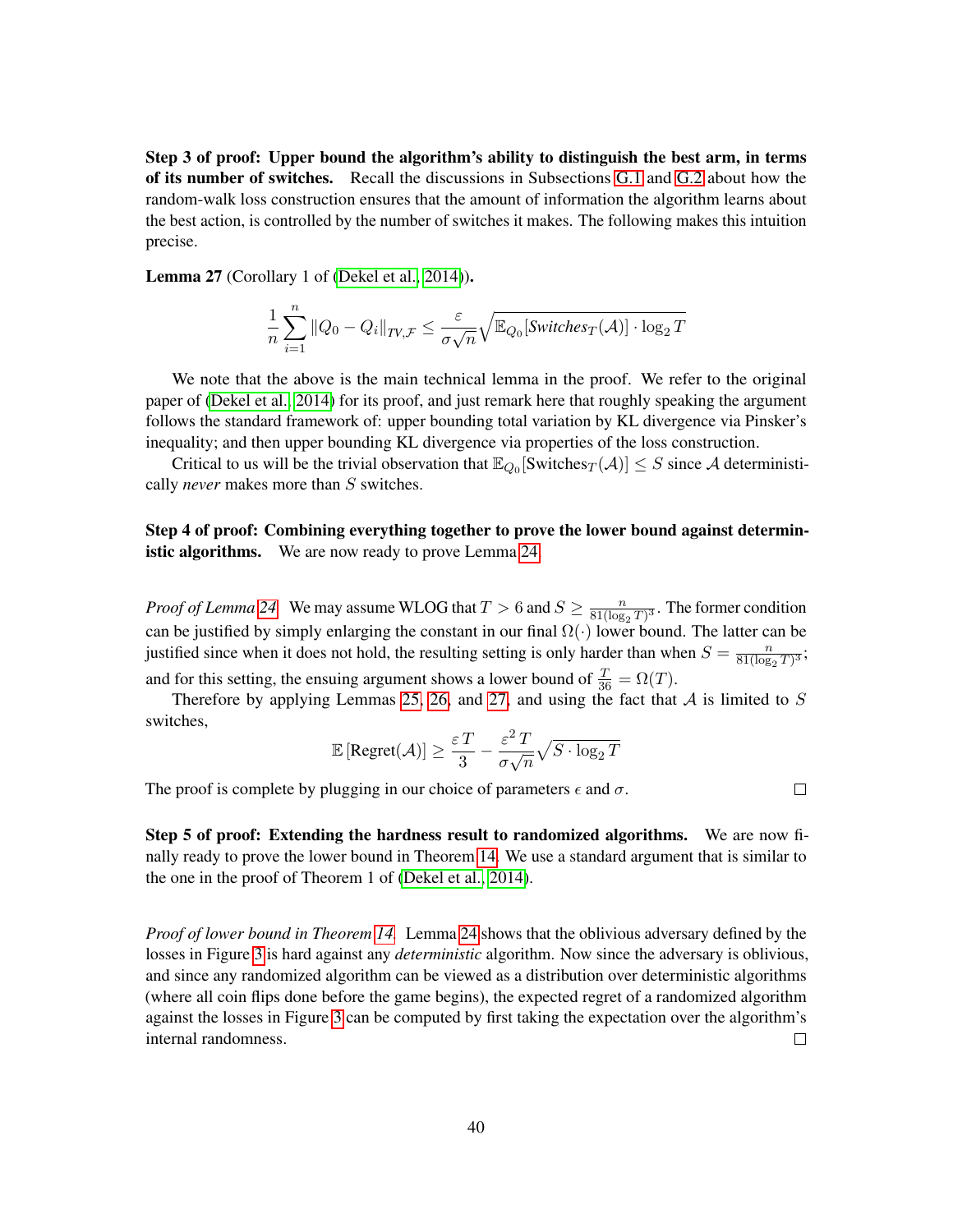We note there is also a standard argument if one wants a hard *deterministic* adversary. Since the adversary is oblivious, applying the Max-Min inequality and the probabilistic method yields

$$
\begin{aligned}\n\max_{\text{random adversary random } S\text{-budget algorithm}} \mathbb{E}[\text{Regret}] &\leq \min_{\text{random } S\text{-budget algorithm random adversary}} \max_{\text{max}} \mathbb{E}[\text{Regret}] \\
&= \min_{\text{random } S\text{-budget algorithm deterministic adversary}} \mathbb{E}[\text{Regret}]\n\end{aligned}
$$

Now Theorem [14](#page-18-1) lower bounds the first inequality of the above display. Thus we conclude that for any S-budget algorithm, there exists a hard *deterministic* adversary. Of course this is now an existential result not an explicit construction since the deterministic adversary now depends on the algorithm it is trying to be hard against.

# <span id="page-40-0"></span>H On the upper tails of standard algorithms

In this section, we discuss whether existing algorithms achieve h.p. guarantees. As far as we know, there are three existing algorithms that in expectation achieve the minimax optimal rate of  $O(\sqrt{T \log n})$  for both regret and number of switches. A natural question is whether these algorithms also achieve these optimal rates w.h.p.

The first (chronologically) of these three algorithms is [\(Kalai and Vempala, 2005\)](#page-23-1)'s Multiplicative Follow the Perturbed Leader algorithm (FPL\* ). It seems to be folklore that this algorithm's upper tail is far too large (in fact it is inverse polynomially large!) for both switching and regret to achieve h.p. bounds. However, we are not aware of anywhere in the literature that this is explicitly written down, so for completeness we give proofs of these facts in Appendix [H.1.](#page-41-0)

The second of these algorithms is the Shrinking Dartboard (SD) algorithm proposed by [\(Geulen](#page-23-11) [et al., 2010\)](#page-23-11). Their paper does not consider whether SD achieves h.p. bounds on either switching or regret; and to the best of our knowledge, neither of the questions is answered in the literature yet. In Appendix [H.2,](#page-42-0) we give a simple proof that SD does achieve h.p. bounds on switching (even against adaptive adversaries!). However, we give a simple construction for which SD achieves no better than sub-exponential regret tails. It is not clear though whether SD achieves sub-exponential regret tails in general – this seems a hard problem and would have interesting implications since the tails would be uniform (as opposed to our proposed algorithms; see discussion immediately following Theorem [1\)](#page-7-1). Nevertheless, in light of the sub-Gaussian upper tails achieved by Theorem [1](#page-7-1) and the sub-Gaussian lower bound in Proposition [21,](#page-31-3) SD is anyways provably suboptimal. Moreover, SD does not have an efficient implementation for online combinatorial optimization [\(Devroye et al.,](#page-23-0) [2015\)](#page-23-0), whereas, as shown in Section [E,](#page-28-0) our Framework [1](#page-8-1) easily extends to this setting.

The third of these three algorithms is the Prediction by Random-Walk Perturbation algorithm from [\(Devroye et al., 2015\)](#page-23-0). However, analyzing its upper tails (for both switching and regret) seems quite difficult and was left as an open problem in their paper.

Finally, we discuss briefly in Section [H.3](#page-43-0) why [\(Kalai and Vempala, 2005\)](#page-23-1)'s Follow the Lazy Leader (FLL) algorithm, which gives expected regret and switching bounds for the combinatorial setting, does not satisfy the conditions of our framework.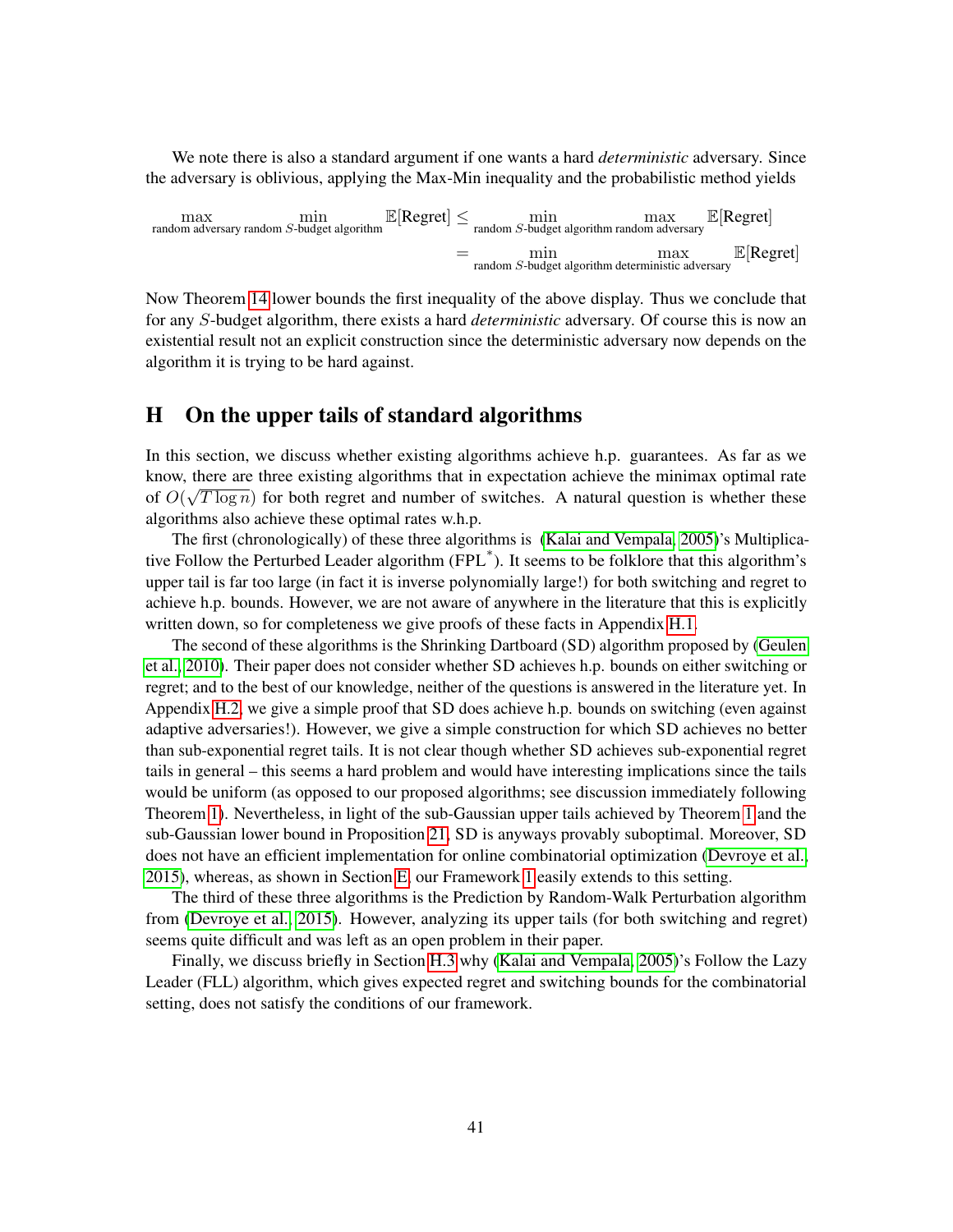# <span id="page-41-0"></span>H.1 FPL\* achieves h.p. bounds neither for switches nor for regret

Let us first recall the algorithm: before the game starts, the algorithm draws a perturbation<sup>[12](#page-41-1)</sup>  $P_i \sim \frac{\exp(1)}{\varepsilon}$  $\frac{\rho(1)}{\varepsilon}$  for each action; then at each iteration  $t \in [T]$ , the algorithm plays the action

$$
i_t := \underset{i \in [n]}{\arg \min} \left( P_i + \sum_{s < t} \ell_s(i) \right)
$$

that is best with respect to the perturbed cumulative losses. [\(Kalai and Vempala, 2005\)](#page-23-1) show that when  $\varepsilon$  is chosen of order  $\sqrt{\frac{\log n}{T}}$  $\frac{q \cdot n}{T}$ , then in expectation FPL<sup>\*</sup> achieves the minimax optimal rate of  $O($ √  $\overline{T \log n}$ ) for both switching and regret. However, this rate is achieved w.h.p. neither for switches nor for regret, since both of their upper tails are only inverse polynomially small (instead of inverse exponentially small). This is formally stated as follows.

<span id="page-41-2"></span>**Proposition 28.** *Consider PFE with*  $n = 2$  *actions. Let*  $\varepsilon = \Theta\left(\frac{1}{\sqrt{2}}\right)$ T  $= 2$  actions. Let  $\varepsilon = \Theta\left(\frac{1}{\sqrt{T}}\right)$ , so that in expectation  $\text{FPL}_{\varepsilon}^*$ achieves the minimax regret rate of  $O(\sqrt{T})$ . There exists a deterministic oblivious adversary such *that for any* T *sufficiently large,*

$$
\mathbb{P}\left(\textit{Regret}(\text{FPL}_{\varepsilon}^*), \textit{Switches}(\text{FPL}_{\varepsilon}^*) = \Omega(T)\right) \geq \Omega\left(\frac{1}{\sqrt{T}}\right)
$$

To prove Proposition [28,](#page-41-2) we will employ the folklore construction traditionally used for showing  $\Omega(T)$  switching and regret lower bounds on the naïve Follow the Leader (FTL) algorithm. For FTL, this construction is deterministically hard (i.e. with probability 1); here, we show that for  $FPL<sub>\varepsilon</sub><sup>*</sup>$  the construction is hard with non-negligible probability.

*Proof.* By assumption  $\varepsilon = \frac{c}{\sqrt{T}}$ . Take any  $T \geq \frac{c^2}{4}$ T  $\frac{e^2}{4}$  and define the losses as follows. Set  $\ell_1(i) :=$ 1  $\frac{1}{2} \cdot 1(i = 2)$ , and in every subsequent iteration  $t > 1$  set  $\ell_t(i) := \begin{cases} 1(i = 1) & t \text{ even} \\ 1(i = 2) & t \text{ odd} \end{cases}$  $1(i = 2)$  t odd . The key observation is that whenever  $P_1 - P_2 \in [0, \frac{1}{2})$ , then Switches(FPL<sup>\*</sup>) = T and moreover Regret = (loss of player) – (loss of best expert) =  $(T - \frac{1}{2})$  $(\frac{1}{2}) - (\frac{T}{2} - \frac{1}{2})$  $(\frac{1}{2}) = \frac{T}{2}$ . Thus it suffices to lower bound the probability that  $P_1 - P_2 \in [0, \frac{1}{2}]$  $\frac{1}{2}$ ). But this is a straightforward calculation:

<span id="page-41-1"></span> $12$ Note that for clarity, we use exponential perturbations instead of Laplacian perturbations as in [\(Kalai and Vempala,](#page-23-1) [2005\)](#page-23-1)'s original paper, since this is how we discussed the algorithm in Section [2.](#page-7-0) An identical argument works for Laplacian perturbations, since Laplacians also have sub-exponential tails.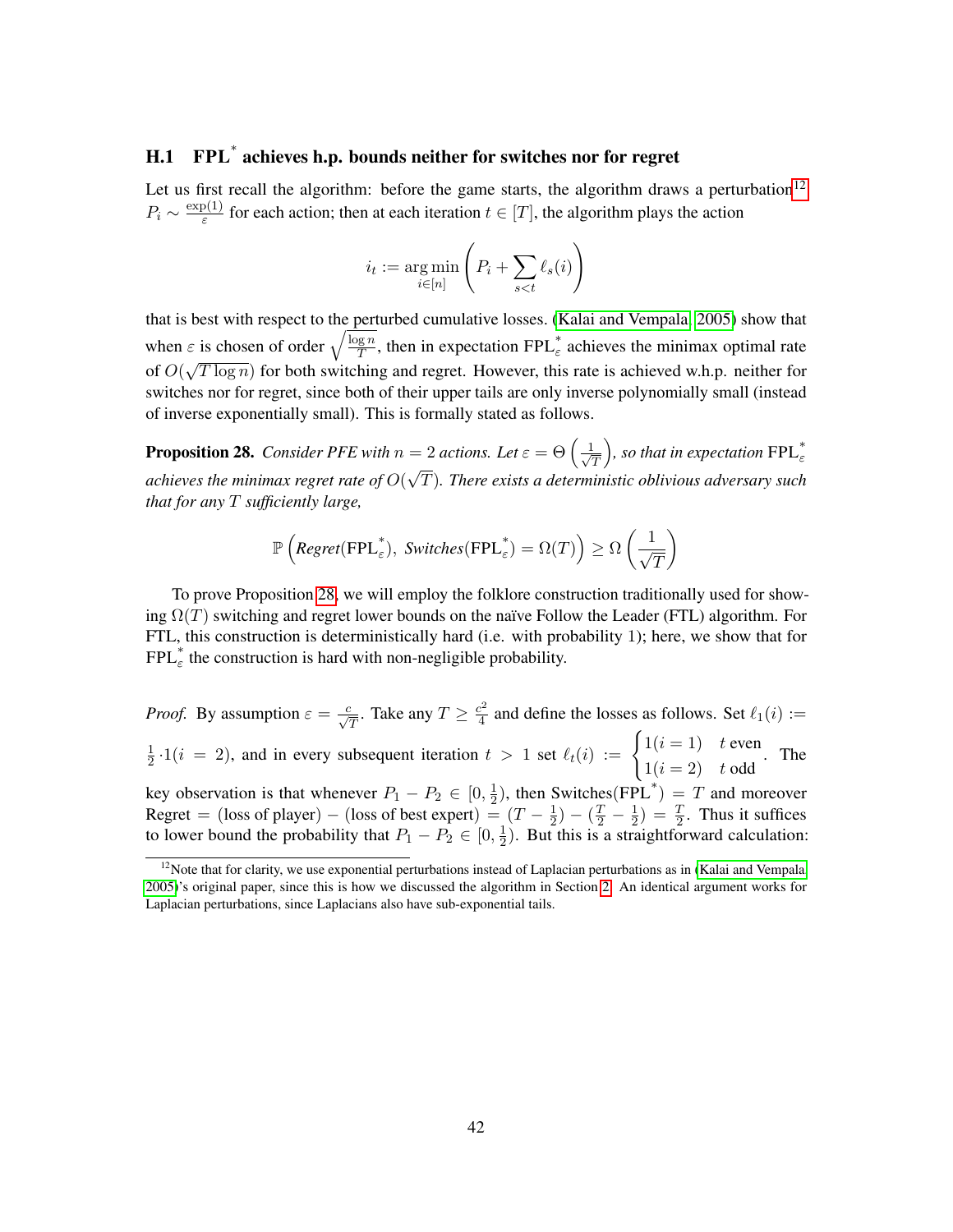recalling that each  $P_i := \frac{R_i}{\varepsilon} = R_i$  $\frac{\sqrt{T}}{c}$  where  $R_i$  are i.i.d. standard exponential random variables,

$$
\mathbb{P}\left(P_1 - P_2 \in [0, \frac{1}{2})\right) = \mathbb{P}\left(R_1 - R_2 \in [0, \frac{c}{2\sqrt{T}})\right)
$$

$$
= \int_0^\infty e^{-r_2} \int_{r_2}^{r_2 + \frac{c}{2\sqrt{T}}} e^{-r_1} dr_1 dr_2
$$

$$
= \left(1 - e^{-\frac{c}{2\sqrt{T}}}\right) \int_0^\infty e^{-2r_2} dr_2
$$

$$
= \frac{1}{2} \left(1 - e^{-\frac{c}{2\sqrt{T}}}\right)
$$

$$
\geq \frac{c}{8\sqrt{T}}
$$

where the final step is due to the inequality  $1 - e^{-x} \ge \frac{x}{2}$  which holds for all  $x \in [0, 1]$ .  $\Box$ 

### <span id="page-42-0"></span>H.2 SD achieves h.p. bounds for switches, but cannot achieve sub-Gaussian regret tails

[\(Geulen et al., 2010\)](#page-23-11) show that their SD algorithms achieve in expectation the minimax optimal rate  $O(\sqrt{T \log n})$  for both switches and regret, when SD's learning parameter  $\eta$  is chosen of order  $\overline{\log n}$  $\frac{\log n}{T}$ . However, they do not consider whether this optimal rate is achieved with high probability.

First, we give a simple proof that SD w.h.p. achieves this optimal rate for switching.

**Proposition 29.** Let 
$$
\eta = c\sqrt{\frac{\log n}{T}}
$$
. Then for any (even adaptive) adversary and any  $\delta \in (0, 1)$ ,  

$$
\mathbb{P}\left(\text{Switches}_{T}(SD) \ge c\sqrt{T \log n} + \sqrt{2T \log \frac{1}{\delta}}\right) \le \delta
$$

*Proof.* Let  $X_t := 1(i_t \neq i_{t-1})$  denote the indicator r.v. that SD switches actions between iterations  $t-1$  and t. Define also  $Z_t$  to be the indicator r.v. that line 7 in Algorithm 2 of [\(Geulen et al., 2010\)](#page-23-11) is executed at iteration t. Then conditional on any event  $A$  in the sigma-algebra generated by past decisions of the player and adversary  $\sigma_{t-1} := \sigma(i_1, \ell_1, \ldots, i_{t-1}, \ell_{t-1}),$ 

$$
\mathbb{P}(X_t = 1 | A) \le \mathbb{P}(Z_t = 1 | A) = 1 - (1 - \eta)^{\ell_{t-1}(i)} \le \eta
$$

The first inequality is because  $Z_t$  stochastically dominates  $X_t$  conditional on any historic event A, since line 7 must be executed in order for SD to switch actions. The middle equality is by definition of SD. The final inequality is due to the  $\ell_{\infty}$  constraint on the losses to lie within [0, 1].

We conclude that  $\{M_t := \sum_{s=1}^t X_s - t\eta\}_{t\in[T]}$  is a super-martingale w.r.t. the filtration  ${\{\sigma_{t-1}\}}_{t\in[T]}$ . Moreover, it has bounded differences of at most 1, since  $|M_{t+1}-M_t| \stackrel{\text{a.s.}}{\leq} \max(\eta, 1-\eta)$  $\eta$ )  $\leq$  1. Since clearly  $M_0 = 0$ , we conclude from Hoeffding-Azuma's inequality [\(Boucheron et al.,](#page-22-13) [2013\)](#page-22-13) that

$$
\mathbb{P}\left(\text{Switches}(\text{SD}) \ge \eta T + r\right) = \mathbb{P}\left(M_T - M_0 \ge r\right) \le \exp\left(-\frac{r^2}{2T}\right)
$$

The proof is complete by setting  $r = \sqrt{2T \log \frac{1}{\delta}}$ .

 $\Box$